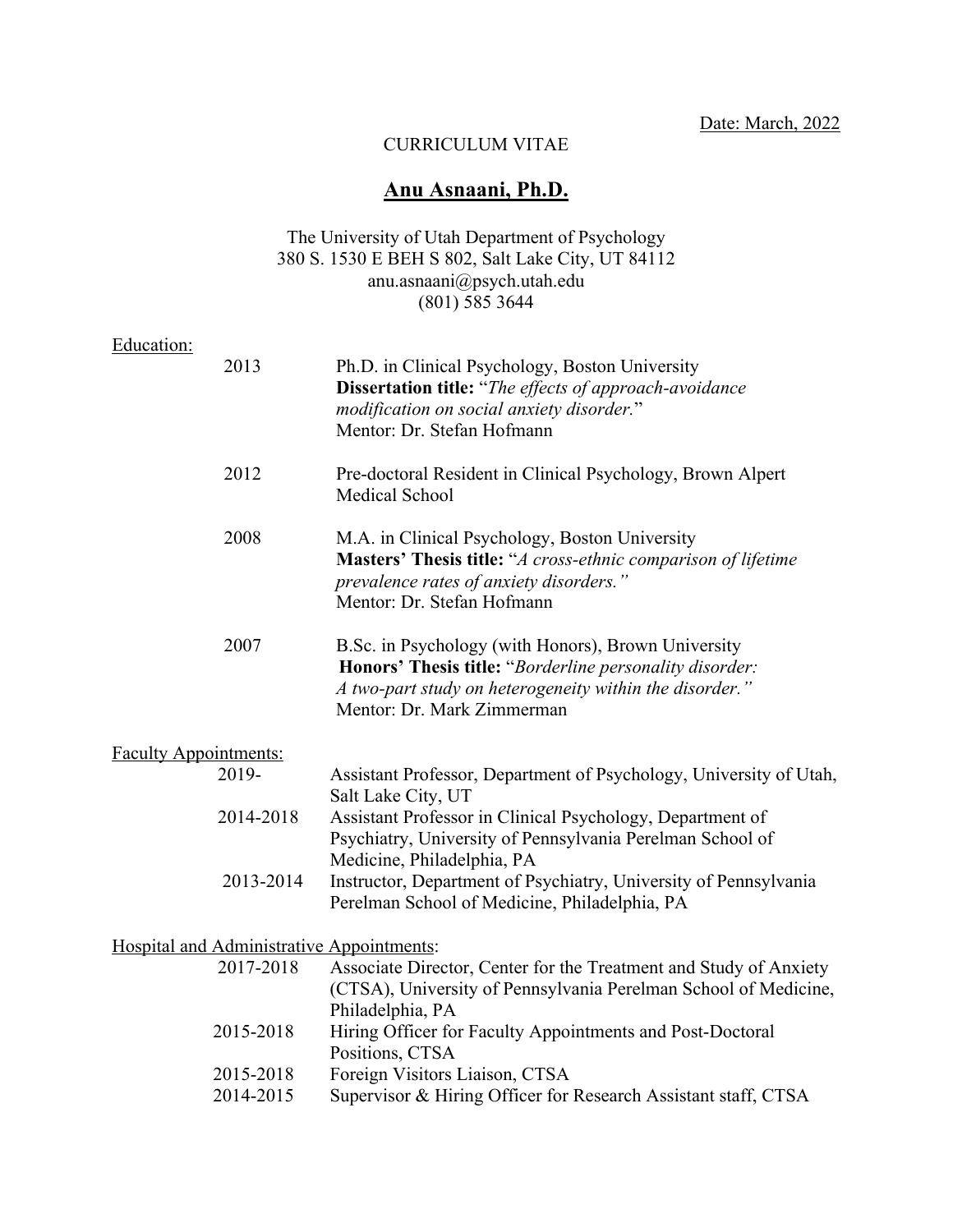| Other Appointments: |  |
|---------------------|--|
|                     |  |

 2015-2018 Adjunct Teaching Appointment, Department of Psychology, School of Arts and Sciences, University of Pennsylvania, Philadelphia, PA

## Licensure:

|           | 2019-present Utah License #11390437-2501 |
|-----------|------------------------------------------|
| 2015-2019 | Pennsylvania License #PS017968           |

# Awards, Honors and Membership in Honorary Societies:

| 2022       | Superior Teaching Award - Tenure Track Faculty, College of<br>Social and Behavioral Sciences, University of Utah                                                                                                                         |
|------------|------------------------------------------------------------------------------------------------------------------------------------------------------------------------------------------------------------------------------------------|
| 2021       | Community-Engaged Teaching and Scholarship Award, University<br>of Utah                                                                                                                                                                  |
| 2021       | CSBS Junior Faculty Research Leave Award, Awarded for Spring<br>semester of 2021-2022 academic year, University of Utah                                                                                                                  |
| 2020       | Outstanding Early Career Psychologist Award, American<br>Psychological Association Division 52 (International Psychology)                                                                                                                |
| 2020       | ABCT Researcher Spotlight Feature, Association of Behavioral<br>and Cognitive Therapies                                                                                                                                                  |
| 2019       | Awarded seed fund from the Equality and Justice Alliance (a U.K.-<br>based advocacy group) with Co-PI (Dr. Robyn Charlery White) to<br>conduct trauma training workshop in-person and remotely across<br>Caribbean region in Spring 2020 |
| 2017       | Early Career Achievement Award, Association for Behavioral and<br>Cognitive Therapies Anxiety Disorders Special Interest Group                                                                                                           |
| 2017       | Selected by National Institutes of Health (NIH) for merit-based<br>Loan Repayment Program (LRP) Award based on current research<br>productivity and potential for receiving future NIH grant funding                                     |
| 2016       | Selected from competitive pool as National Institute of Minority<br>Health and Health Disparities (NIMHD) Research Institute<br>Scholar, NIH                                                                                             |
| 2016; 2017 | Penn Undergraduate Research Mentorship (PURM) research grant,<br>University of Pennsylvania                                                                                                                                              |
| 2015       | Emerging Professional – Contributions to Research Award,<br>American Psychological Association Division 45 Society for the<br>Psychological Study of Culture, Ethnicity and Race                                                         |
| 2014       | Clinical and Translational Science Award: Community<br>Engagement and Research Core, University of Pennsylvania                                                                                                                          |
| 2011       | Clara Mayo Dissertation Fellowship Award, Boston University                                                                                                                                                                              |
| 2009       | Teaching Fellow of the Year Award, Boston University                                                                                                                                                                                     |
| 2007       | Presidential Fellowship Award, Boston University                                                                                                                                                                                         |
| 2007       | Graduated with Honors, Brown University                                                                                                                                                                                                  |
| 2006       | Faculty-nominated and elected to Sigma Xi Scientific Research<br>Honor Society, Brown University                                                                                                                                         |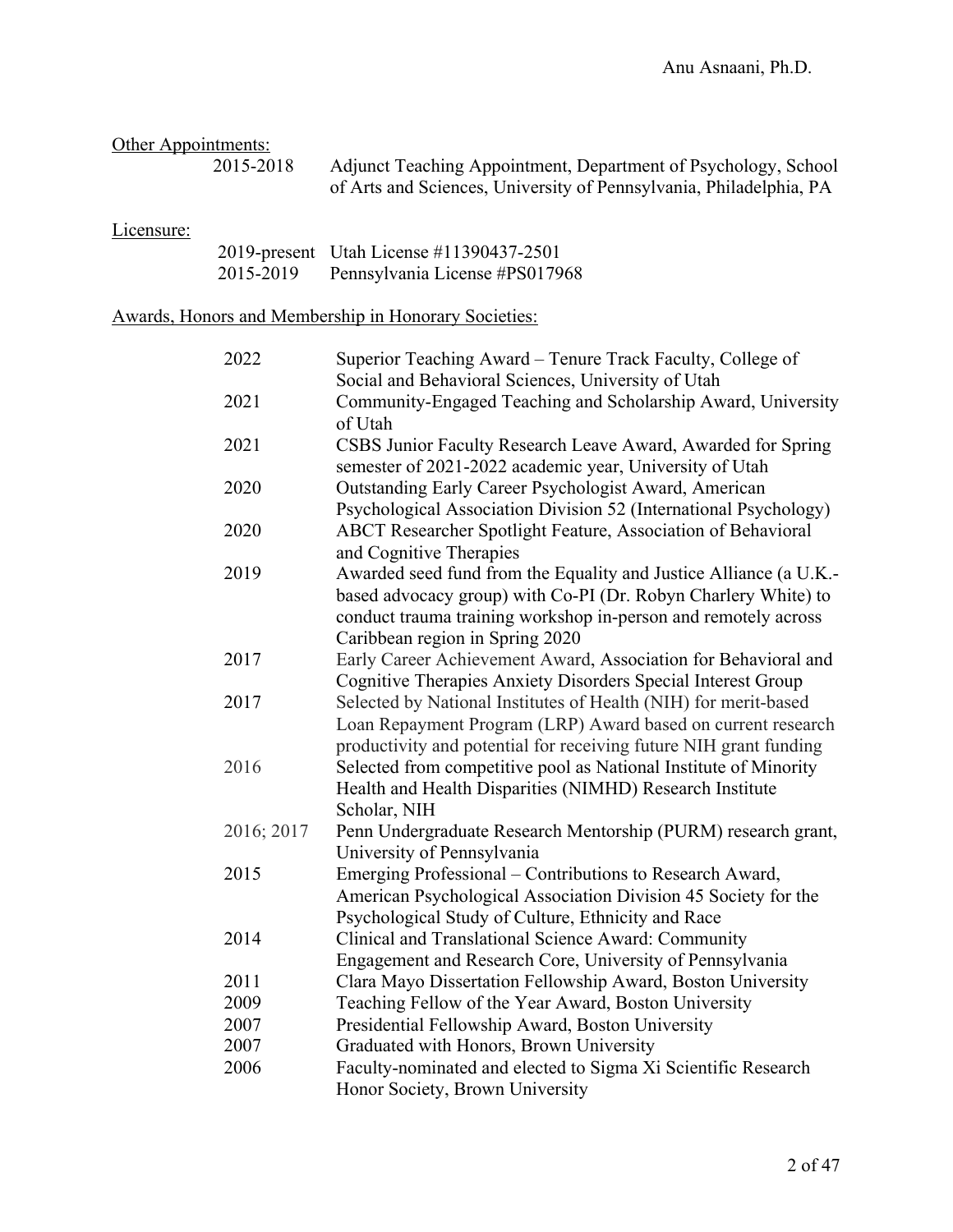2006 Selected as one of five awardees from general pool of all poster submissions to present paper in Young Investigator Research Symposium at annual conference, American Psychiatric Association

## Mentored Student Awards and Honors

| 2021 | Virtual Conference Award for conference presentation at ABCT,<br>The Graduate School at University of Utah (Mentee: Graduate<br>student Manuel Gutierrez Chavez)                                                    |
|------|---------------------------------------------------------------------------------------------------------------------------------------------------------------------------------------------------------------------|
| 2021 | Virtual Conference Award for conference presentation at ABCT,<br>The Graduate School at University of Utah (Mentee: Graduate<br>student Kiran Kaur)                                                                 |
| 2021 | Co-mentored poster awarded first place ranking in CSBS Research<br>Day Poster Competition (Mentee: Undergraduate student Angela<br>Pham)                                                                            |
| 2021 | Martin Harris Hiatt endowed fellowship for primary mentored<br>research (Awardee/Mentee: Graduate student Kiran Kaur)                                                                                               |
| 2021 | Frederick T. Rhodewalt Award for Innovative Scholarship<br>awarded to primary mentored dissertation research endowed<br>fellowship for primary mentored research (Awardee/Mentee:<br>Graduate student Kent Hinkson) |
| 2021 | CSBS Outstanding Undergraduate Researcher Award for primary<br>mentored research (Awardee/Mentee: Undergraduate student<br>Angela Pham)                                                                             |
| 2021 | Clinical Area research commendation for primary mentored<br>research (Mentee: Graduate student Kiran Kaur)                                                                                                          |
| 2021 | Primary mentored poster awarded virtual conference award at<br>ADAA annual convention (Mentee: Graduate student Kiran Kaur)                                                                                         |
| 2020 | Diverse Undergraduate Research Award given to three primary<br>mentored undergraduate students by the Department of Psychology<br>(Mentees: Will Tanguy, Sami Saadi Soufi, and Angela Pham)                         |
| 2020 | Co-mentored poster awarded first place ranking in ABCT Anxiety<br>Disorders SIG poster competition at ABCT annual convention<br>(Mentee: Post-Baccalaureate RA Jesse McCann)                                        |
| 2020 | Primary mentored poster awarded first place ranking in APA<br>Division 52 (International Psychology) at APA annual convention<br>(Mentee: Post-Baccalaureate RA Ifrah Majeed)                                       |
| 2020 | Clayton research fellowship for incoming graduate student for high<br>level of academic achievement (Mentee: Graduate student Kiran<br>Kaur)                                                                        |

### **BIBLIOGRAPHY**

# A. Research Publications, peer-reviewed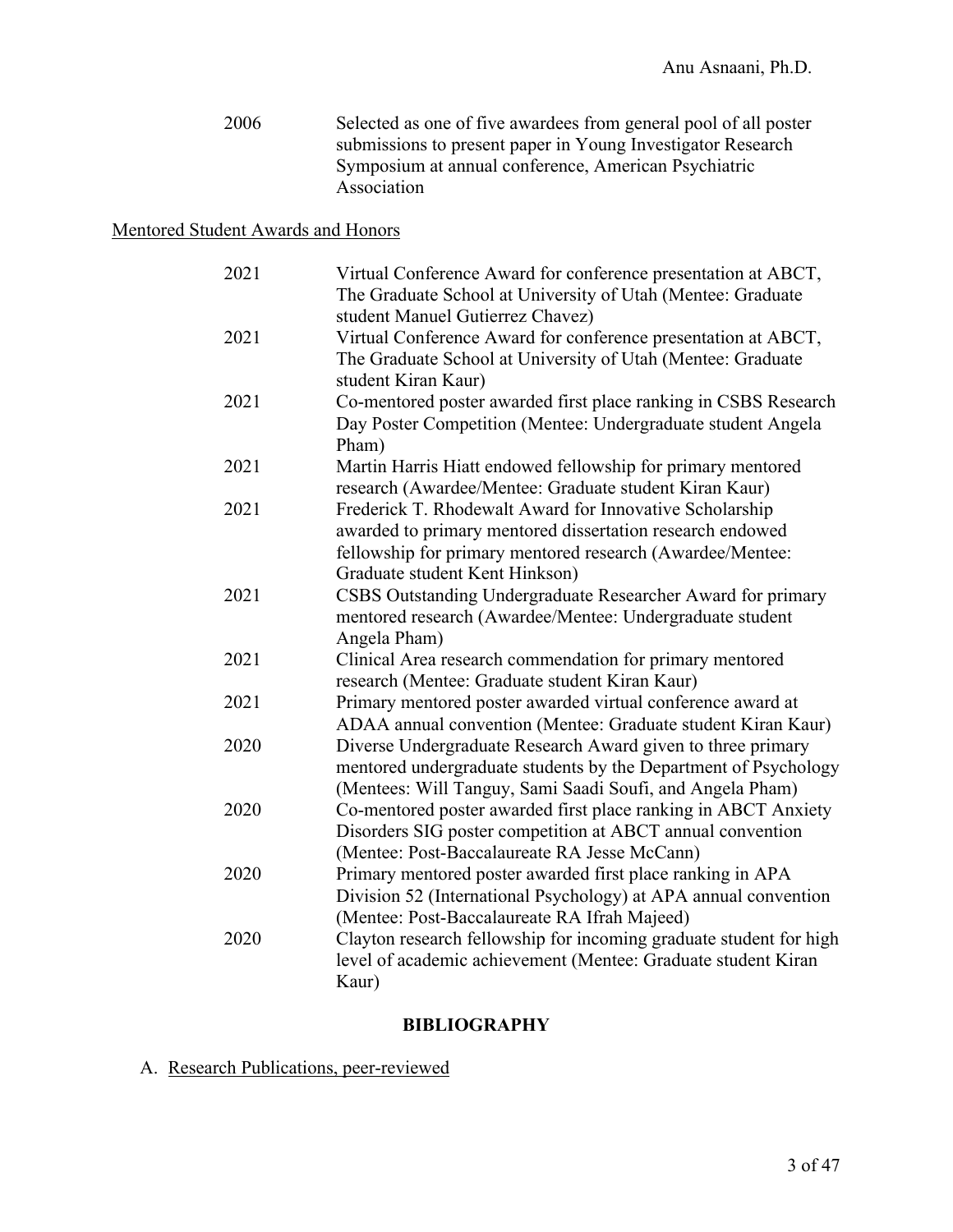Representative publications

- \* Indicates Corresponding/Senior Author on publication
- \*\* Indicates Co-First Authorship on publication
- 1. **Asnaani, A.,** Sanchez-Birkhead, A., Kaur, K., Mukundente, V., Napia, E., Pasi, F., Villalta, J., Lee, D., Stark, L., Brown, H., & Crowell, S. (in press). Utilizing community partnerships to devise a framework for cultural adaptations to evidence-based mental health practice in diverse communities. *Cognitive and Behavioral Practice.*
- 2. Kaczkurkin, A.N., Brown, L., Simon, S., & **Asnaani, A.\*** (in press). The relationship between cultural self-construal and social anxiety symptom severity in a clinical sample of treatment-seeking patients. *Transcultural Psychiatry.*
- 3. Kaczkurkin, A. N., Tyler, J., Turk-Karan, E., Belli, G., & **Asnaani, A\*.** (2021). The association between insomnia and anxiety symptoms in a naturalistic anxiety treatment setting. *Behavioral sleep medicine, 19*(1), 110-125.
- 4. **Asnaani, A.,** Narine, K., Suzuki, N., Zang, Y., Schwartz, B., Yeh, R., Mannarino, A., Cohen, J., & Foa, E.B. (2020). An Innovative Mobile Game for Screening of Pediatric PTSD: a Study in Primary Care Settings. *Journal of Child & Adolescent Trauma,* 1-10.
- 5. **Asnaani, A.,** Charlery White, S.R., & Phillip, T.-M. (2020). Mobilizing mental health training efforts to align with advocacy for disenfranchised groups in global contexts: Trauma-related training in the Caribbean as an example. *The Behavior Therapist, 43*(7), 254-260.
- 6. **Asnaani, A.,** Charlery White, S.R., Majeed, I., & Phillip, T.-M. (2020). Trauma education and stigma reduction in global settings: An evaluation of the impact of a one-day trauma psychoeducation workshop with community stakeholders in the Caribbean nation of Saint Lucia. *International Journal of Environmental Research and Public Health, 17*(7), 2255.
- 7. **Asnaani, A.,** Tyler, J., McCann, J., Brown, L., Zang, Y. (2020). Anxiety sensitivity and emotion regulation as mechanisms of successful CBT outcome for anxiety-related disorders in a naturalistic treatment setting. *Journal of Affective Disorders, 267*, 86–95.
- 8. **Asnaani, A.,** Benhamou, K., Kaczkurkin, A.N., Turk-Karan, E., & Foa, E.B. (2020). Beyond the constraints of an RCT: Naturalistic treatment outcomes for anxietyrelated disorders. *Behavior Therapy, 51*(3), 434-446.
- 9. Brown, L.A., Narine, K., **Asnaani, A.,** Simon, S., Majeed, I., Cohen, D. (2020). Implementation of technology-driven comprehensive physical health assessment in an anxiety specialty clinic: Preliminary pilot study findings. *The Behavior Therapist, 43*(1), 19-26.
- 10. **Asnaani, A.,** Kaczkurkin, A., Fitzgerald, H., Jerud, A., & Foa, E.B. (2020). The association between cognitive coping strategies and treatment outcomes in smokers with PTSD. *Psychological Trauma: Theory, Research, Practice and Policy, 12*(1), 92-100.
- 11. Brown, L.A., Gallagher, T., Petersen, J., Benhamou, K., Foa, E.B., & **Asnaani, A.\***  (2018). Does CBT for anxiety disorders exacerbate or reduce suicidal ideation? Findings from a naturalistic sample. *Journal of Anxiety Disorders, 59*, 10-16.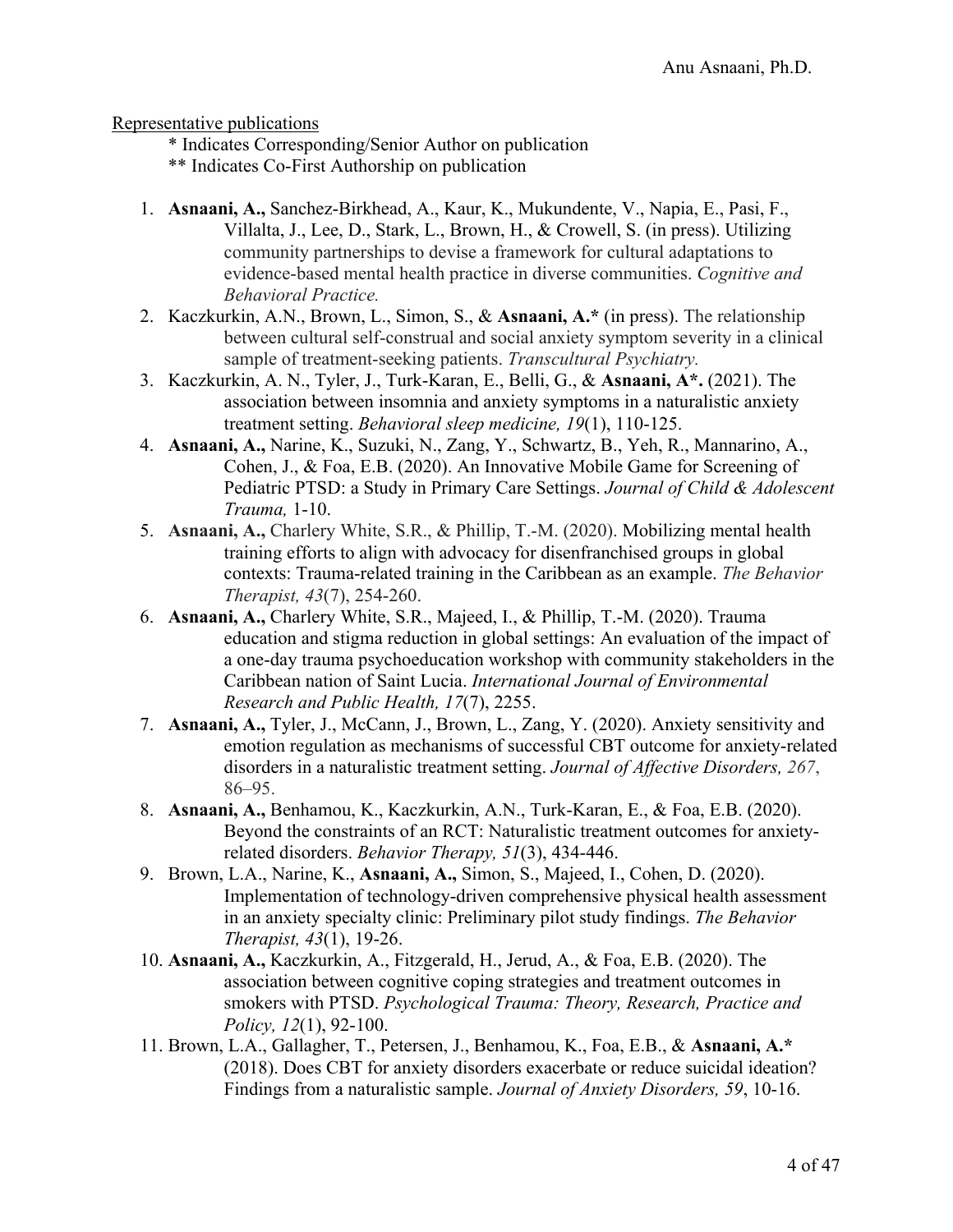- 12. Kaczkurkin, A.N., Fitzgerald, H., Tyler, J., & **Asnaani, A.\*** (2018). The contribution of anxiety sensitivity to obsessive-compulsive and anxiety symptoms in a naturalistic treatment setting. *Cognitive Therapy and Research, 42*(5), 661-673.
- 13. **Asnaani, A.,** Gallagher, T., Foa, E.B. (2018). Evidence-based protocols: Merits, drawbacks, and potential solutions. *Clinical Psychology: Science and Practice, 25*(4), Article e12266.
- 14. **Asnaani, A.,** Kaczkurkin, A.N., Benhamou, K., Yarvis, J.S., Peterson, A.L., Young-McCaughan, S., Borah. E.V., Dondanville, K.A., Hembree, E., Litz, B.T., Mintz, J., & Foa, E.B., for the STRONG STAR Consortium. (2018). The influence of Posttraumatic Stress Disorder on health functioning in active duty military. *Journal of Traumatic Stress, 31*(2), 307-316.
- 15. Foa, E.B., **Asnaani, A.**\*\***,** Zang, Y., Capaldi, S., Yeh, R. (2018). The Child PTSD Symptom Scale for DSM-5 (CPSS-5): Psychometric Properties of Interview, Self-Report, and Screening Versions. *Journal of Clinical Child and Adolescent Psychology, 47*(1), 38-46.
- 16. **Asnaani, A.,** Kaczkurkin, A., Alpert, E., McLean, C.P., Simpson, H.B., & Foa, E.B. (2017). The effect of treatment on quality of life and functioning in OCD. *Comprehensive Psychiatry, 73*, 7-14.
- 17. **Asnaani, A.**, & Hall-Clark, B. (2017). Recent developments in understanding ethnocultural and race differences in trauma exposure and PTSD. *Current Opinion in Psychology, 14*, 96-101.
- 18. Foa, E.B., **Asnaani, A.,** Rosenfield, D., Zandberg, L., Gariti, P., & Imms, P. (2017). Concurrent varenicline and Prolonged Exposure for patients with nicotine dependence and PTSD: A randomized controlled trial. *Journal of Consulting and Clinical Psychology, 85*(9), 862-872.
- 19. Zang, Y., Yu, J., Chazin, D., **Asnaani, A.,** Zandberg, L. J, & Foa, E. B. (2017). Changes in coping behavior in a randomized controlled trial of concurrent treatment for PTSD and alcohol dependence. *Behaviour Research and Therapy, 90*, 9-15.
- 20. Asher, M., **Asnaani, A.,** Aderka, I. (2017). Gender differences in social anxiety disorder: A review. *Clinical Psychology Review, 56*, 1-12.
- 21. Hall-Clark, B., Sawyer, B., Golik, A., & **Asnaani, A.\*** (2016). Racial/ethnic differences in symptoms of Post-traumatic Stress Disorder. *Current Psychiatry Reviews, 12*(2), 124-138.
- 22. Zandberg, L., Rosenfield, D., McLean, C.P., Powers, M., **Asnaani, A.,** & Foa, E.B. (2016). Concurrent treatment of posttraumatic stress disorder and alcohol dependence: Predictors and moderators of outcome. *Journal of Consulting and Clinical Psychology, 84*(1), 43-56.
- 23. **Asnaani, A.,** Kaczkurkin, A., Tannahill, H., Fitzgerald, H. (2016). Moderators of change in social anxiety during CBT in a transdiagnostic, naturalistic treatment-seeking sample. *Journal of Experimental Psychopathology, 7*(4), 655-670.
- 24. **Asnaani, A.**, McLean, C.P., & Foa, E.B. (2016). Updating Watson & Marks (1971): How has our understanding of the mechanisms of extinction learning evolved and where is our field going next? *Behavior Therapy, 47*(5), 654-668.
- 25. **Asnaani, A.,** Alpert, E., McLean, C.P., & Foa, E.B. (2015). Resilient but addicted: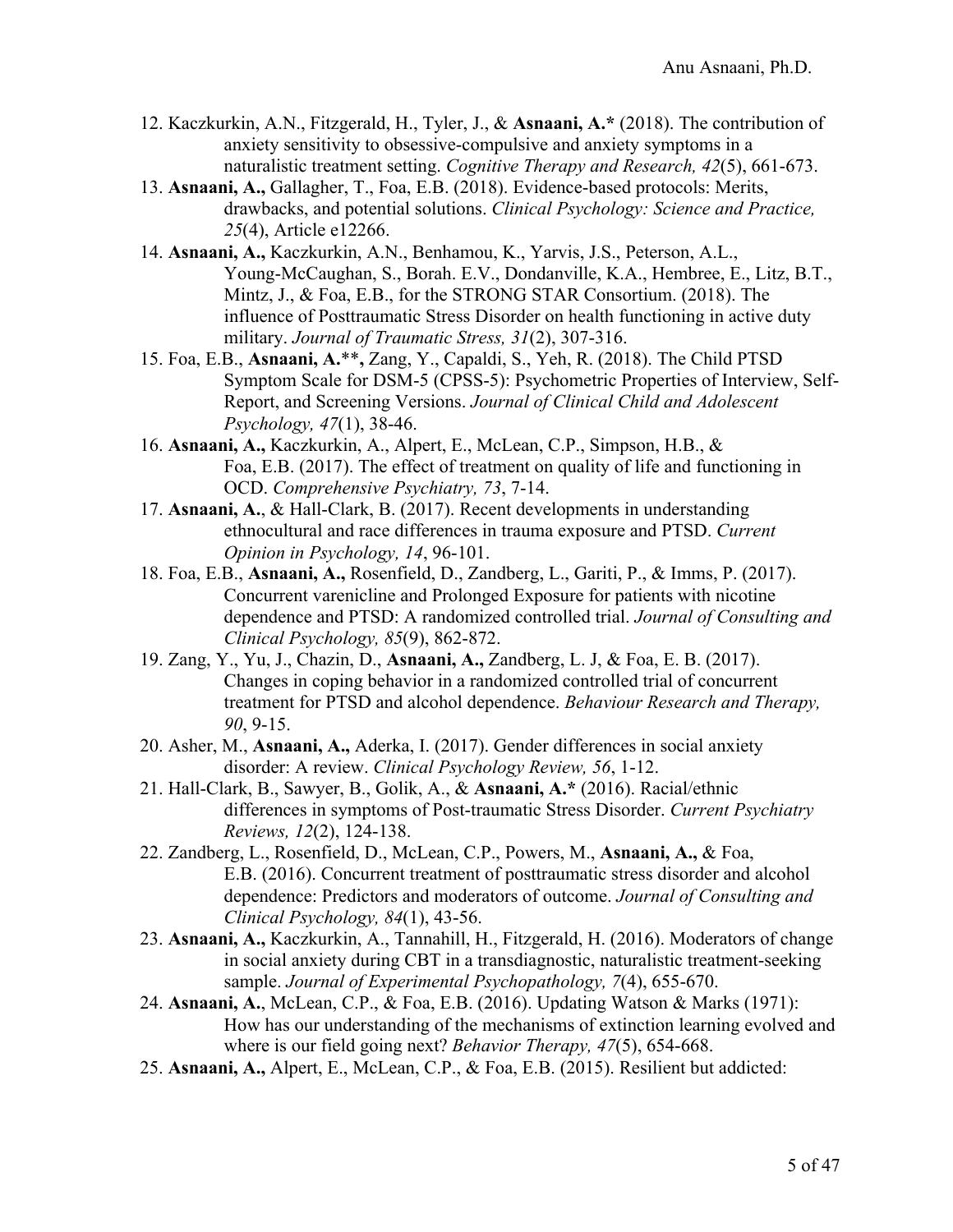The impact of resilience on the relationship between smoking withdrawal and PTSD. *Journal of Psychiatric Research, 65*, 146-153.

- 26. **Asnaani, A**., Farris, S., Carpenter, J., Zandberg, L., & Foa, E.B. (2015). The relationship between anxiety sensitivity and posttraumatic stress disorder: What is the impact of nicotine withdrawal? *Cognitive Therapy and Research, 39*(5), 697-708.
- 27. **Asnaani, A**., Aderka, I.M., Marques, L., Simon, N., Robinaugh, D.J., & Hofmann, S.G. (2015). The structure of feared social situations among raceethnic minorities and Whites with social anxiety disorder in the United States. *Transcultural Psychiatry, 52*(6), 791-807.
- 28. **Asnaani, A.,** Reddy, M.K., & Shea, M.T. (2014). The impact of PTSD symptoms on physical and mental health functioning in returning veterans. *Journal of Anxiety Disorders, 28*(3), 310-317.
- 29. **Asnaani, A.,** Rinck, M., Becker, E., & Hofmann, S.G. (2014). The effects of approach-avoidance modification on social anxiety disorder: A pilot study. *Cognitive Therapy and Research, 38*(2), 226-238.
- 30. Bullis, J.R., Boe, H.J., **Asnaani, A.,** & Hofmann, S.G. (2014). The benefits of being mindful: Trait mindfulness predicts less stress reactivity to suppression. *Journal of Behavior Therapy & Experimental Psychiatry, 45*(1), 57-66.
- 31. **Asnaani, A.,** Sawyer, A.T., Aderka, I.M., & Hofmann, S.G. (2013). Effect of suppression, reappraisal, and acceptance of emotional pictures on acoustic eyeblink startle magnitude. *Journal of Experimental Psychopathology, 4*(2), 182-193.
- 32. **Asnaani, A.,** & Hofmann, S.G. (2012). Collaboration in culturally responsive therapy: Establishing a strong therapeutic alliance across cultural lines. *Journal of Clinical Psychology: In Session, 68*(2), 187-197.
- 33. Hofmann, S.G., Sawyer, A.T., Fang, A., & **Asnaani, A**. (2012). An emotion dysregulation model of anxiety and mood disorders. *Depression and Anxiety, 29*(5), 409-416.
- 34. Hofmann, S.G., **Asnaani, A.,** Vonk, I.J.J., Sawyer, A.T., & Fang, A. (2012). A review of meta-analyses of cognitive behavioral therapies. *Cognitive Therapy and Research, 36*(5), 427-40.
- 35. McLean, C., **Asnaani, A.,** Litz, B., & Hofmann, S.G. (2011). Gender differences in anxiety disorders: Prevalence, course of illness, comorbidity and burden of illness. *Journal of Psychiatric Research, 45*(8), 1027-1035.
- 36. McHugh, R.K., Hofmann, S.G., **Asnaani, A**., Sawyer, A.T., & Otto, M.W. (2010). The serotonin transporter gene and alcohol dependence: A meta-analytic review. *Drug and Alcohol Dependence 108*(1-2), 1-6.
- 37. **Asnaani, A.,** Richey, J.A., Dimaite, R., Hinton, D.E., & Hofmann, S.G. (2010). A cross-ethnic comparison of lifetime prevalence rates of anxiety disorders. *Journal of Nervous and Mental Disease, 198*(8), 551-555.
- 38. Hofmann, S.G., **Asnaani, A.,** & Hinton, D.E. (2010). Cultural aspects in social anxiety and social anxiety disorder. *Depression and Anxiety, 27*(12), 1117-1127.
- 39. **Asnaani, A**., Gutner, C.A., Hinton, D.E., & Hofmann, S.G. (2009). Panic Disorder, panic attacks, and panic attack symptoms across race-ethnic groups: Results of the Collaborative Psychiatric Epidemiology Studies. *CNS Neuroscience & Therapeutics, 15*(3), 249-254.
- 40. Hofmann, S.G., Heering, S., Sawyer, A.T., & **Asnaani, A**. (2009). How to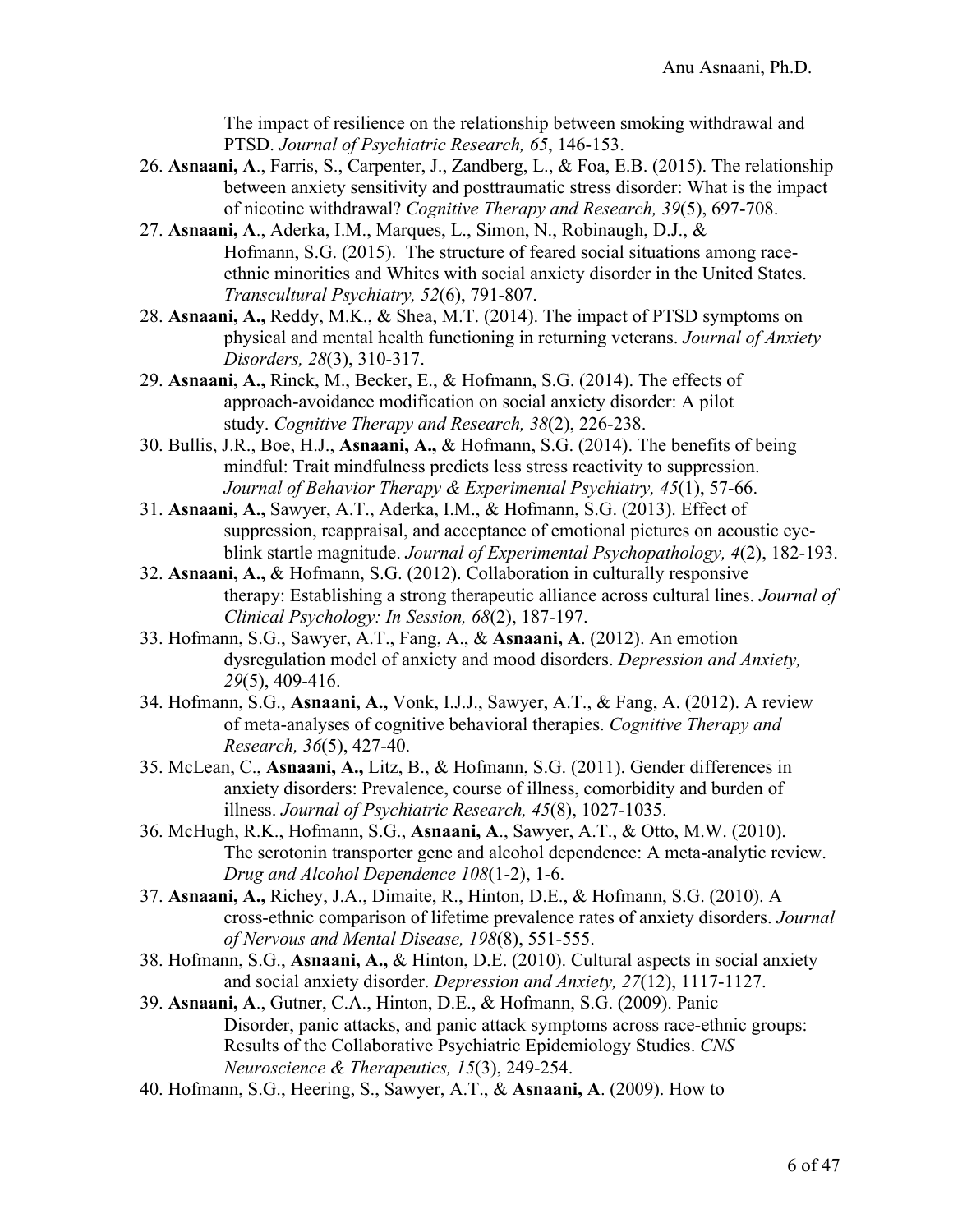handle anxiety: The effects of reappraisal, acceptance, and suppression strategies on anxious arousal. *Behaviour and Research Therapy, 47*(5), 389-394.

41. **Asnaani, A.**, Chelminski, I., Young, D., Zimmerman, M. (2007). Diagnosing borderline personality disorder: Do the number of criteria met make a difference? *Journal of Personality Disorders, 21*, 615 – 625.

Primary mentored publications

- 42. Gutierrez Chavez, M., Kaur, K., Baucom, K. J. W., Sanchez-Birkhead, A., Sunada, G., Mukundente, V., Tavake-Pasi, F., Napia, E., Villalta, J., & **Asnaani, A.** (in press). Developing equitable interventions for ethnically diverse populations: Mental health and co-occurring physical health concerns in the context of the COVID-19 pandemic. *Translational Behavioral Medicine*.
- 43. Tyler, J., Mu, W., McCann, J., Belli, G., & **Asnaani, A.** (2021). The unique contribution of perfectionistic cognitions in predicting anxiety disorder symptoms in a treatment-seeking sample. *Cognitive Behaviour Therapy, 50*(2), 121-137.
- 44. Hall-Clark, B.N., Kaczkurkin, A., **Asnaani, A.,** Zhong, J., Peterson, A.L., Yarvis, J.S., Foa, E.B., & the STRONG STAR Consortium. (2017). Ethnoracial differences in PTSD symptoms and trauma-related cognitions in treatmentseeking active duty military personnel for PTSD. *Psychological Trauma: Theory, Research, Practice, and Policy, 9*(6), 741-745.
- 45. Kaczkurkin, A.N., **Asnaani, A**., Hall-Clark, B., Peterson, A.L., Yarvis, J.S., Foa, E.B., & the STRONG STAR Consortium. (2016). Ethnic and racial differences in clinically relevant symptoms in active duty military personnel with Posttraumatic Stress Disorder. *Journal of Anxiety Disorders, 4*3, 90-98.
- 46. Chandra, R.M., Arora, L., Mehta, U.M., **Asnaani, A.,** & Radhakrishnan, R. (2016). Asian Indians in America: The influence of values and culture on mental health. *Asian Journal of Psychiatry, 22*, 202-209.
- 47. Kaczkurkin, A.N., **Asnaani, A.,** Alpert, E., & Foa, E.B. (2016). The impact of treatment condition and the lagged effects of PTSD symptom severity and alcohol use on changes in alcohol craving. *Behaviour Research and Therapy, 79*, 7-14.
- 48. Kaczkurkin, A.N., **Asnaani, A.,** Zhong, J., & Foa, E.B. (2016). The moderating effect of state anger on treatment outcome in female adolescents with PTSD. *Journal of Traumatic Stress, 29*(4), 325-31.
- 49. Chou, T., **Asnaani, A.,** & Hofmann, S.G. (2012). Perception of racial discrimination and psychopathology across three U.S. ethnic minority groups. *Cultural Diversity and Ethnic Minority Psychology, 18*(1), 74-81.

Co-authored publications

- 51. Baucom, K. J. W., Bauman, T., Gutierrez Chavez, M., Nemirovsky, Y., Aguirre, M. C., Ramos, C., **Asnaani, A.,** Gutner, C. A., Ritchie, N. D., & Shah, M. (in press). Barriers to participation and lifestyle change among lower versus higher income participants in the National Diabetes Prevention Program: Lifestyle coach perspectives. *Translational Behavioral Medicine.*
- 52. Baucom, K.J.W., Bauman, T., Nemirovsky, Y., Gutierrez Chavez, M., Aguirre, M.C.,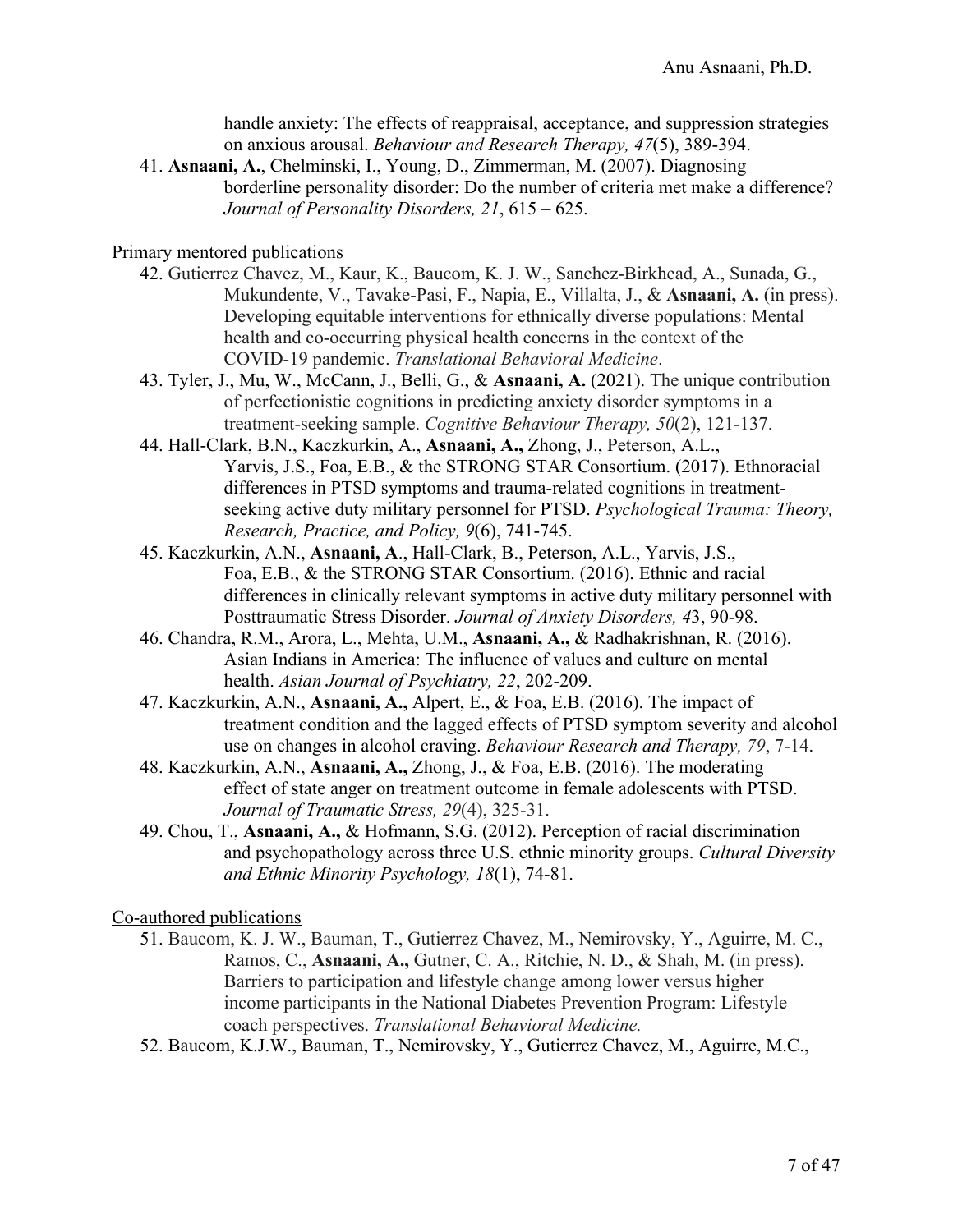Ramos, C., **Asnaani, A.,** Gutner, C.A., Ritchie, N.D., Shah, M., & Clark, L. (in press). Promises and pitfalls of dyads in the National Diabetes Prevention Program: Lifestyle coach perspectives*. American Journal of Health Promotion.*

- 53. Brown, L.A., Narine, K., **Asnaani, A.,** Bredemeier, K., & Mu, W. (in press). Changes in affect, physical activity, physical health, and sleep in cognitive behavioral therapy for anxiety. *Journal of Behavioral and Cognitive Therapy.*
- 54. Bryan, C.J., Russell, H.A., Bryan, A.O., Rozek, D.C., Leifker, F.R., Rugo, K.F., Baker, J.C., Khazem, L.R., Roberge, E.M., Shirley, D.M., & **Asnaani, A**. (in press). Impact of treatment setting and format on symptom severity following cognitive processing therapy for posttraumatic stress disorder (PTSD). *Behavior Therapy.*
- 55. Foa, E.B., Simpson, H.B.,….**Asnaani, A**., et al. (in press). A randomized controlled trial to test if medicated patients with Obsessive Compulsive Disorder can discontinue medication after Exposure/Response Prevention augmentation. *JAMA Psychiatry.*
- 56. Wen, Z., Hammoud, M., Scott, J.C., Jimmy, J., Brown. L., Marin, M.-F., **Asnaani, A.,** Gur, R.C., Foa, E.B., & Milad, M.R. (in press). Exogenous estradiol modulates task-based and resting-state neural signature within multiple networks in women. *Neuropsychopharmacology.*
- 57. Simpson, H.B., Foa. E.B.,…**Asnaani, A.,** et al. (in press). Maximizing remission from cognitive-behavioral therapy in medicated adults with Obsessive-Compulsive Disorder. *Behaviour Research and Therapy.*
- 58. Cenkner, D. P., **Asnaani, A.,** DiChiara, C., Harb, G. C., Lynch, K. G., Greene, J., & Scott, C. (in press). Neurocognitive Predictors of Treatment Outcomes in Cognitive Processing Therapy for Posttraumatic Stress Disorder: Study Protocol. *Frontiers in Psychology.*
- 59. Brown, L.A., Belli, G., **Asnaani, A.,** & Foa, E.B. (2019). A review of the role of negative cognitions about oneself, others, and the world in the treatment of PTSD. *Cognitive Therapy and Research, 43*(1), 143-173.
- 60. Brown, L.A., Jerud, A., **Asnaani, A.,** Petersen, J., Zang, Y., & Foa, E.B. (2018). Changes in posttraumatic stress disorder (PTSD) and depressive symptoms over the course of prolonged exposure. *Journal of Consulting and Clinical Psychology, 86*(5), 452-463.
- 61. Foa, E. B., McLean, C. P., Zandberg, L. J., Zang, Y., **Asnaani, A.,** Benhamou, K., Rosenfield, D., Campbell, H., Francis, J., Hanson, B. S., Lillard, I. J., Patterson, T. J., Scott, V., Weber, C., Wise, J. E., Zamora, C., Mintz, J., Young-McCaughan, S., & Peterson, A. L.; for the STRONG STAR Consortium. (2017). The implementation of Prolonged Exposure: Design of a multisite study evaluating the usefulness of workshop with and without consultation. *Contemporary Clinical Trials, 61,* 48-54.
- 62. Nickerson, A., Garber, B., Liddell, B., Litz, B.T., Hofmann, S.G., **Asnaani, A.,** Ahmed, O., Cheung, J., Huynh, L., & Bryant, R. (2017). Impact of cognitive reappraisal on negative affect, heart rate, and intrusive memories in traumatized refugees. *Clinical Psychological Science, 5*(3), 497-512.
- 63. Beard, C., Fuchs, C., **Asnaani, A.,** Schulson, M., Schofield, C. A., Clerkin, E. M., & Weisberg, R. B. (2016). A pilot open trial of cognitive bias modification for panic disorder. *Cognitive Therapy and Research, 40*(6), 792-798.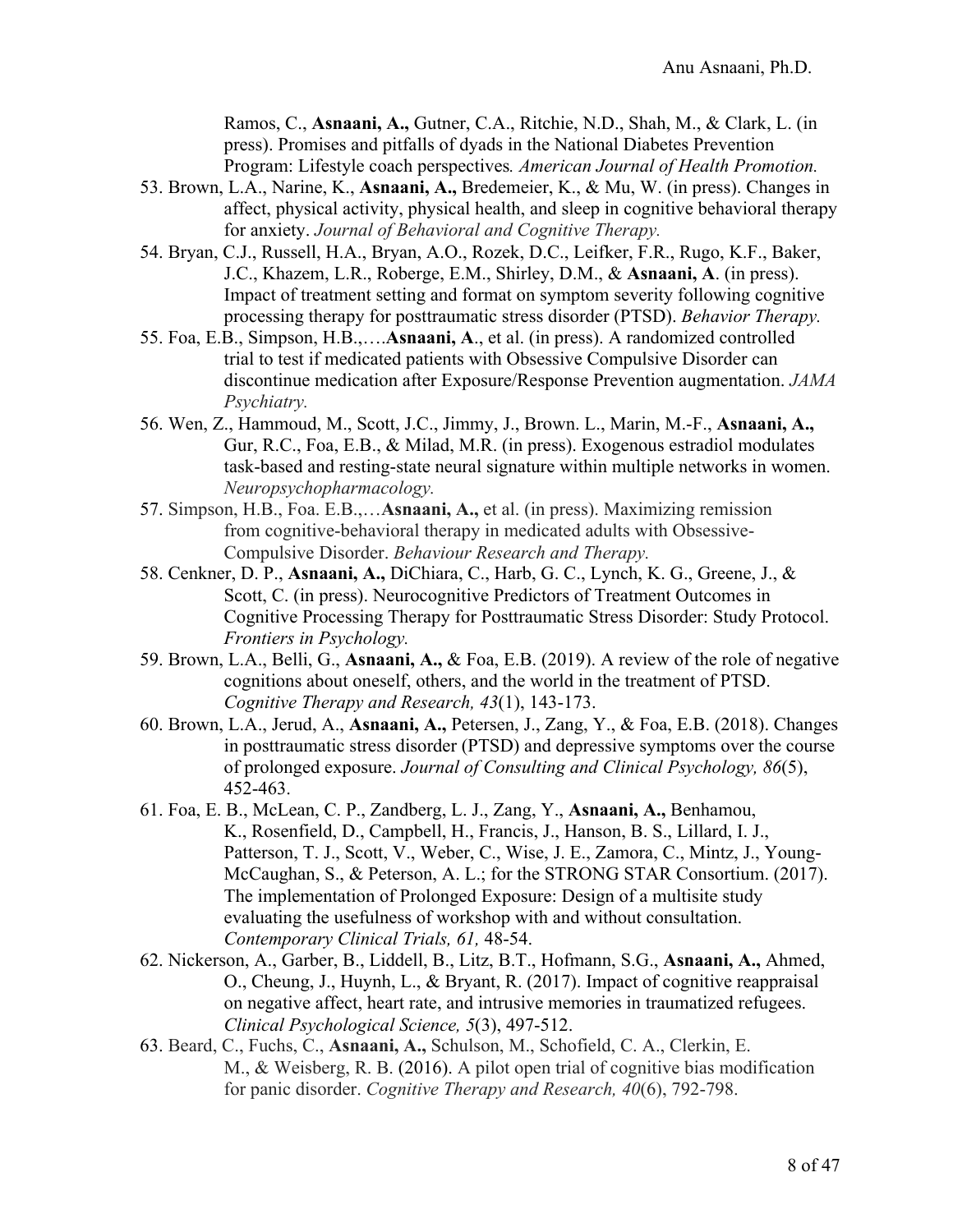- 64. Capaldi, S., **Asnaani, A.,** Zandberg, L.J., Carpenter, J.K., & Foa, E.B. (2016). Therapeutic alliance during prolonged exposure versus client-centered therapy for adolescent posttraumatic stress disorder. *Journal of Clinical Psychology, 72*(10), 1026-1036.
- 65. Nickerson, A., Garber, B., Ahmed, O., **Asnaani, A.,** Cheung, J., Hofmann, S. G., Huynh, L., Liddell, B. J., Litz, B. T., Pajak, R. & Bryant, R. A. (2016). Emotional suppression in torture survivors: Relationship to posttraumatic stress symptoms and trauma-related negative affect. *Psychiatry Research, 242*, 233-9.
- 66. Petrocchi, N., **Asnaani, A.,** Piquer Martinez, A., Nadkarni, A., & Hofmann, S.G. (2015). Differences between people who use only Facebook and those who use Facebook plus Twitter. *International Journal of Human-Computer Interaction, 31*(2), 157-165.
- 67. Fang, A., Sawyer, A.T., **Asnaani, A.,** & Hofmann, S.G. (2013). Social mishap exposures for social anxiety disorder: An important treatment ingredient. *Cognitive and Behavioral Practice, 20*(2), 213-220.
- 68. Hofmann, S.G., Sawyer, A.T., & **Asnaani, A**. (2012). D-cycloserine as an augmentation strategy for cognitive-behavioral therapy for anxiety disorders: an update. *Current Pharmaceutical Design: Special Issue on Anxiety Disorders, 18*(35), 5659-62.
- 69. Hofmann, S.G., Smits, J.A.J., **Asnaani, A.,** Gutner, C.A., & Otto, M.W. (2011). Cognitive enhancers for anxiety disorders. *Pharmacology, Biochemistry, & Behavior, 99*(2), 275-284.
- 70. Fang, A., **Asnaani, A.,** Gutner, C.A., Cook, C., & Hofmann, S.G. (2011). Rejection sensitivity mediates the relationship between social anxiety and body dysmorphic concerns. *Journal of Anxiety Disorders, 25*(7), 946-949.
- 71. Lewis-Fernandez, R., Hinton, D.E., Laria, A.J., Patterson, L.H., Hofmann, S.G., Craske, M.G., Stein, D.J., **Asnaani, A.,** & Liao, B. (2010). Culture and the anxiety disorders: Recommendations for DSM-V. *Depression and Anxiety, 27*, 212-229.
- 72. Hofmann, S.G., **Asnaani, A**., Gutner, C., Sawyer, A.T., & Steenkamp, M. (2009). Psychotherapy for anxiety disorders. *Japanese Society of Anxiety Disorders, 1*, 123-132.

Research publications, under review

- \* Indicates Corresponding/Senior Author on publication
- \*\* Indicates Primary Mentorship on publication
	- 73. Kaur, K., Gutierrez Chavez, M., Tacana, T., Sanchez-Birkhead, A., Mukundente, V., Napia, E.E., Tavake-Pasi, F., Villalta, J., Lee, D., Sunada, G., Stark, L., Crowell, S., & **Asnaani, A.\*\***. *Developing a best practice mental health treatment framework for culturally diverse communities: A mixed-methods approach.* Revised and resubmitted.
	- 74. **Asnaani, A.,** Gutierrez Chavez, M., & Kaur, K. *Ensuring interdisciplinary partnerships and commitment to Contextual Behavioral Science (CBS) principles among diverse scholars who serve diverse communities.* Revised and resubmitted.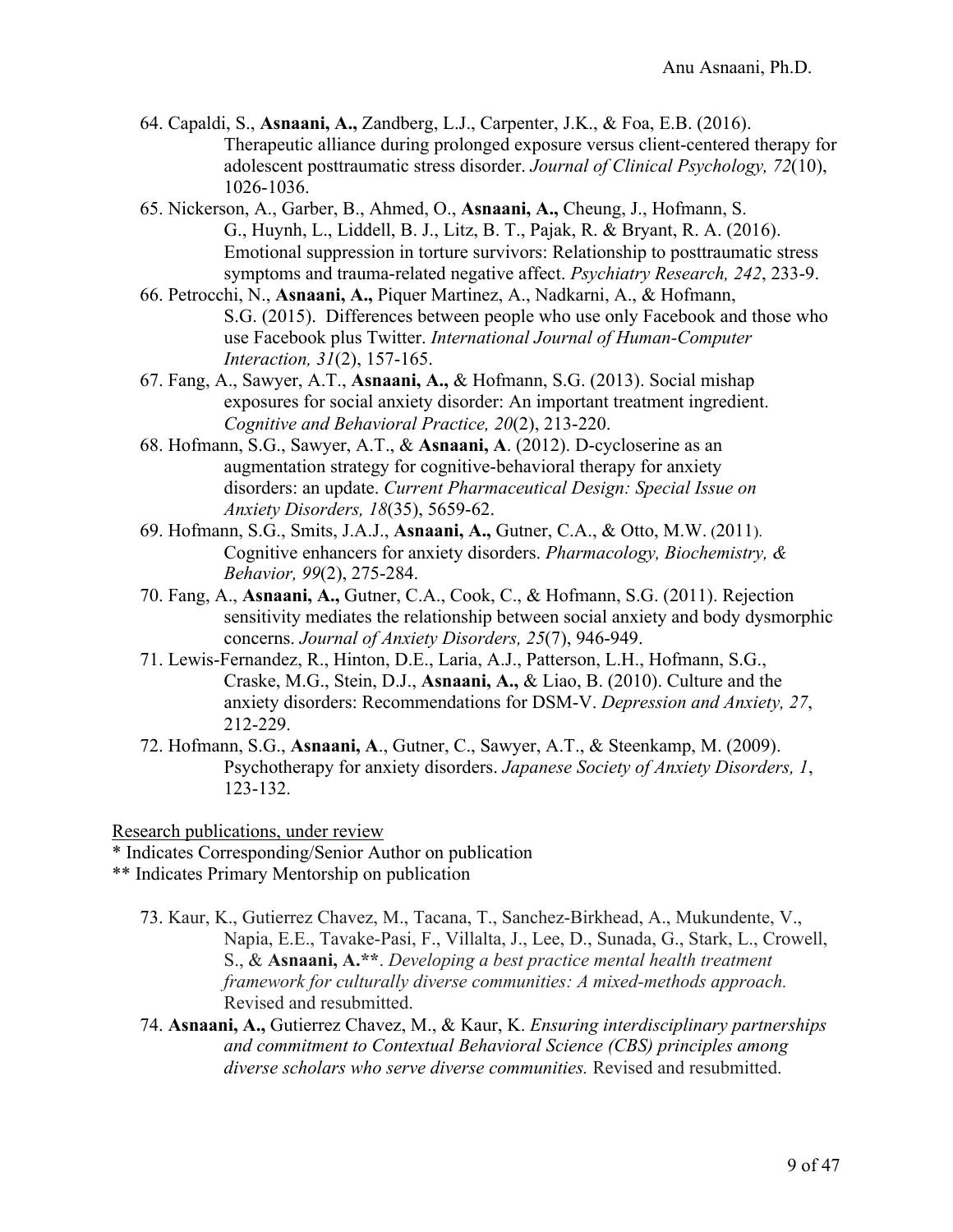- 75. Contractor, A. A., Raifuddin, H., Kaur, K., & **Asnaani, A.**\* *Asian Indians in the United States and posttraumatic stress disorder interventions: A narrative review.*  Revised and resubmitted.
- 76. Whitaker, M., Shah, M., Gutierrez Chavez, M., **Asnaani, A.,** Gutner, C. A., Ritchie, N. D., & Baucom, K. J. W. *Adaptations Made to the National Diabetes Prevention Program in Response to the COVID-19 Pandemic.* Manuscript submitted for publication.
- 77. Hale, W., **Asnaani, A.\*\*,** Shah, D.V., Moore, B., Straud, C.L., Kaczkurkin, A., Mintz, J., Litz, B.T., Young-McCaughan, S., Peterson, A.L., Yarvis, J.S., & & Foa, E.B *Longitudinal associations between perceptions of health functioning and PTSD severity in active duty military over the course of PTSD treatment.* Manuscript submitted for publication.
- B. Other research publications

#### Chapters and invited publications

- 1. **Asnaani, A**. (under review). *Taking a cultural humility and social justice approach: Seven applied guidelines for evidence-based mental health practice.* Oxford University Press.
- 2. Contractor, A., & **Asnaani, A.** (2022). PTSD Treatment Considerations for Asian Indians in the United States. Invited commentary for "Clinician Corner" of the *International Society for Traumatic Stress Studies*.
- 3. **Asnaani, A**., Majeed, I.M., Kaur, K., & Gutierrez Chavez, M. (in press). Diversity and Cultural Perspectives in Psychology. Invited Chapter in G. Asmundson (Ed.), *Comprehensive Clinical Psychology* (2nd ed.)*.* Elsevier.
- 4. **Asnaani, A**., & McLean, C.P. (2017). Ethics in Exposure Therapy. In A. E. Wenzel (Ed.), *Sage Encyclopedia of Abnormal and Clinical Psychology*. Sage Publications.
- 5. Nickerson, A., Liddell, B., **Asnaani, A.,** Carlsson, J., Fazel, M., Knaevelsrud, C., Morina, N., Nuener, F., Newnham, E., & Rasmussen, A. (2017). Trauma and mental health in forcibly displaced populations: A briefing paper prepared for the *International Society for Traumatic Stress Studies*.
- 6. Gallagher, T., Gay, N.G., **Asnaani, A**., & Foa, E.B. (2016). Empirically-Based Trauma Therapies. In L.C. Wilson (Ed.), *The Wiley Handbook of the Psychology of Mass Shootings.* Wiley Publishing.
- 7. **Asnaani, A.,** Zandberg, L.J., Petersen, J. (2016). Barriers to CBT training: Is mobile technology the solution? *The Clinical Psychologist, 69*(4), 6-13.
- 8. McLean, C.P., **Asnaani, A**., & Foa, E.B. (2015). Prolonged Exposure Therapy. In U. Schnyder & M. Cloitre (Eds.), *Evidence-based Treatments for Trauma-Related Disorders: A Practical Guide for Clinicians.* Springer Press.
- 9. **Asnaani, A.,** & Foa, E.B. (2015). Expanding the Lens of Evidence-Based Practice in Psychotherapy To Include A Common Factors Perspective: Comment on Laska, Gurman, & Wampold. *Psychotherapy, 51*(4), 487-90.
- 10. Hofmann, S. G., Gutner, C.A., & **Asnaani, A**. (2012). Cognitive Enhancers for the Anxiety and Related Disorders. In P. Neudeck & H.U. Wittchen (Eds.), *Exposure Therapy: Rethinking the Model - Refining the Method.* Springer Press.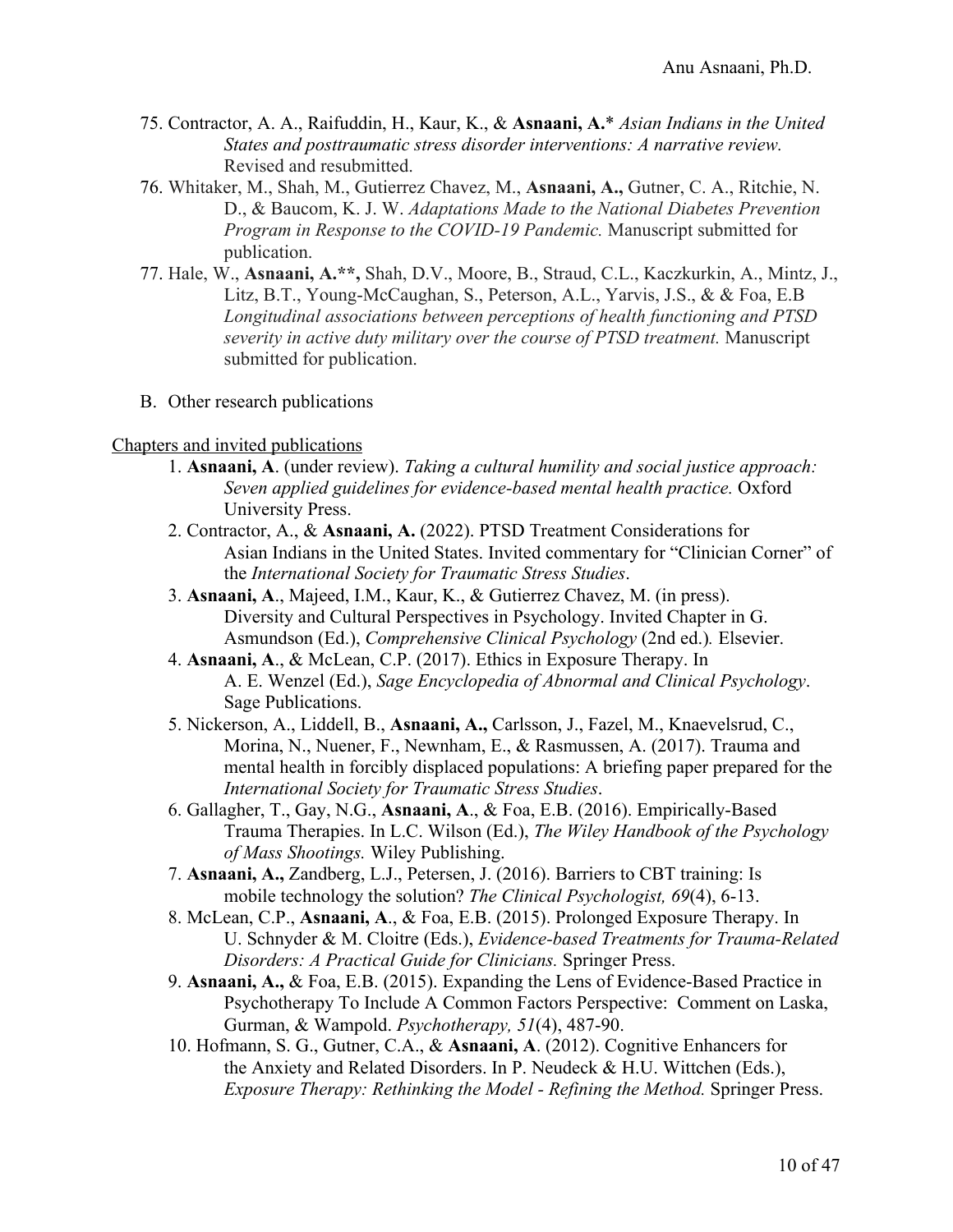- 11. Hofmann, S. G., Glombiewski, J., **Asnaani, A.,** & Sawyer, A.T. (2010). Mindfulness and acceptance: The Perspective of Cognitive Therapy. In J. Herbert  $& E$ . Forman (Eds.), *Acceptance and Mindfulness in Cognitive Behavior Therapy.* Springer Publishing.
- 12. Hofmann, S.G., Richey, J.A., **Asnaani, A.,** & Sawyer, A.T. (2010). Avoiding Treatment Failures in Social Anxiety Disorder. In M.W. Otto & S.G. Hofmann (Eds.), *Avoiding Treatment Failures in the Anxiety Disorders*. Springer Publishing.
- 13. Hofmann, S. G., Richey, J. A., Sawyer, A., **Asnaani, A.,** & Rief, W. (2009). Social Anxiety Disorder and the DSM-V. In D. McKay, J. Abramowitz, S. Taylor, & G.J.G. Asmundson (Eds.), *Current Perspectives on the Anxiety Disorders: Implications for DSM-V and Beyond*. Springer Publishing..

### Alternative Media:

- 1. **Asnaani, A.:** "How 9/11, the pandemic and other big events rewire our fear circuitry." Printed article by reporter Matt Canham from the *Salt Lake Tribune* citing expert opinion around how post-trauma symptoms can continue long after a traumatic event, and how additional, new traumas might re-ignite memories of previous traumas. September, 2021, https://www.sltrib.com/news/2021/09/12/how-sept-put-all-us-front/
- 2. **Asnaani, A.:** "When police dogs attack: Utah suspects have been bitten when they appear to be surrendering." Joint investigation between the *Salt Lake Tribune* and *Fox 13 channel* news team citing expert opinion around the association between dog bites and potential development of post-traumatic stress disorder. June, 2021, print: https://www.sltrib.com/news/2021/06/06/when-police-dogs-attack/, video interview: https://www.fox13now.com/news/fox-13-investigates/fox-13 investigates-some-utah-police-dogs-bite-even-when-suspects-are-surrendering.
- 3. **Asnaani, A.:** "5 Things You Need to Stop Telling Yourself When Anxiety Creeps In." Printed article by writer Eric Sangerama on *Medium* citing expert opinion around ways to manage feelings of anxiety. October, 2020, https://medium.com/wholistique/5-things-you-need-to-stop-telling-yourselfwhen-anxiety-creeps-in-541d2716cbe6
- 4. **Asnaani, A.: "**Going Outside This Weekend? Don't Freak Out." Printed article by writer Allie Volpe in *The New York Times* citing expert opinion around ways to balance COVID-19 pandemic precautions/public health guidelines and reengaging in valued activities. May, 2020, https://www.nytimes.com/2020/05/23/style/memorial-day-crowds-panic.html
- 5. **Asnaani, A.: "**Don't Go Down a Coronavirus Anxiety Spiral." Printed article by reporter Louise Matsakis in *Wired* magazine citing expert opinion around ways to manage mental health concerns due to the COVID-19 public health crisis. March, 2020, https://www.wired.com/story/how-to-stop-coronavirus-anxiety-spiral/
- 6. **Asnaani, A.:** Featured on a series of nightly news segments on Saint Lucia-based national TV channel CHOICE TV and in printed features in local magazines in reference to trauma training workshop held in Caribbean sponsored by the Equality and Justice Alliance and a separate series on mental healthcare during the COVID-19 public health crisis. March, 2020,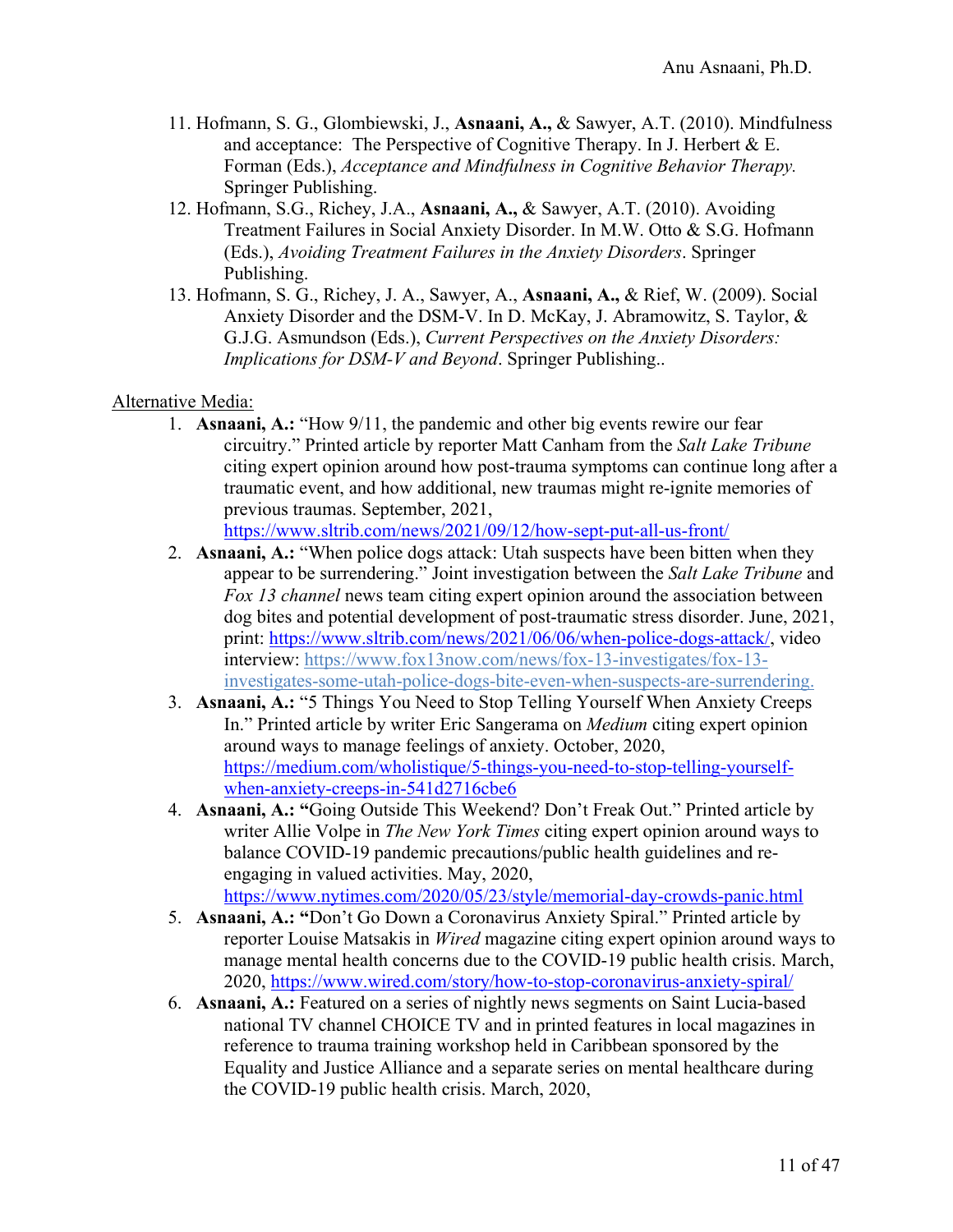https://www.slyoumag.com/2020/02/25/the-herstoire-collective-is-set-to-host-aworkshop/ and https://m.youtube.com/watch?v=rePb5Oxn-rs&feature=youtu.be

- 7. **Asnaani, A.:** Interviewed for a podcast discussing lack of fear in thrill-seeking individuals on *National Public Radio – Utah* with reporter Nate Hegyi. October, 2019, https://www.kuer.org/post/waterboarding-and-electric-shock-await-visitorsextreme-haunts#stream/0
- 8. **Asnaani, A.:** Interviewed for a podcast discussing anxiety and mindfulness on the German-based podcast "*Allstagsduche*" by host Martin Alt. August, 2019, https://martinalt.de/podcast/07-interview-anu-asnaani-angst/
- 9. **Asnaani, A.:** Featured on local nightly news segments on Saint Lucia-based TV channels (DBS and CHOICE News) and in printed features in local newspapers (The Voice Saint Lucia and The St. Lucia Star) in reference to trauma and selfcare workshop conducted with mental health providers, counselors, advocates, public health educators, and government administrators on the island. March, 2019, https://thevoiceslu.com/2019/03/herstoire-collaborates-with-internationaldoctors/?fbclid=IwAR1vFWl6ar\_4YLbOhGOfB6YjMFer9NPNEbaXUjip7w9hW9doK3f0poGkIo
- 10. **Asnaani, A.: "**Universities Can Do Better To Help Students with Mental Illness." Printed article by reporter Lucia Limanni in *Trauma and Mental Health Report*  citing expert opinion on the need for specialized and evidence-based treatments for students struggling with emotional disorders who present to school-based counseling services. October, 2018, http://trauma.blog.yorku.ca/2018/10/universities-can-do-better-to-help-students-

with-mental-illness/

- 11. **Asnaani, A.: "**Anxiety: What You Need to Know." Printed article by reporter for Here.Now series, an online series supported by the UJA Federation of New York and The Jewish Board. September, 2018, https://www.kveller.com/article/anxiety-what-you-need-to-know/
- 12. **Asnaani, A.:** Moderator for Association of Behavioral and Cognitive Therapies Webinar "Stuck Points in CBT Training in Community Mental Health" presented by Dr. Lynn McFarr. August, 2018, https://www.abctcentral.org/eStore/index.cfm?mz=110&prid=446&s category id  $=8$
- 13. **Asnaani, A**.: "Contemporary Issues in Understanding Immigrant Mental Health Needs and Challenges." American Psychological Association Division 12 Society of Clinical Psychology Website Newsletter/Blog Post. March, 2018, https://www.div12.org/contemporary-issues-in-understanding-immigrant-mentalhealth-needs-and-challenges/
- 14. **Asnaani, A.**: "Assessment and Treatment of PTSD in Children." Televised interview with team at Elite Investigative Journal, aired on Comcast Channel 66 and Verizon Channel 29 every Monday night for four consecutive weeks. September, 2017, https://www.eliteinvestigativejournal.com/saairahglobal
- 15. **Asnaani, A.**: "Five Phobias You May Not Realize You Experience." Printed article by health and lifestyle Sonima Wellness writer Cassie Shortsleeve featured on HuffPost citing causes and evidence-based treatments for the treatment of specific phobias and social anxiety. August, 2017,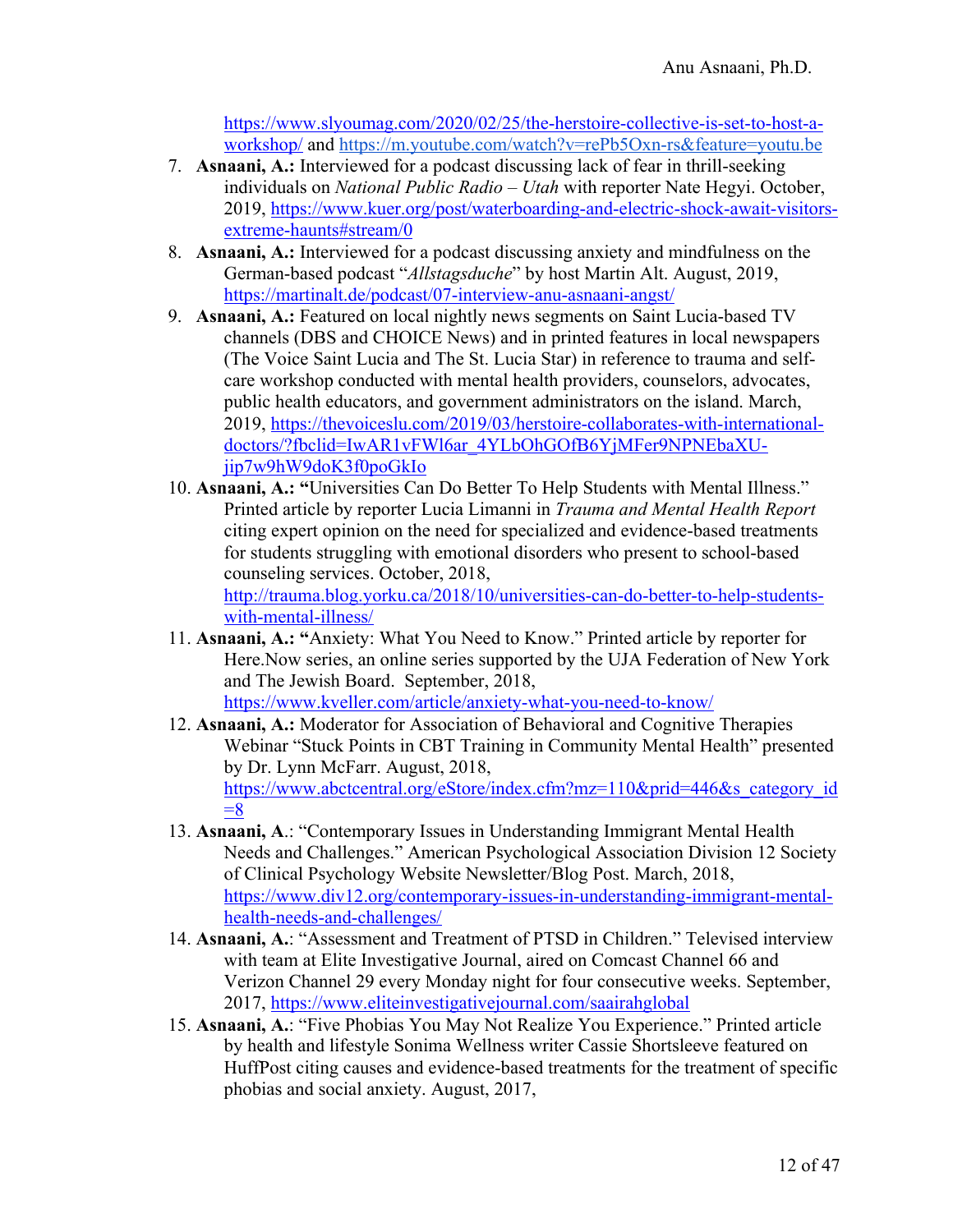https://www.huffingtonpost.com/sonimacom/5-phobias-you-may-notrea\_b\_11571540.html

- 16. **Asnaani, A.**, Zandberg, L.J., Ruggiero, K.J., Rheingold, A.A., Borkman, A.L., & Foa, E.B.: *PE Consultant* Smartphone Application. Project lead for design and creation of mobile application funded by the Department of Defense which serves as a trainer of military and civilian providers in Prolonged Exposure treatment for patients with PTSD. Final build completed March, 2017. Currently available in Apple and Android stores.
- 17. **Asnaani, A.**: "Agoraphobia and the Telecommuter." Printed article by reporter Lenika Cruz in *The Atlantic* citing expert opinion on links between panic disorder and agoraphobia and telecommuting. September, 2014, http://www.theatlantic.com/health/archive/2014/09/agoraphobia-and-thetelecommuter/379483/
- 18. Hofmann, S.G., **Asnaani, A.,** Sawyer, A.T., & Fang, A.: Session by session video instruction of therapy for social anxiety disorder using social mishaps, with patient-therapist role-plays. Psychotherapy and Emotion Research Lab (PERL) and Center for Anxiety and Related Disorders, January, 2012, www.bostonanxiety.org/treatmenttools.html

# **TEACHING RESPONSIBILITIES**

### Courses:

- 1. Course Instructor, "*Cultural Diversity and Mental Health*" Graduate Level Seminar (PSY7860), Department of Psychology, University of Utah, August – December, 2019; August, 2021-December, 2021.
- 2. Course Instructor, "*Myths about Mental Illness in the Media*" Undergraduate Course (PSY3960), Department of Psychology, University of Utah, January, 2021-May, 2021.
- 3. Course Instructor, "*Advanced Research Methods in Clinical Psychology*" Graduate Level Seminar (PSY6535), Department of Psychology, University of Utah, January-May, 2020; January-May, 2021.
- 4. Course Instructor, "*Psychology of Abnormal Behavior*" Undergraduate Course (PSY2300), Department of Psychology, University of Utah, August-December, 2020.
- 5. Course Instructor/Research Mentor, Independent Study in Psychology (PY399), Department of Psychology, University of Pennsylvania, January 20, 2018 – May 11, 2018. Project Title: "*Variations in PTSD Characteristics Among Trauma-Exposed Urban Black and Non-Black Youth*" Mentee: Kevin Narine
- 6. CBT Program Coordinator/Primary Lecturer, Psychiatry Resident CBT Training Program, Department of Psychiatry, University of Pennsylvania Perelman School of Medicine, July, 2015 – May, 2018. Courses taught: "*CBT for anxiety disorders, OCD and PTSD"; "Advanced Issues in CBT"; "Behavioral Theory of the Mind"; "CBT Assessment"; "Trauma in the Community: Biological, Psychological, and Pharmacological Underpinnings"*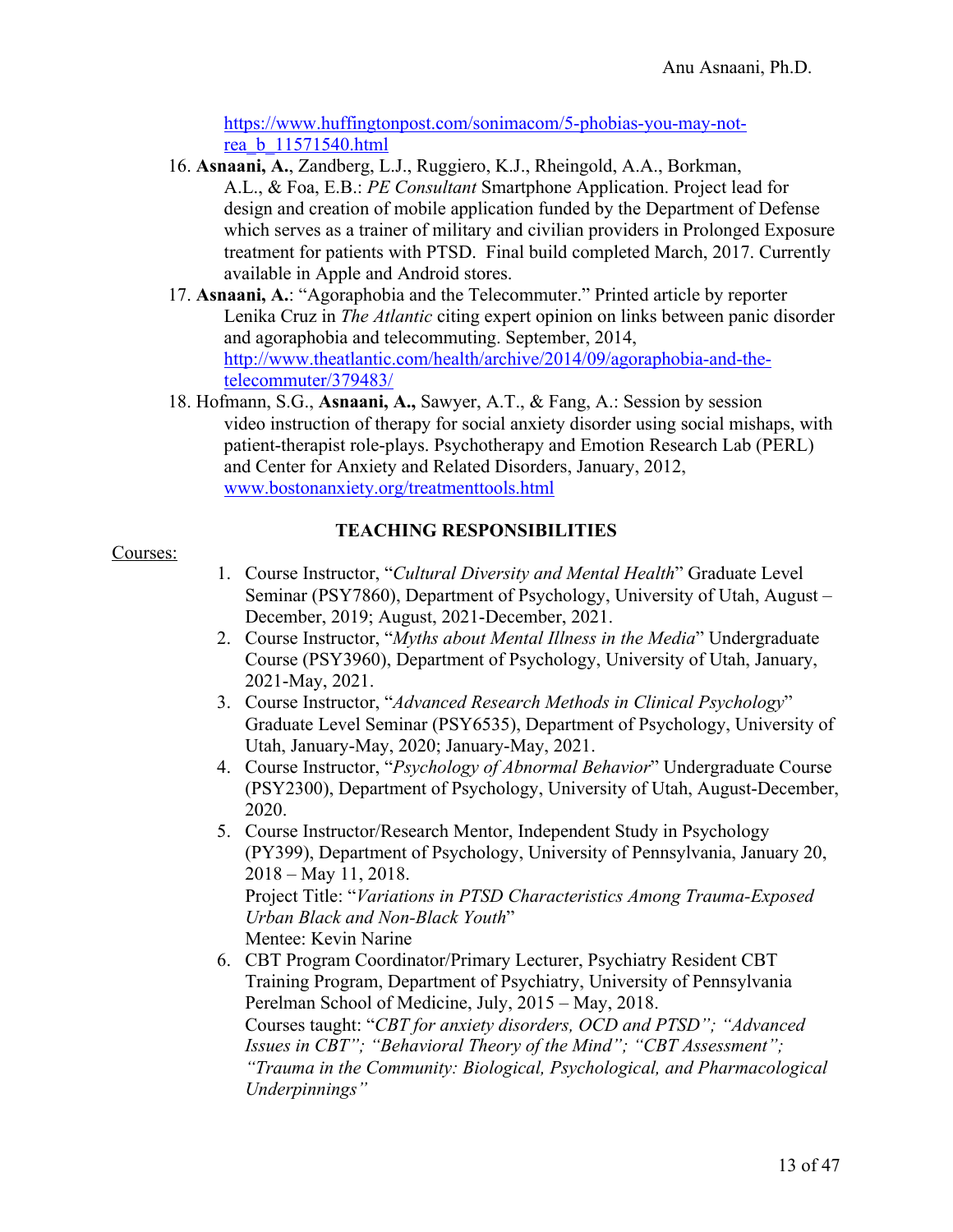- 7. Course Instructor, "*Diagnosis and Cognitive-Behavioral Treatment for Anxiety Disorders, OCD & PTSD*", Department of Human Sciences, Musashino University International Week Intensive Summer Undergraduate Education Program, Tokyo, Japan, July 2017.
- 8. Course Instructor/Research Mentor, Independent Study in Psychology (PY399), Department of Psychology, University of Pennsylvania, January 18, 2017 – May 15, 2017. Project Title: "*The Relationship between Culture and Treatment in Patients with OCD*"

Mentee: Maham Ahmad

- 9. Course Instructor, "*Myths about Mental Illness in the Media*" Advanced Abnormal Psychology Seminar (PSYC 462 920), Department of Psychology, University of Pennsylvania, July – August, 2016.
- 10. Course Instructor/Research Mentor, Independent Study in Psychology (PY399), Department of Psychology, University of Pennsylvania, January 15, 2014 – May 20, 2014. Project Title: "*The Impact of Social Networks on the Diagnosis of Eating Disorders"*

Mentee: Jacquelin Snell

- 12. Course Instructor, "*Advanced Seminar in Abnormal Psychology*", Summer Term Office, Boston University, July – August 2010 and July – August 2011.
- 13. Teaching Fellow, "*Introduction to Psychology*" (2 semesters) and "*Abnormal Psychology*" (1 semester), Department of Psychology, Boston University, September 1, 2008 – May 20, 2009 and January 15, 2011 – May 20, 2011.
- 14. Teaching Assistant, "*Abnormal Psychology*", Department of Psychology, Brown University, September 1, 2006 – December 10, 2006.

Thesis/Dissertation/Preliminary Exam Committees:

- 1. Primary Research Supervisor, Undergraduate Honors' Thesis, Department of Psychology, University of Utah, January 2022-present. Title: "*Impact of Trauma Exposure on Experimenter-Rated Versus Self-Reported Safety Behaviors During Distressing Tasks*" Honors' Student: Caleb Woolston
- 2. Chair/First Reader, Masters' Thesis Committee, College of Social and Behavioral Science, University of Utah, Salt Lake City, August 2021-present. Title: "*Developing Equitable Interventions for Ethnically Diverse Populations: Mental Health and Co-occurring Physical Symptoms in the Context of the COVID-19 Pandemic"* Masters' Candidate: Manuel Gutierrez Chavez, B.S.
- 3. Fourth Reader, Dissertation Committee, College of Nursing, University of Utah, Salt Lake City, October 2021-present. Title: "*Impact of Restrictive, Anti-immigration Policy on the Mental Health Outcomes of Hispanic/Latino Adolescents"*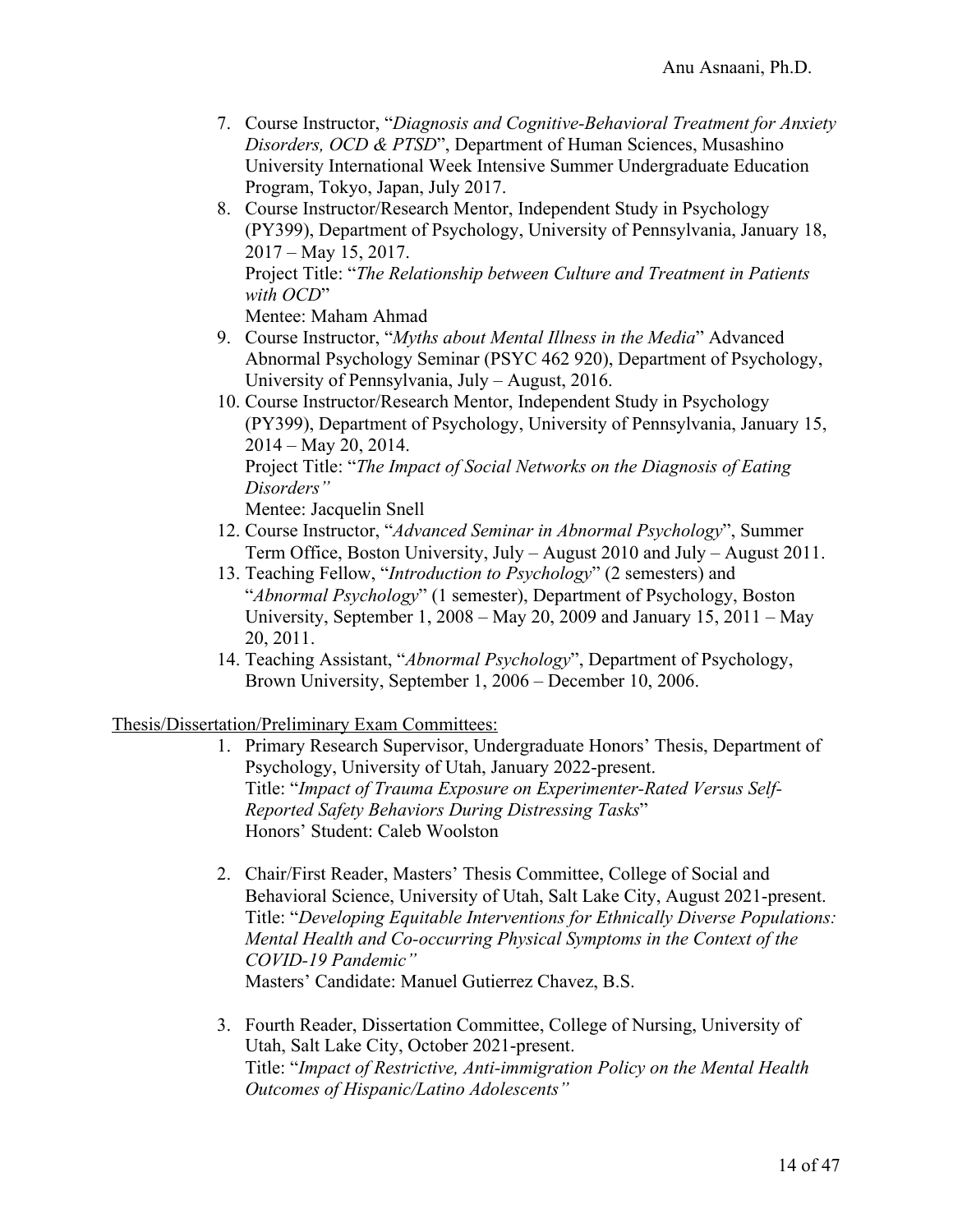Doctoral Candidate: Denise Crismon, B.A.

- 4. Third Reader, Masters' Thesis Committee, College of Social and Behavioral Science, University of Utah, Salt Lake City, October 2021-present. Title: "*Prenatal Exposure to Discrimination: Effects on Latina maternal and Fetal Psychophysiology"* Masters' Candidate: Nicolette Molina, B.A.
- 5. Second Reader, Masters' Thesis Committee, College of Social and Behavioral Science, University of Utah, Salt Lake City, February 2021-September 2021. Title: "*Predictors of Impairment and Self-Concept in Children and Adolescents with Persistent Tic Disorder"* Masters' Candidate: Kirsten Bootes, B.A.
- 6. Chair/First Reader, Dissertation Committee, College of Social and Behavioral Science, University of Utah, Salt Lake City, June 2020-present. Title: "*Using a Latent Class Analysis of Trauma and Depression Screens to Examine Suicide Risk in Primary Care*" Doctoral Candidate: Kent Hinkson, M.S.
- 7. Second Reader, Dissertation Committee, College of Social and Behavioral Science, University of Utah, Salt Lake City, August 2020-present. Title: "*A Pilot Test of an Ecological Momentary Intervention Program Designed to Support a Web-Based Treatment of Relationship Distress in Romantic Partners*" Doctoral Candidate: Colin Adamo, M.S.
- 8. Second Reader, Dissertation Committee, College of Social and Behavioral Science, University of Utah, Salt Lake City, August 2020-March 2022. Title: "*Unsafe Havens: A Preliminary Test of Developmental Moral Injury Among Juvenile Justice-Involved Adolescents*" Doctoral Candidate: Mallory Kidwell, M.S.
- 9. Third Reader, Clinical Psychology Doctoral Preliminary Examination Committee, College of Social and Behavioral Science, University of Utah, Salt Lake City, April 2020-September 2020. Title: "*A Theoretical Framework and Review of Refugee Youths' Discrimination Experiences*" Doctoral Candidate: Lucybel Mendez, M.S.
- 10. Second Reader, Clinical Psychology Doctoral Preliminary Examination Committee, College of Social and Behavioral Science, University of Utah, Salt Lake City, December 2019-February 2020. Title: "*Use of Mobile Technology as an Augment to Couples Therapy: A Methodological Proposal and Implications*" Doctoral Candidate: Colin Adamo, M.S.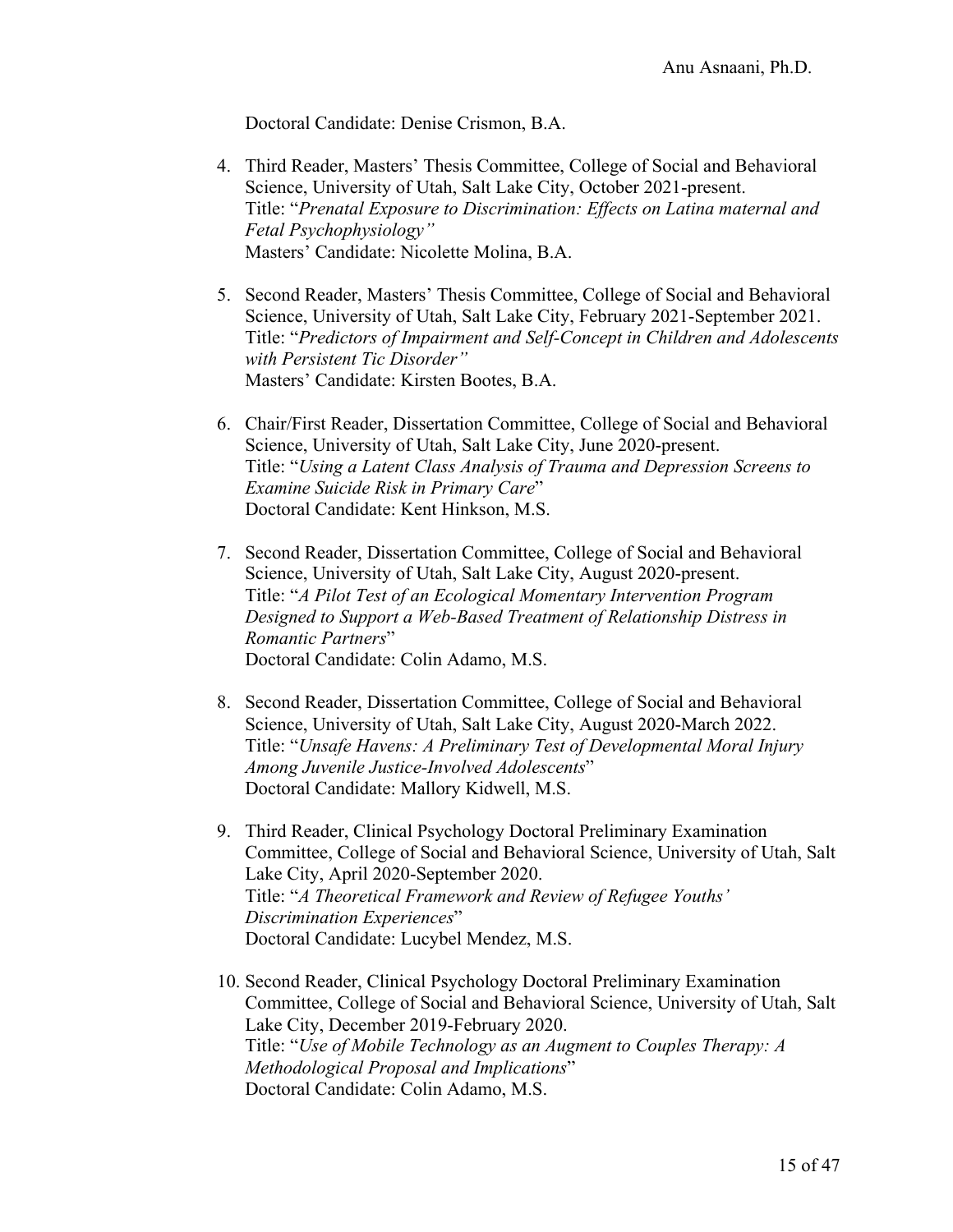- 11. Fourth Reader, Dissertation Committee, College of Social and Behavioral Science, University of Utah, Salt Lake City, December 2019-May 2021. Title: "*Respiratory Sinus Arrhythmia in Social Interactions: Effects of Interaction Valence and Self-Regulatory Effort*" Doctoral Candidate: Carlene Deits-Lebehn, M.S.
- 12. Third Reader, Clinical Psychology Doctoral Preliminary Examination Committee, College of Social and Behavioral Science, University of Utah, Salt Lake City, April 2020-July 2020. Title: "*Viewing Moral Injury Through a Developmental Lens*" Doctoral Candidate: Mallory Kidwell, M.S.
- 13. Primary Reader, Master of Liberal Arts Capstone Thesis Committee, College of Arts and Sciences, University of Pennsylvania, Philadelphia, July 2017 – May 2018. Title: "*Policy implications of cross-cultural differences in self concept for the treatment of mental health disorders*" Masters' Candidate: Jason Freeman, B.A.
- 14. Third Reader and Workshop Co-Facilitator, Dissertation Committee, Department of Psychology, Drexel University, Philadelphia, February 2017 – May 2018. Title: "*Targeting therapists' experiential avoidance during exposure delivery: An experimental investigation to improve the quality of exposure-based interventions*" Doctoral Candidate: Joanna Kaye, M.A.
- 15. Fourth Reader, Dissertation Committee, Department of Psychology, University of Haifa, Haifa, Israel, September 2016 – present. Title: "*Experiential avoidance in Social Anxiety Disorder: intrapersonal, interpersonal and physiological processes*" Doctoral Candidate: Maya Asher, M.A.
- 16. Primary Research Supervisor & Second Reader, Masters' Thesis Committee, Department of Psychology, Boston University, September 1, 2009 – May 18, 2010. Title: "*The association between religiosity and mental health help-seeking behavior*"

Masters' Candidate: Alexandra Dick, B.A.

17. Primary Research Supervisor & First Reader, Undergraduate Honors' Thesis Committee, Department of Psychology, Boston University, September 1, 2008 – May 20, 2009.

Title: "*Perception of racial discrimination and its association with psychopathology in ethnic minorities*"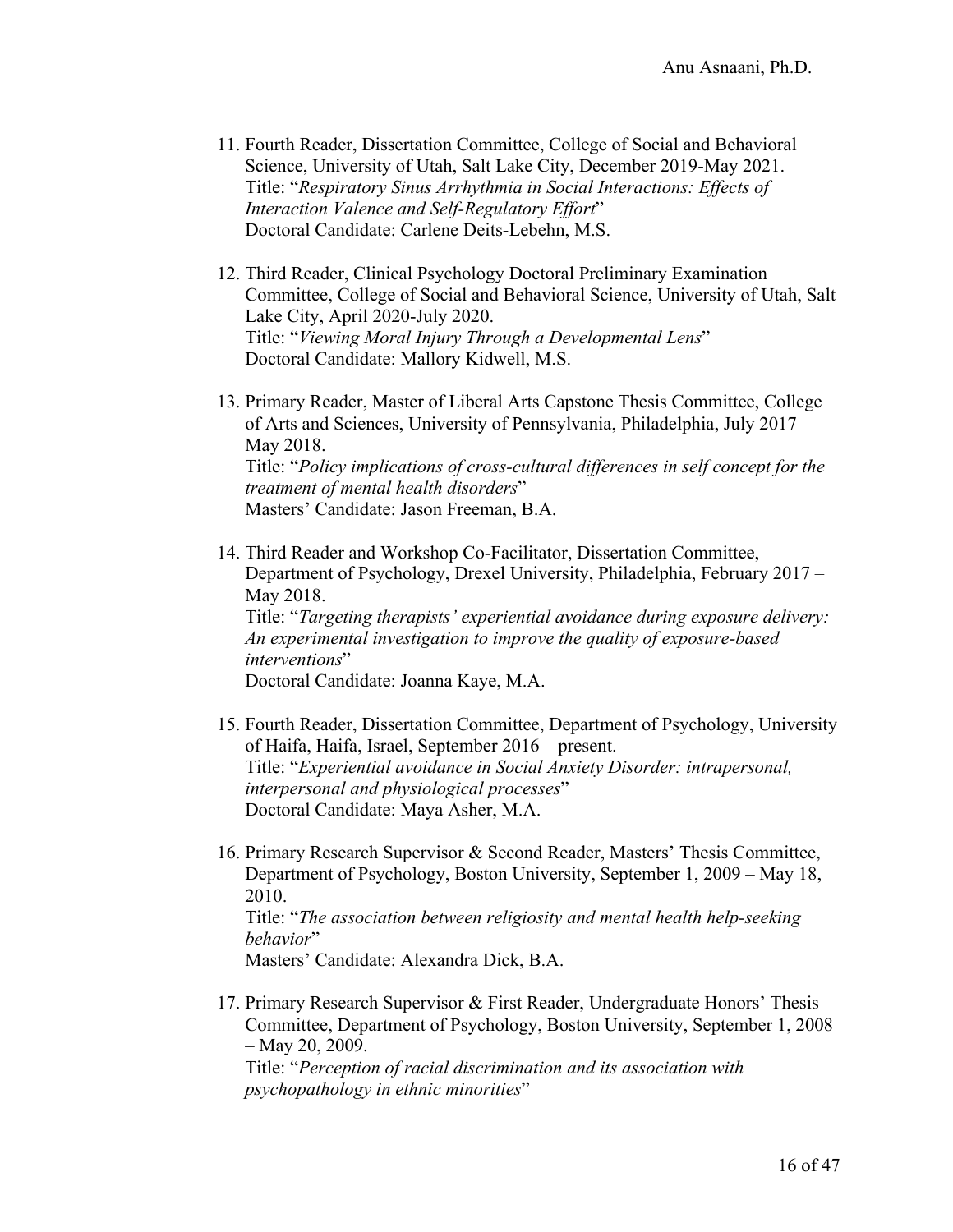Honors' Student: Tina Chou

18. Primary Research Supervisor & First Reader, Undergraduate Honors' Thesis Committee, Department of Psychology, Boston University, September 1, 2008 – May 20, 2009.

Title: "*Investigation of treatment-seeking behavior and outcomes in individuals with mood disorders in a nationally representative sample*" Honors' Student: Zachary Mardoc

### Research Supervision:

- 1. Primary Research Supervisor for Clinical Psychology Doctoral Candidates, University of Utah Department of Psychology, 2020-present. Current mentees: Kent Hinkson, Kiran Kaur, and Manuel Chavez Gutierrez.
- 2. Research Supervisor for Post-Baccalaureate Visiting Scholars, Treatment Mechanisms, Community Empowerment, & Technology Innovations (TCT) Lab, University of Utah Department of Psychology, 2020-present. Current mentees: Rosalia Samuel (University of Toronto) and Monique Chantelle Aguirre (HEART Lab, University of Utah) .
- 3. Primary Research Supervisor for Post-Baccalaureate Research Assistants, Treatment Mechanisms, Community Empowerment, & Technology Innovations (TCT) Lab, University of Utah Department of Psychology, 2019- 2021. Mentee: Ifrah Majeed.
- 4. Primary Research Supervisor for Undergraduate Research Assistants, Treatment Mechanisms, Community Empowerment, & Technology Innovations (TCT) Lab, University of Utah Department of Psychology, 2019 present. Current mentees: Angela Pham (Departmental Diverse Undergraduate Research Award recipient), Sami Saadi Soufi (Departmental Diverse Undergraduate Research Award recipient), Jasmine Noria Moretz, Caleb Woolston, Jiayu Gao, & Michael Wasser. Past mentees (2019-2021): Tracey Tacana, William Tanguy (Departmental Diverse Undergraduate Research Award recipient), Ally Snider Askew, Kaitlyn Curtis, Rachel Cole, and Hongku Lee.
- 5. Primary Research Supervisor for Post-Baccalaureate Research Assistants, Center for the Treatment and Study of Anxiety, University of Pennsylvania Perelman School of Medicine, 2013-2018. Previous mentees: Joseph Carpenter, Elizabeth Alpert, Natalie Gay, Rebecca Yeh, Jody Zhong, Hayley Fitzgerald, Hallie Tannahill, Kathy Benhamou, Julie Petersen, Noah Suzuki, Gina Belli, and Kevin Narine.
- 6. Primary Research Supervisor of Post-doctoral Fellows, Center for the Treatment and Study of Anxiety, University of Pennsylvania Perelman School of Medicine, 2014 – 2018. Mentees: Antonia Kaczkurkin, Ph.D.; Yinyin Zang, Ph.D.; Thea Gallagher, Psy.D.; and Jeremy Tyler, Psy.D.
- 7. Primary Research Mentor, Penn Undergraduate Research Mentorship (PURM) 10-week summer program, Center for Undergraduate Research and Fellowships (CURF), Office of the Provost, University of Pennsylvania, Summer, 2017. Mentee: Savannah Simon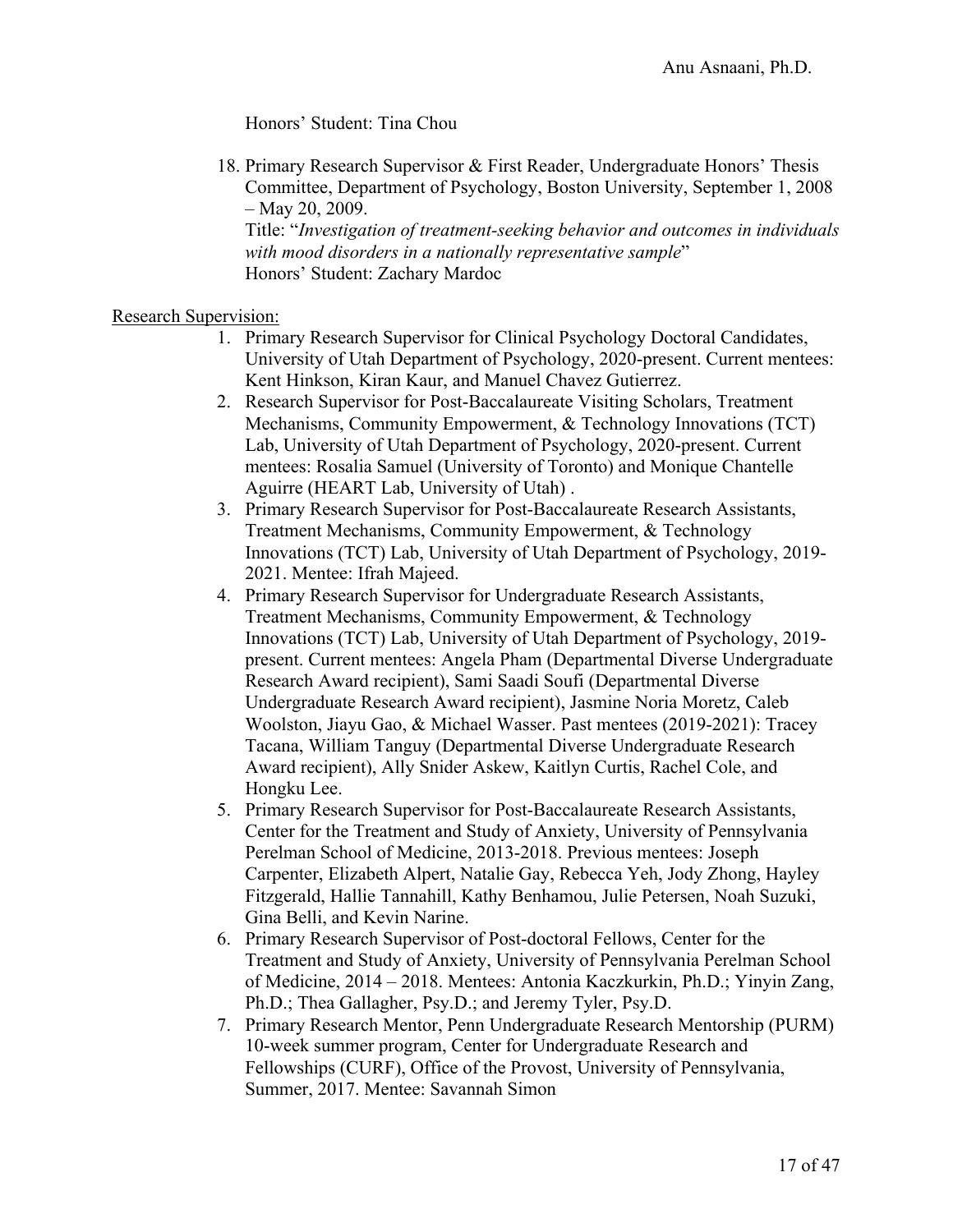- 8. Primary Research Mentor, Visiting Masters in Clinical Psychology Program student from University of Bologna, Italy, for a 5-month self-designed structured research and academic learning program to cover the breadth of treatment research around anxiety disorders, OCD and PTSD, with a focus on diagnosis/treatment of PTSD in children, April, 2017 – September, 2017. Mentee: Caterina Bartolozzi, B.Sc.
- 9. Primary Research Mentor, Visiting Postgraduate Trainee in Clinical Psychology from University Hospital Marques de Valdecilla, Spain, for a 3 month self-designed structured research, clinical and academic learning program to cover the breadth of treatment research around anxiety disorders, OCD and PTSD, with a focus on diagnosis/treatment of PTSD in comorbid chronic migraine patients, February, 2017 – April, 2017. Mentee: Olga Umaran, M.A.
- 10. Primary Research Mentor, Penn Undergraduate Research Mentorship (PURM) 10-week summer program, Center for Undergraduate Research and Fellowships (CURF), Office of the Provost, University of Pennsylvania, Summer, 2016. Mentee: Madeline Rosato
- 11. Primary Research Mentor, Visiting Masters in Clinical Psychology Program student from Ruhr-University of Bochum, Germany, for a 2-month selfdesigned structured research and academic learning program to cover the breadth of treatment research around anxiety disorders, OCD and PTSD, August-September, 2015. Mentee: Katharina Sommer, B.Sc.

### Clinical Supervision:

- 1. Clinical Supervisor, Behavioral Health Innovation and Dissemination Center (BHIDC), University of Utah, 2021-present. Supervisee: Kiran Kaur, M.S.
- 2. Clinical Supervisor of Advanced Doctoral Candidates, Center for the Treatment and Study of Anxiety, University of Pennsylvania Perelman School of Medicine, 2017-2018. Supervisees: Olga Tkachenko, M.A. and Leah Schumacher, M.A.
- 3. Clinical Supervisor of Post-doctoral Fellows, Center for the Treatment and Study of Anxiety, University of Pennsylvania Perelman School of Medicine, 2014 – 2018. Mentees: Antonia Kaczkurkin, Ph.D., Jeremy Tyler, Ph.D., Alissa Jerud, Ph.D., and Jessica Bodie, Ph.D.
- 4. Clinical Supervisor in CBT Track, Psychiatry Training Program, Department of Psychiatry, University of Pennsylvania Perelman School of Medicine, 2014- 2018. Individually-supervised residents: Kimberly Resnick, M.D.; Catharyn Turner, M.D.; Puneet Sahota, M.D., Ph.D.; Maria Lisotto, M.D.; Roberta Rasetti, M.D., Ph.D.; Hamid Naficy, M.D.; Sunny Tang, M.D.; Kenny Perez, M.D.; Rocksheng Zhong, M.D.; Andrew Migliaccio, M.D.
- 5. Clinical Supervisor, Center for Anxiety and Related Disorders, Graduate Department of Clinical Psychology, Boston University, 2011-2012. Individually-supervised 2nd year doctoral student: Caitlin Moore, M.A.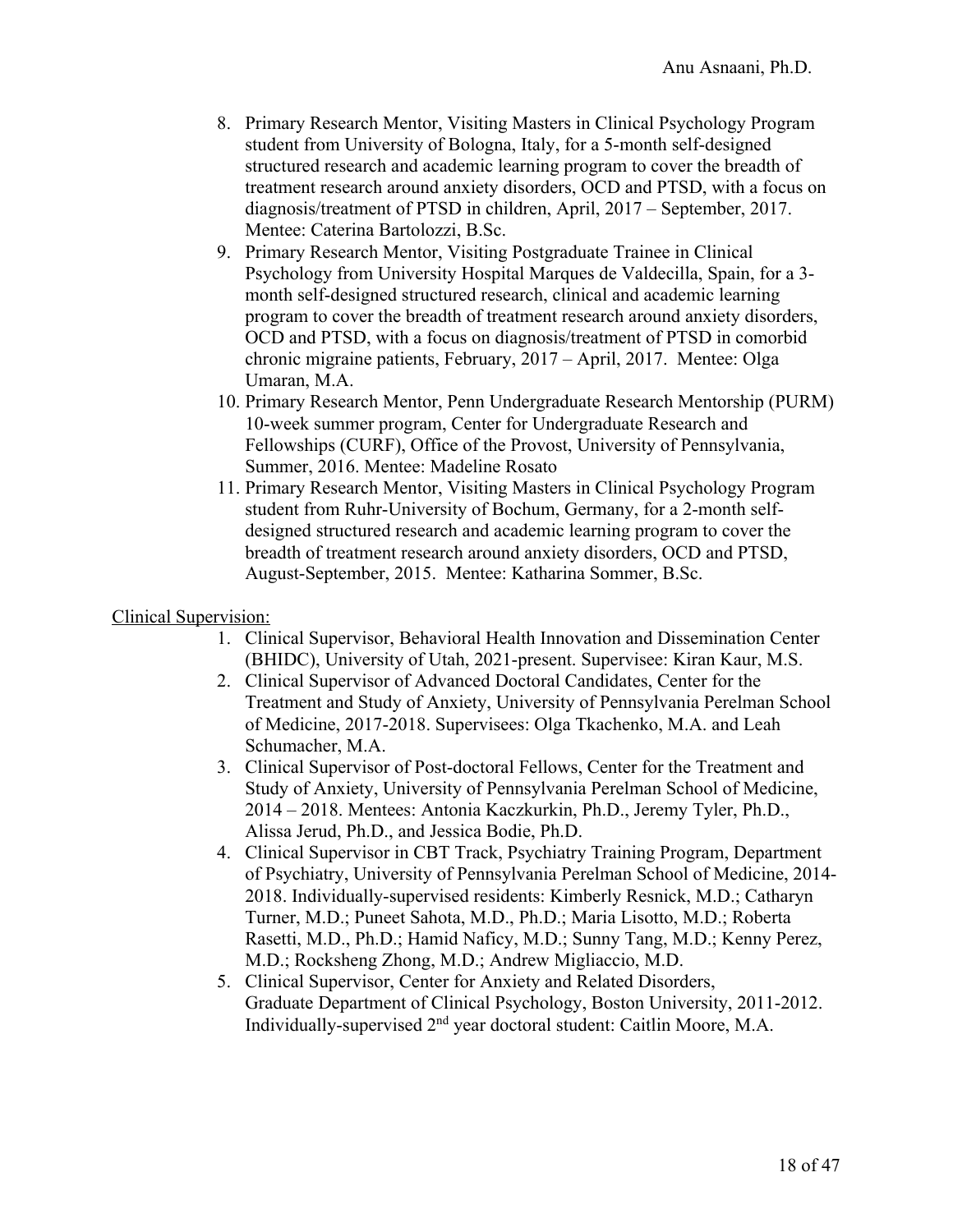# Lectures/Workshops by Invitation:

| March 25, 2022     | "Integrating Diversity Factors into Evidence-Based Treatments:<br>Application and Training in Empirically-Based Guidelines for<br>Diversity Perspectives in Mental Health"<br>Invited Half-Day Workshop Sole Facilitator, Department of<br>Psychology, University of Pittsburgh, Pittsburgh, PA                                  |
|--------------------|----------------------------------------------------------------------------------------------------------------------------------------------------------------------------------------------------------------------------------------------------------------------------------------------------------------------------------|
| March 25, 2022     | "Using Community-Partnered Approaches to Identify Mechanisms<br>and Outcomes of Evidence-Based Interventions That Matter to<br>Diverse Local and Global Communities"<br>Invited Research Colloquium, Department of Psychology,<br>University of Pittsburgh, Pittsburgh, PA                                                       |
| March 24, 2022     | "Broadening our Perspectives on Emotional Health Priorities and<br>Preferences: Elevating the Voices of our Diverse Cultural<br>Communities in Utah"<br>Invited Speaker, Social Solutions Series, University of Utah, Salt<br>Lake City, UT                                                                                      |
| March 16, 2022     | "Understanding Common Community Mental Health Concerns<br>and Application of Practical Skills to Support Individuals in<br>Crisis"<br>Mentor for graduate student presenters/workshop facilitators<br>(Manny Gutierrez Chavez and Kiran Kaur), Utah Department of<br>Health COVID Community Partnership team, Salt Lake City, UT |
| October 28, 2021   | "Mind-Body Connection: Taking a Holistic Approach to Stress<br>Management"<br>Invited Speaker, Calvary Baptist Church Monthly Virtual Health<br>and Wellness Townhall Series 2021-2022, Salt Lake City, UT                                                                                                                       |
| October 7, 2021    | "Integrating Diversity-Related Considerations into Evidence-Based<br>Practices for PTSD"<br>Invited Speaker, Monthly Training Series, Women in Private<br>Practice organization, UT                                                                                                                                              |
| September 22, 2021 | "Incorporation of Diversity-Related Factors into Evidence-Based<br>Treatments for PTSD"<br>Invited Colloquium Speaker, National Center for PTSD Women's<br>Health Sciences Division, Boston VA, Boston, MA                                                                                                                       |
| August 10, 2021    | "Understanding Common Community Mental Health Concerns<br>and Application of Practical Skills to Support Individuals in<br>Crisis"                                                                                                                                                                                               |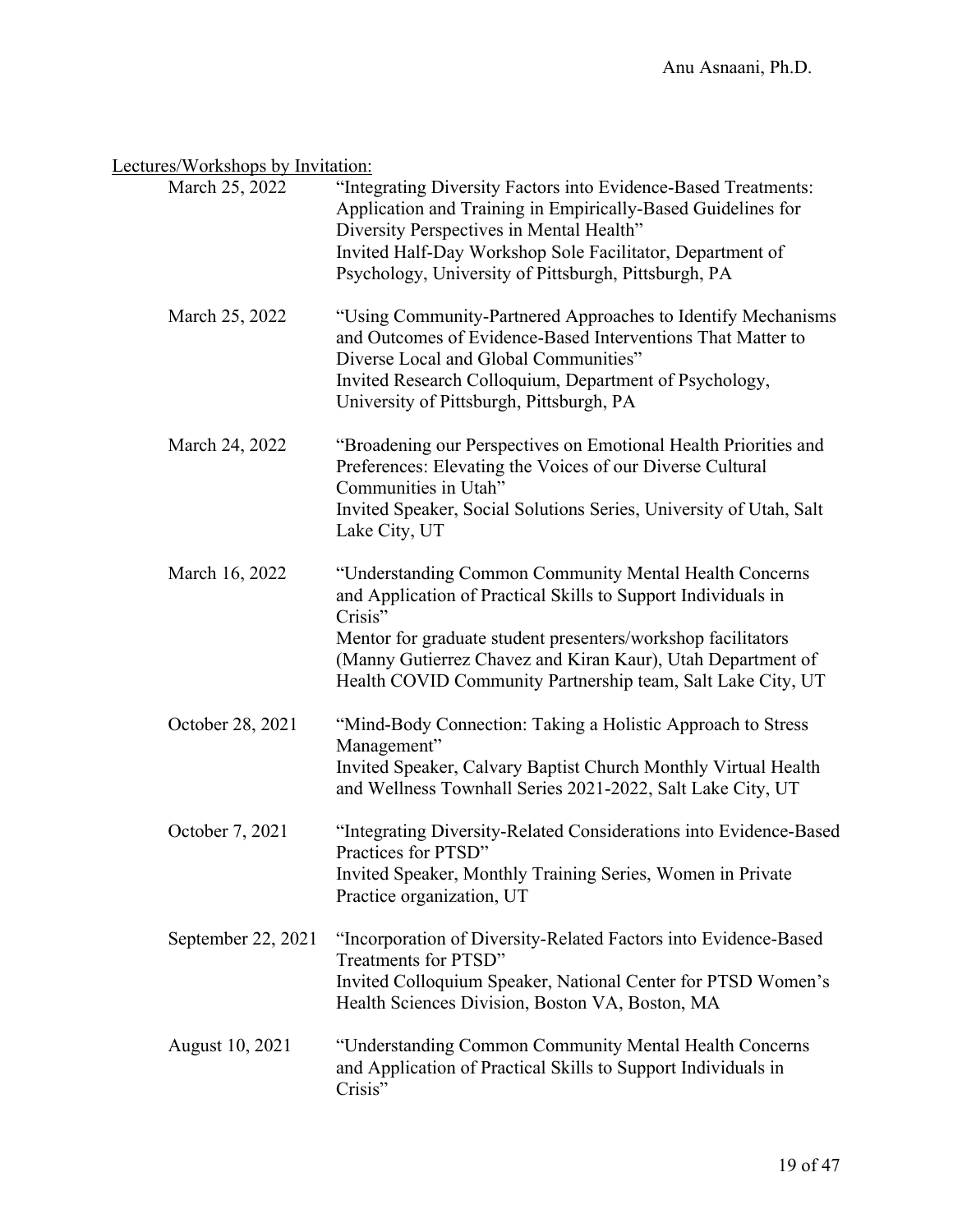|                                     | Lead Workshop Facilitator (mentoring co-facilitators Manny<br>Gutierrez Chavez and Kiran Kaur), Utah Department of Health<br>Community Health Worker Section, Salt Lake City, UT                                                                                                                                                                                                                                                                                                                                                                                                                                                                             |
|-------------------------------------|--------------------------------------------------------------------------------------------------------------------------------------------------------------------------------------------------------------------------------------------------------------------------------------------------------------------------------------------------------------------------------------------------------------------------------------------------------------------------------------------------------------------------------------------------------------------------------------------------------------------------------------------------------------|
| June 28, 2021                       | "Addressing Mental Health Disparities in Culturally Diverse<br>Groups Using a Community-Partnered Approach"<br>Primary Mentor, Invited Speakers: Manny Gutierrez Chavez and<br>Kiran Kaur, Utah CCTS Collaborative Community Engagement<br>Team Grants Workshop, University of Utah, Salt Lake City, UT                                                                                                                                                                                                                                                                                                                                                      |
| May 21, 2021                        | "Weaving Together Diversity and Clinical Science: Empirically-<br>Derived Guidelines for Integrating Diversity Principles into<br>Evidence-Based Practice, Research, and Teaching"<br>Invited Half-Day Workshop Sole Facilitator, Department of<br>Psychology, Boston University, Boston, MA                                                                                                                                                                                                                                                                                                                                                                 |
| May 13, 2021                        | "Sex, Gender and Women's Health Across the Lifespan" Annual<br>Symposium<br>Invited Presenter, Center of Excellence in Women's Health,<br>University of Utah, Salt Lake City, UT                                                                                                                                                                                                                                                                                                                                                                                                                                                                             |
| March 16, 2021                      | "Bridging International Borders in Academia: Equity,<br>Diversity, & Inclusion"<br>Invited Panelist, Cross-departmental panel for female Asian<br>students at the University of Utah and Asian University for<br>Women (Chittagong, Bangladesh) to enhance awareness about<br>resources and journeys in academia for diverse communities in<br>both institutions, University of Utah's Women of Color Academics<br>(WoCA) Collective and the Asia Center, Salt Lake City, UT                                                                                                                                                                                 |
| February 23, 2021;<br>March 2, 2021 | "Supporting Survivors of Trauma: A Two-Part Training<br>Series to Improve Understanding of Psychological Consequences<br>of Trauma and Application of Practical Skills to Support<br>Individuals in Crisis"<br>Lead Workshop Facilitator and mentoring supervisor for graduate<br>student workshop facilitators (Kent Hinkson, Manuel Gutierrez<br>Chavez, & Kiran Kaur) for a virtual series serving front-line<br>providers in 8 different Caribbean nations, the U.K., and the U.S<br>Conducted in collaboration with the HERStoire Collective and<br>funded by a research award given by the non-profit human rights<br>organization Kaleidoscope Trust. |
| February 5, 2021                    | "Integrated Qualitative and Quantitative Methods to Address<br>Mental Health Disparities Using a Community-Based Approach"<br>Invited Guest Lecturer, Graduate Seminar MDCRC 6480<br>"Engaging with Communities, Patients, and other Stakeholders to                                                                                                                                                                                                                                                                                                                                                                                                         |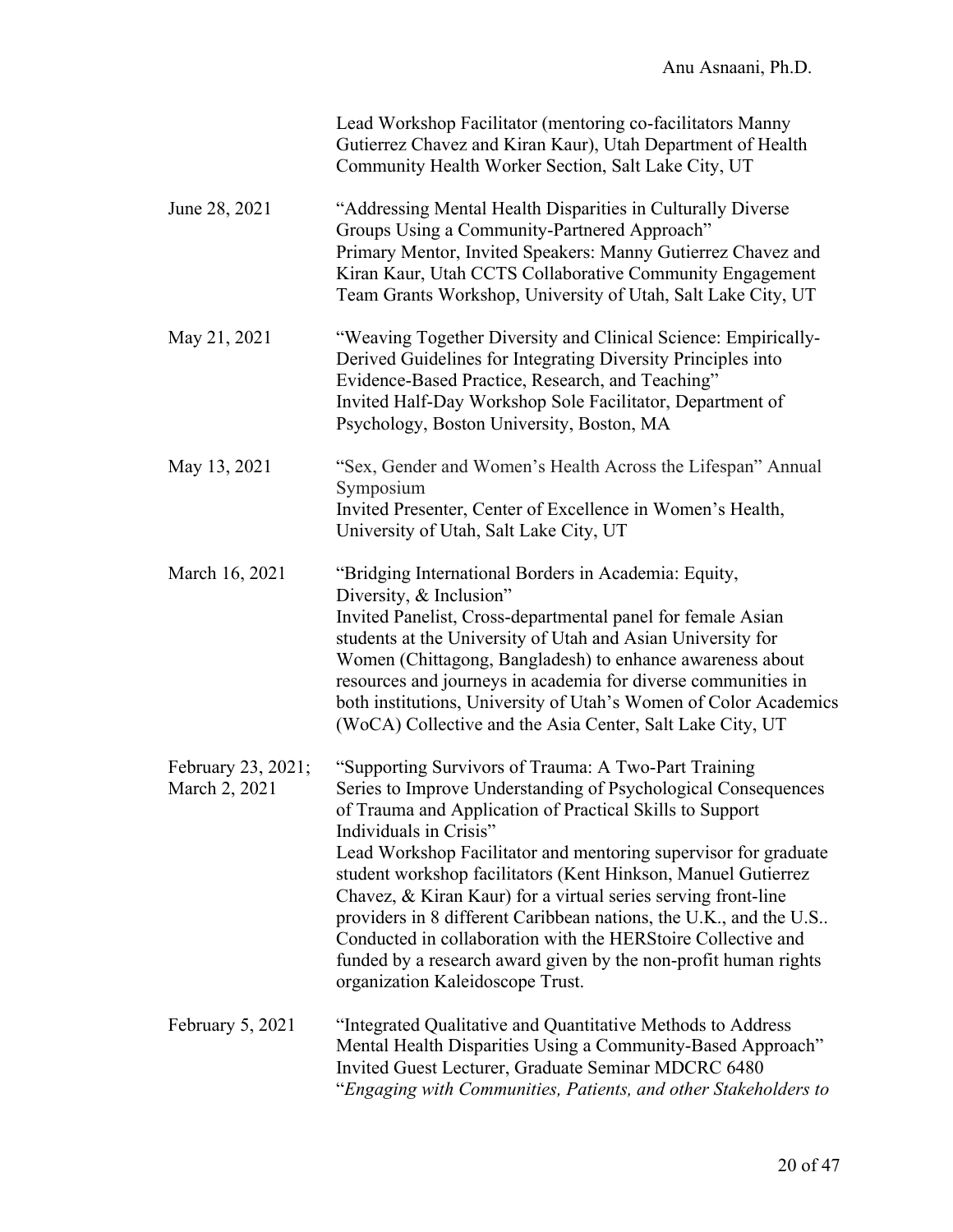|                   | Enhance Research" (Instructors: Dr. Ana Sanchez-Birkhead and<br>Heather Brown), School of Medicine Clinical Research Center,<br>University of Utah, Salt Lake City, UT                                                                                                                                                                                                                                                  |
|-------------------|-------------------------------------------------------------------------------------------------------------------------------------------------------------------------------------------------------------------------------------------------------------------------------------------------------------------------------------------------------------------------------------------------------------------------|
| January 14, 2021  | "Basics of Exposure Therapy"<br>Invited Guest Lecturer, Capstone Course on Counseling and<br>Therapy (Prof. Crissa Levin), Department of Psychology, Utah<br>State University, Logan, UT                                                                                                                                                                                                                                |
| January 11, 2021  | "Impact of the COVID-19 Public Health Crisis on the Emotional<br>Well-Being of Diverse Communities in Salt Lake City"<br>Invited Presenter, Meeting of the Minds Annual Meeting,<br>University of Utah Alumni Center and Intermountain Healthcare<br>(in collaboration with a number of other institutional and<br>community-based organizations), Salt Lake City, UT                                                   |
| December 10, 2020 | "Understanding Emotional Health"<br>Invited Presenter, Refugee Women's Educational Series for<br>Swahili-Speaking Women, Catholic Community Services (CCS),<br>Salt Lake City, UT                                                                                                                                                                                                                                       |
| October 21, 2020  | "Investigation of Community-Level Definitions of Mental Health,<br>Mental Health Priority Areas, and Barriers to Care Across Diverse<br>Communities: Development of a Framework for Culturally-<br>Responsive, Evidence-Based Mental Health Intervention"<br>Invited Presenter, Clinical Research & Methods (CRAM) Speaker<br>Series, Center of Excellence in Women's Health, University of<br>Utah, Salt Lake City, UT |
| August 4, 2020    | PBS Documentary: "Bedlam" and accompanying panel "Policing<br>Mental Health"<br>Invited Panelist as expert on mental health on panel with<br>advocates, police officers, and other mental health professionals<br><b>CONNECT Summit County, UT</b>                                                                                                                                                                      |
| July 15, 2020     | "Review of Qualitative Interviewing Techniques and Their<br>Application to the CFU-CCTS Mental Health Study"<br>Workshop Co-Facilitator, Community Faces of Utah/Community<br>Collaboration Engagement Team, University of Utah, Salt Lake<br>City, UT                                                                                                                                                                  |
| June 26, 2020     | "Exploration of Stressors in COVID-19 And Debriefing Session"<br>Invited Speaker and Sole Facilitator, Ministry of Education District<br>Guidance Counsellors' Meeting, Government of Saint Lucia                                                                                                                                                                                                                       |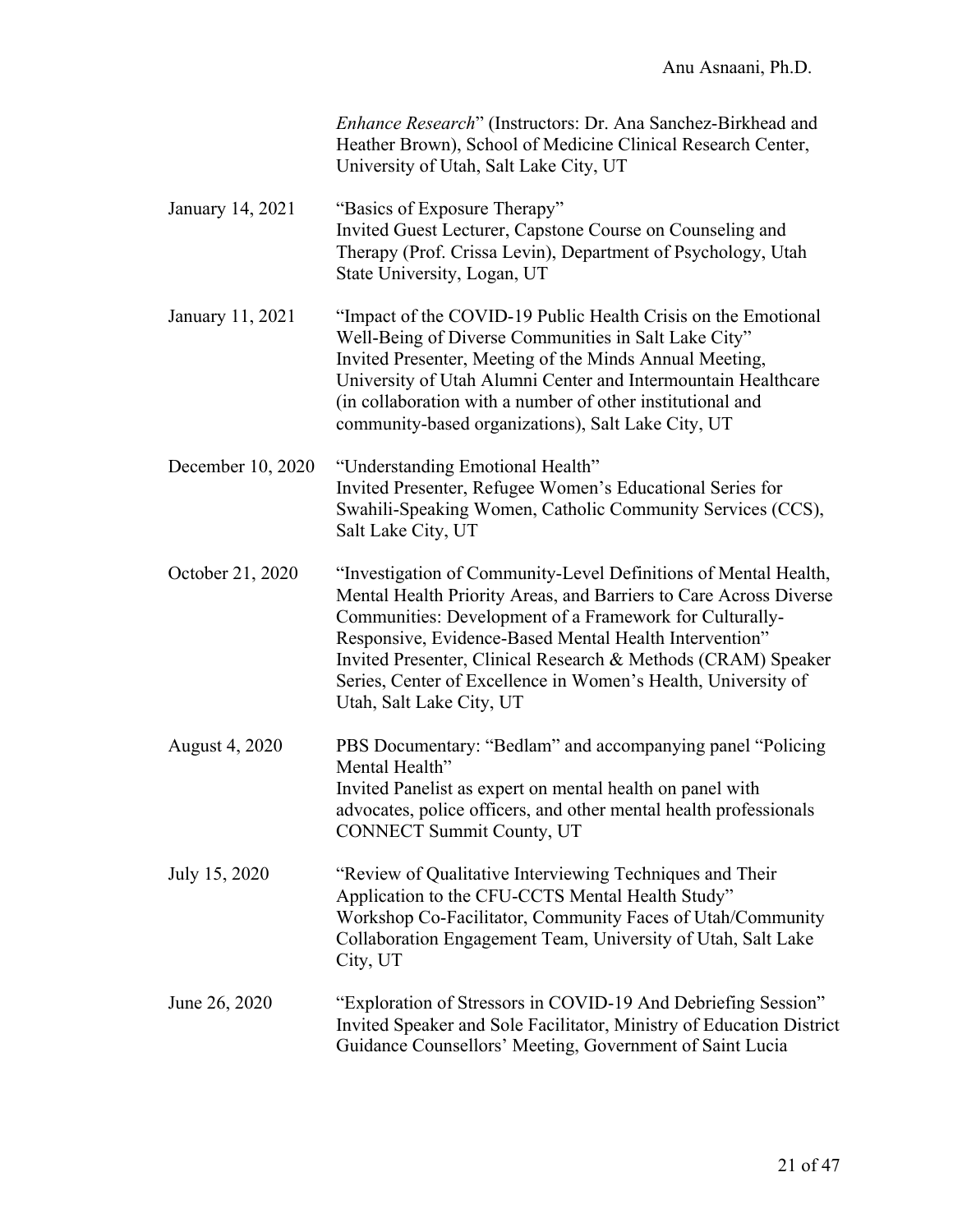| April 3, 2020      | "Navigating Cultural Issues in Clinical Practice: Finding the<br>Balance Between Cross-Cultural Competency and Fidelity to<br>Evidence-Based Treatment"<br>Invited Speaker, Monthly Didactic Series, Utah Center for<br>Evidence Based Treatment, Salt Lake City, UT                                                                                                                                                                                                      |
|--------------------|---------------------------------------------------------------------------------------------------------------------------------------------------------------------------------------------------------------------------------------------------------------------------------------------------------------------------------------------------------------------------------------------------------------------------------------------------------------------------|
| March 30, 2020     | "Treatment Mechanisms, Community Empowerment, and<br>Technology Innovations Lab Overview"<br>Guest Lecture, Solutions Scholar Program, University of Utah, Salt<br>Lake City, UT                                                                                                                                                                                                                                                                                          |
| March 4, 2020      | ""The only way to get past fear is to go through it": An<br>Introduction to Exposure Therapy Techniques for Phobias, OCD,<br>and PTSD"<br>Invited Speaker, Psychology Department, Salt Lake Community<br>College, Taylorsville, UT                                                                                                                                                                                                                                        |
| February 26, 2020  | "Expanding our Therapy Skills Toolbox: Understanding<br>Psychological Consequences of Trauma, Learning about Effective<br>Treatments and Practical Skills to Support Individuals in Crisis,<br>and Improving Provider Self-Care"<br>Sole Full Day Workshop Facilitator, in collaboration with the<br>HERStoire Collective, and as sponsored by the Equality and<br>Justice Alliance and the Eastern Caribbean Alliance for Diversity<br>and Equity, Gros Islet, St. Lucia |
| September 30, 2019 | "Treatment Mechanisms, Community Empowerment, and<br>Technology Innovations Lab Overview"<br>Featured Speaker, Research Day, Psi Chi Honor Society in<br>Psychology - University of Utah Chapter, Salt Lake City, UT                                                                                                                                                                                                                                                      |
| April 23, 2019     | "Mechanisms of CBT, Technological Innovations, & Diversity<br>Considerations: Integrating Three Lines of Research in the<br>Treatment of Anxiety-Based Disorders"<br>Distinguished Visitor, Haverford College, Haverford, PA                                                                                                                                                                                                                                              |
| March 18, 2019     | "Self-care and Mindfulness Practice in Daily Life"<br>Invited Speaker, Bank of Saint Lucia Central Headquarters,<br>Castries, St. Lucia                                                                                                                                                                                                                                                                                                                                   |
| March 14, 2019     | "Broadening Our Understanding of Trauma: Psychological<br>Consequences, Effective Treatments, and How to Engage in<br>Provider Self-Care"<br>Sole Full Day Workshop Facilitator, HERStoire Collective in<br>collaboration with Ministry of Health and Wellness/Ministry of<br>Education, Government of Saint Lucia, Castries, St. Lucia                                                                                                                                   |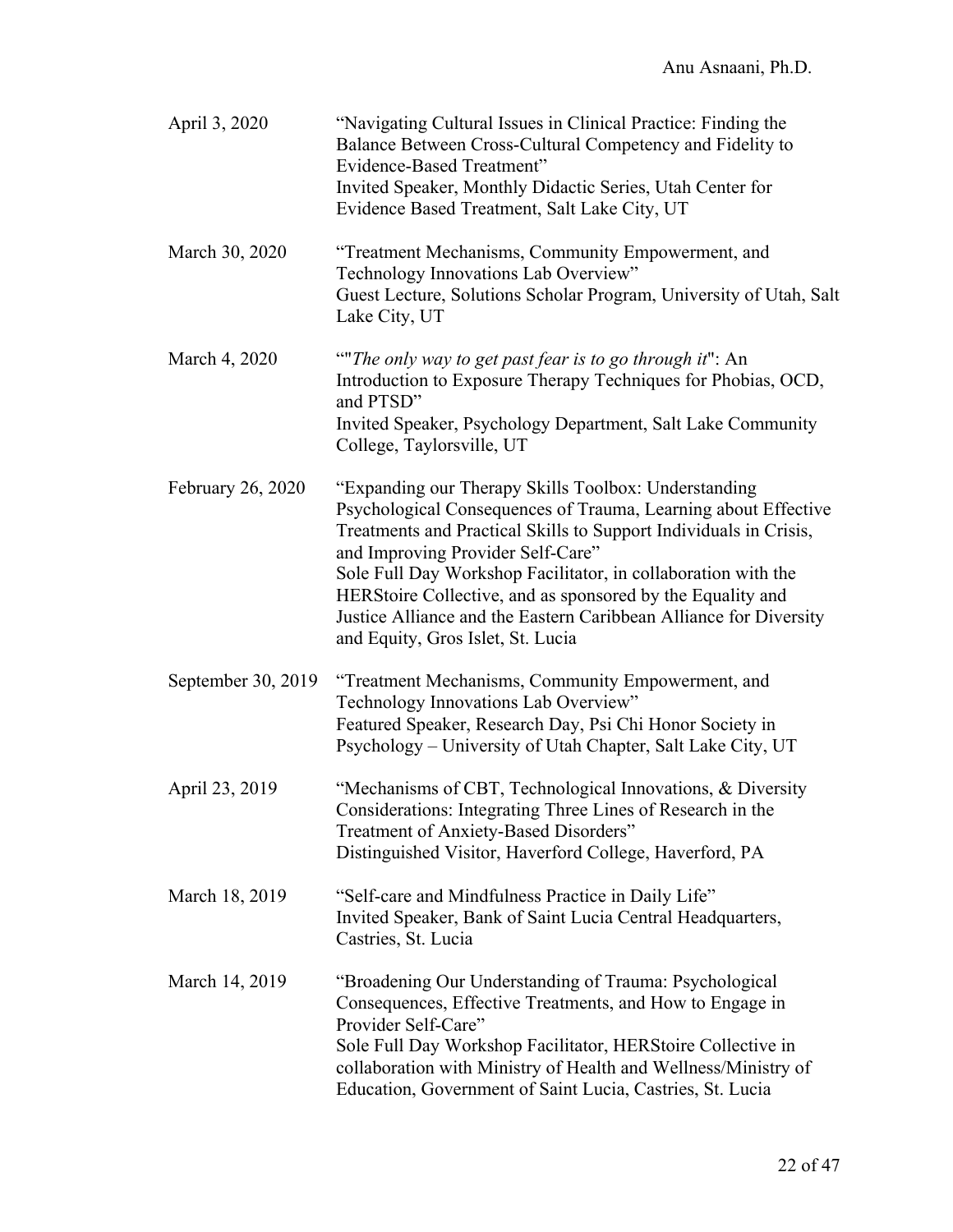| March 1, 2019                                                                      | "Social Mishaps: An Important Ingredient in Treating Social<br><b>Anxiety Disorder"</b><br>Invited Sole Day Workshop Facilitator, Center for Hope and<br>Health, LLC, Ardmore, PA                                                                                                          |
|------------------------------------------------------------------------------------|--------------------------------------------------------------------------------------------------------------------------------------------------------------------------------------------------------------------------------------------------------------------------------------------|
| May 22, 2018                                                                       | "Examination of Mechanisms Underlying Effective Treatment of<br>Anxiety Disorders, OCD and PTSD: Initial Findings"<br>Invited Speaker, Behavioral Science Institute, Department of<br>Experimental Psychopathology and Treatment, Radboud<br>University, Nijmegen, Netherlands             |
| April 9, 2018;<br>March 15, 2021                                                   | "Trauma Exposure and Posttraumatic Stress Disorder:<br>Intersections with Gender and Gender-Based Assumptions"<br>Invited Guest Lecturer, Advanced Undergraduate Seminar<br>"Gender and Psychopathology" (Prof. Laura Sockol), Department<br>of Psychology, Davidson College, Davidson, NC |
| March 26, 2018                                                                     | "Ensuring Multicultural Competency in Delivering Evidence-<br>based Treatments"<br>Invited Colloquium Speaker, Department of Psychology, Suffolk<br>University, Boston, MA                                                                                                                 |
| February 21, 2018                                                                  | "Integrated Treatments for PTSD and Substance Dependence"<br>Invited Speaker, Physicians' Study Group on Addictions,<br>Department of Psychiatry, University of Pennsylvania,<br>Philadelphia, PA                                                                                          |
| February 13, 2018                                                                  | "Empirically-based Guidelines for Improving Alliance in<br>Multicultural Therapy Settings"<br>Invited Speaker, Department of Psychology Doctoral Program,<br>University of Pennsylvania, Philadelphia, PA                                                                                  |
| April 23, 2019                                                                     | December 7, 2017; "Culture and Anxiety: Culturally-Bound versus Universal<br>Syndromes"<br>Invited Guest Lecturer, Undergraduate Course "Cultural<br>Psychology" (Prof. Shu-wen Wang), Department of Psychology,<br>Haverford College, Haverford, PA                                       |
| September 16, 2017;<br>September 23, 2017;<br>October 8, 2017;<br>November 5, 2017 | "Exposure Therapy for Pathological Anxiety from a<br>Transdiagnostic Perspective with Experiential Practice"<br>Invited Lead Workshop Facilitator, Drexel University/Philadelphia<br>Behavior Therapy Association, Philadelphia, PA                                                        |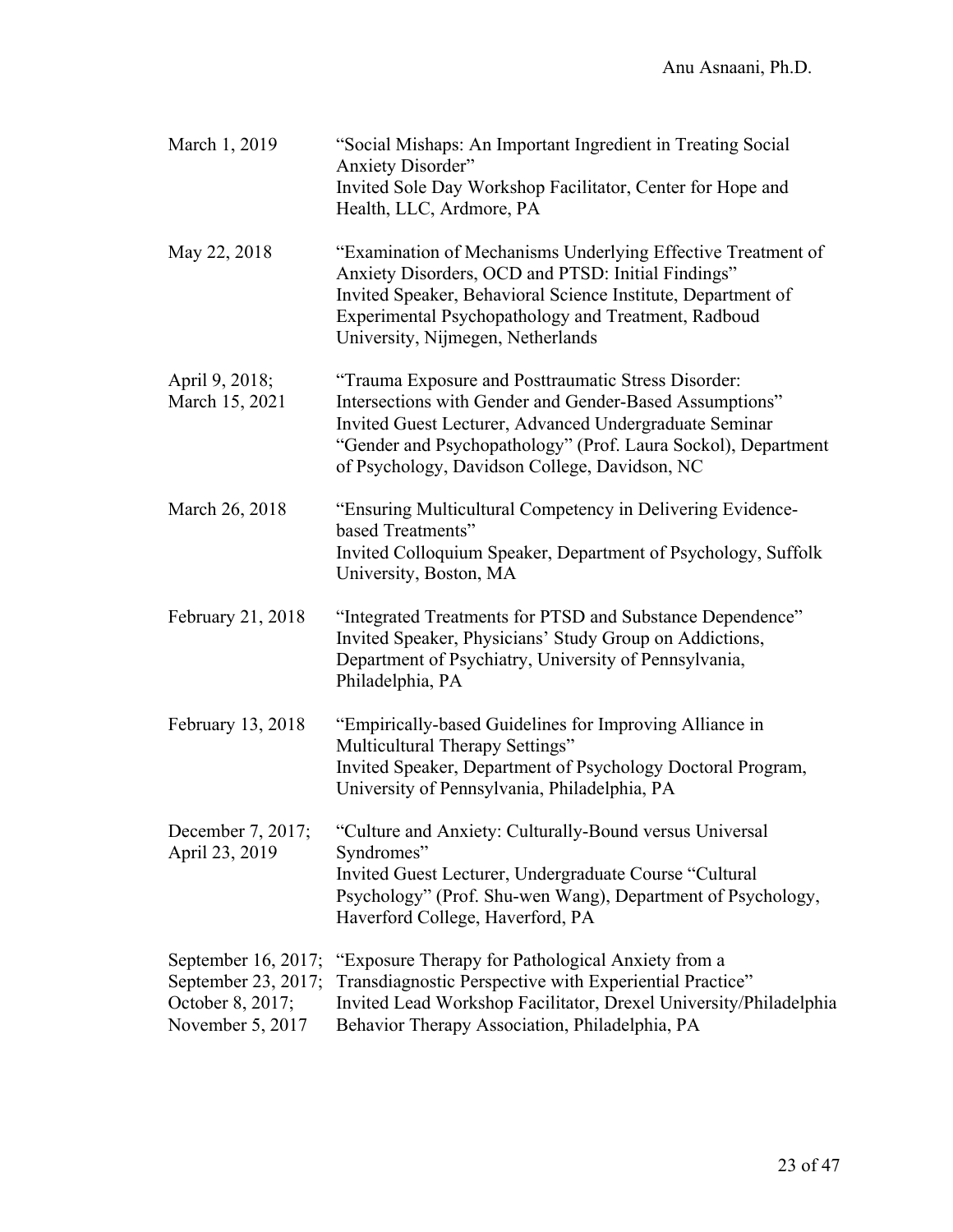| October 24, 2017                 | "Technological Innovations in Clinical Training, Practice, and<br>Research: Striving to Find "Smart" Ways to Conduct Community-<br>Based Work"<br>Invited Speaker, Division of Dissemination and Training, National<br>Center for PTSD, Palo Alto VA Hospital, Palo Alto, CA                                                                                |
|----------------------------------|-------------------------------------------------------------------------------------------------------------------------------------------------------------------------------------------------------------------------------------------------------------------------------------------------------------------------------------------------------------|
| October 17, 2017                 | "Social Anxiety Disorder: Diagnosis, Treatment and Cultural<br>Variants"<br>Invited Guest Lecturer, Advanced Undergraduate Seminar<br>"Anxiety Disorders, OCD and PTSD: Theory, Diagnosis, and<br>Evidence-Based Practice" (Prof. Jeremy Tyler), Department of<br>Psychology, College of Arts and Sciences, University of<br>Pennsylvania, Philadelphia, PA |
| October 5, 2017                  | "Tough Talks: Navigating Diversity in Professional Practice"<br>Invited Speaker/Workshop Facilitator, Department of Psychology,<br>Drexel University, Philadelphia, PA                                                                                                                                                                                      |
| September 12, 2017               | "Mechanisms of CBT in Anxiety, Technological Innovations, &<br>Diversity Considerations: Integrating Three Lines of Research"<br>Invited Colloquium Speaker, Department of Psychology, Utah<br>State University, Logan, UT                                                                                                                                  |
| July 15-16, 2017                 | "Advanced Issues Faced During Processing During Prolonged<br>Exposure for PTSD"<br>Invited 2-Day Workshop Facilitator/Trainer, Society of PE Japan<br>and Musashino University, Tokyo, Japan                                                                                                                                                                |
| June 22, 2017                    | "Integrating Cultural Considerations Into Evidence-Based<br>Treatment: Guidelines for Practice"<br>Invited Guest Speaker, Annual Summer Diversity Conference,<br>Department of Psychology, University of Maryland, College Park,<br>MD                                                                                                                      |
| August 9, 2016;<br>March 2, 2017 | "Treating PTSD with Prolonged Exposure: how does it<br>work and how effective is it?"<br>Invited Lecturer, University of Pennsylvania Masters of Social<br>Work (MSW) program, Department of Social Work, Philadelphia,<br>PA                                                                                                                               |
| January 20, 2017                 | "Culture and therapeutic alliance: Seven empirically supported<br>guidelines for improving multicultural competency in CBT"<br>Invited Speaker, Association of Behavioral and Cognitive<br>Therapies Webinar Series 2017                                                                                                                                    |
|                                  | September 19, 2013; "Treatment of Social Anxiety Disorder"                                                                                                                                                                                                                                                                                                  |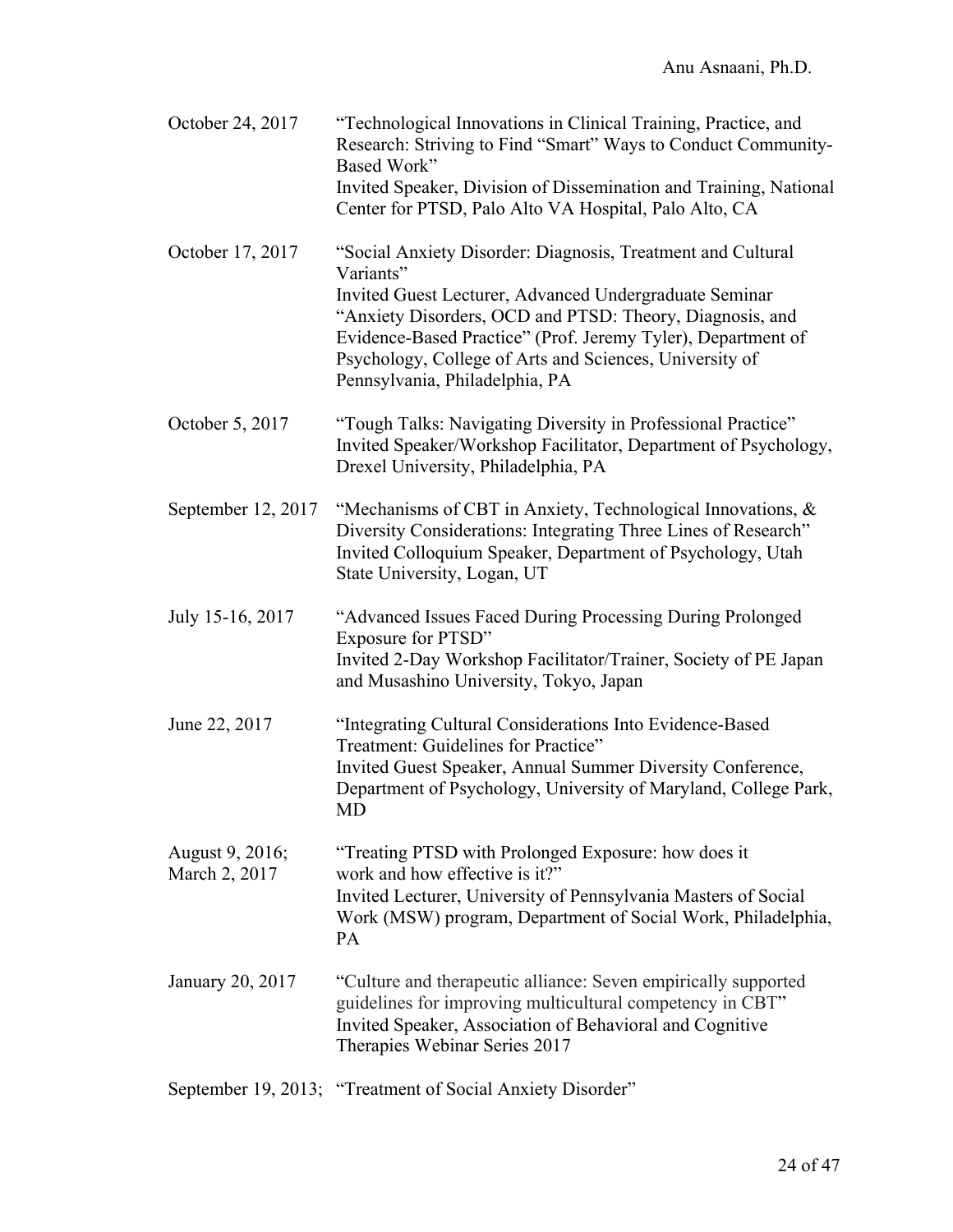| October 2, 2014;<br>September 15, 2016 | Lecturer, University of Pennsylvania Health System Psychiatry<br>Residency Seminar, Philadelphia, PA                                                                                                                                                                                     |
|----------------------------------------|------------------------------------------------------------------------------------------------------------------------------------------------------------------------------------------------------------------------------------------------------------------------------------------|
| July 5, 2016                           | "Application of extinction learning and exposure therapy for the<br>treatment of stuttering: How can we best use a behavioral<br>approach?"<br>Invited Distinguished Speaker, National Stuttering Association<br>Annual Research Symposium, Atlanta, GA                                  |
| April 1, 2016                          | "Are the effects of traumatic stress reversible? The role of<br>plasticity in psychosocial and biological treatments"<br>Invited Speaker, Special Research Expert Symposium at the<br>Anxiety and Depression Association of America Annual Meeting,<br>Philadelphia, PA                  |
| January 16, 2015;<br>March 11, 2016    | "Post-traumatic Stress Disorder: What works so far, and<br>where are we going with improving our treatments?"<br>Invited Lecturer, Chestnut Hill College Clinical Psychology<br>Internship Consortium Seminar, Philadelphia, PA                                                          |
| December 1, 2015                       | "Detection and Treatment Options for Veterans with PTSD"<br>Invited Speaker, Seasons Hospice Care Facility, King of Prussia,<br>PA                                                                                                                                                       |
| November 20, 2015                      | "Prolonged Exposure Treatment of PTSD in a Forensic<br>Population"<br>Invited Full-Day Guest Speaker, National Swedish Prison and<br>Probation Service Conference, Norrköping, Sweden                                                                                                    |
| October 15, 2015                       | Cultural Competence Committee Program on PTSD<br>Invited Panelist as Expert on Assessment, Treatment, and<br>Technological Innovations for PTSD,<br>Penn Presbyterian Medical Center, Philadelphia, PA                                                                                   |
| August 6, 2015                         | Play "Glory Denied"<br>Invited Panelist as Expert on PTSD in Post-Performance Panel<br>Discussion<br>Vulcan Lyric Troupe, Prince Theater, Philadelphia, PA                                                                                                                               |
| April 10, 2015                         | "Emotional symptoms and their interference in academic<br>performance: how do we adequately assess the extent and impact<br>of psychological dysfunction?"<br>Distinguished Speaker, 14th Annual Disability Symposium,<br>"Finding Balance" University of Pennsylvania, Philadelphia, PA |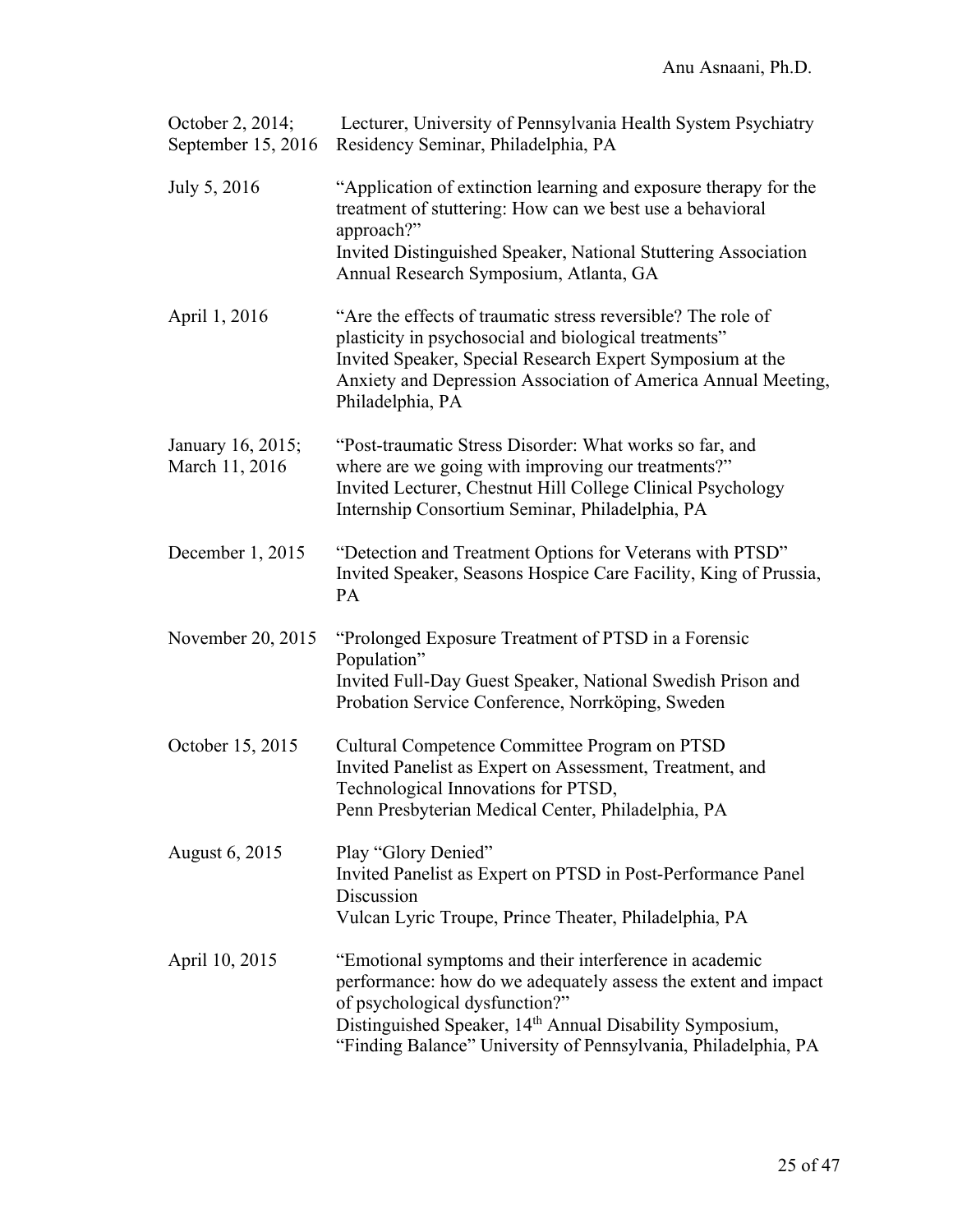| March 9, 2015                      | "Post-traumatic Stress Disorder as a Result of Chronic, Critical<br>Illnesses"<br>Invited Speaker, University of California – San Diego Internal<br>Medicine/Pediatrics Residency Monthly Program Meeting, San<br>Diego, CA                                    |
|------------------------------------|----------------------------------------------------------------------------------------------------------------------------------------------------------------------------------------------------------------------------------------------------------------|
| March 6, 2014;<br>October 23, 2014 | "Diagnosis and Treatment of Anxiety & Fear-Based Disorders"<br>Invited Guest Lecturer, Undergraduate Course "Abnormal<br>Psychology" (Prof. Courtenay Cavanaugh), Rutgers Department of<br>Psychology, Camden, NJ                                              |
| September 16, 2014                 | "Empirical Evidence for and Implementation of Social Mishaps for<br>Social Anxiety Disorder"<br>Center for the Treatment and Study of Anxiety Monthly Clinical<br>Research Seminar Series, Philadelphia, PA                                                    |
| April 29, 2014                     | "Considerations for the Treatment of PTSD in Children Receiving<br>Organ Transplants and Their Caregivers"<br>Invited Speaker, NIH Clinical Trials in Organ Transplantation<br>Annual Conference, Expert Symposium on PTSD, Atlanta, GA                        |
| May 20, 2006                       | "Diagnosing borderline personality disorder: Do the number of<br>criteria met make a difference?"<br>Invited Speaker, Young Investigator Research Symposium at the<br>159 <sup>th</sup> Annual Meeting of the American Psychiatric Association,<br>Toronto, ON |

### **ACADEMIC CONFERENCE PRESENTATIONS**

Peer-Reviewed Poster Presentations:

**†** Indicates Primary Mentorship on poster

- 1. Kaur, K., Gutierrez Chavez, M., & **Asnaani, A**.**†.** *Developing a best practice mental health treatment adaptation framework for communities of color.* Poster accepted to the Annual Convention of the American Psychological Association, Minneapolis, MN, August, 2022.
- 2. Aguirre, M.C., Diaz, Y., Bauman, T., Nemirovsky, Y., Gutierrez Chavez, M., Ramos, C., **Asnaani, A**., Gutner, C., Ritchie, N.D., & Baucom, K.J.W. *Emotional, social, and structural barriers among Latinx participants in the National Diabetes Prevention Program.* Poster presented in the Latinx Special Interest Group poster session at the 55<sup>th</sup> Annual Convention of the Association for Behavioral and Cognitive Therapies, New Orleans, LA, November, 2021.
- 3. Wen, Z., Hammoud, M., Scott, J.C., Jimmy, J., Brown. L., Marin, M.-F., **Asnaani, A.,** Gur, R.C., Foa, E.B., & Milad, M.R*. Exogenous estradiol modulates task-based and resting-state neural signature within multiple networks in women.* Poster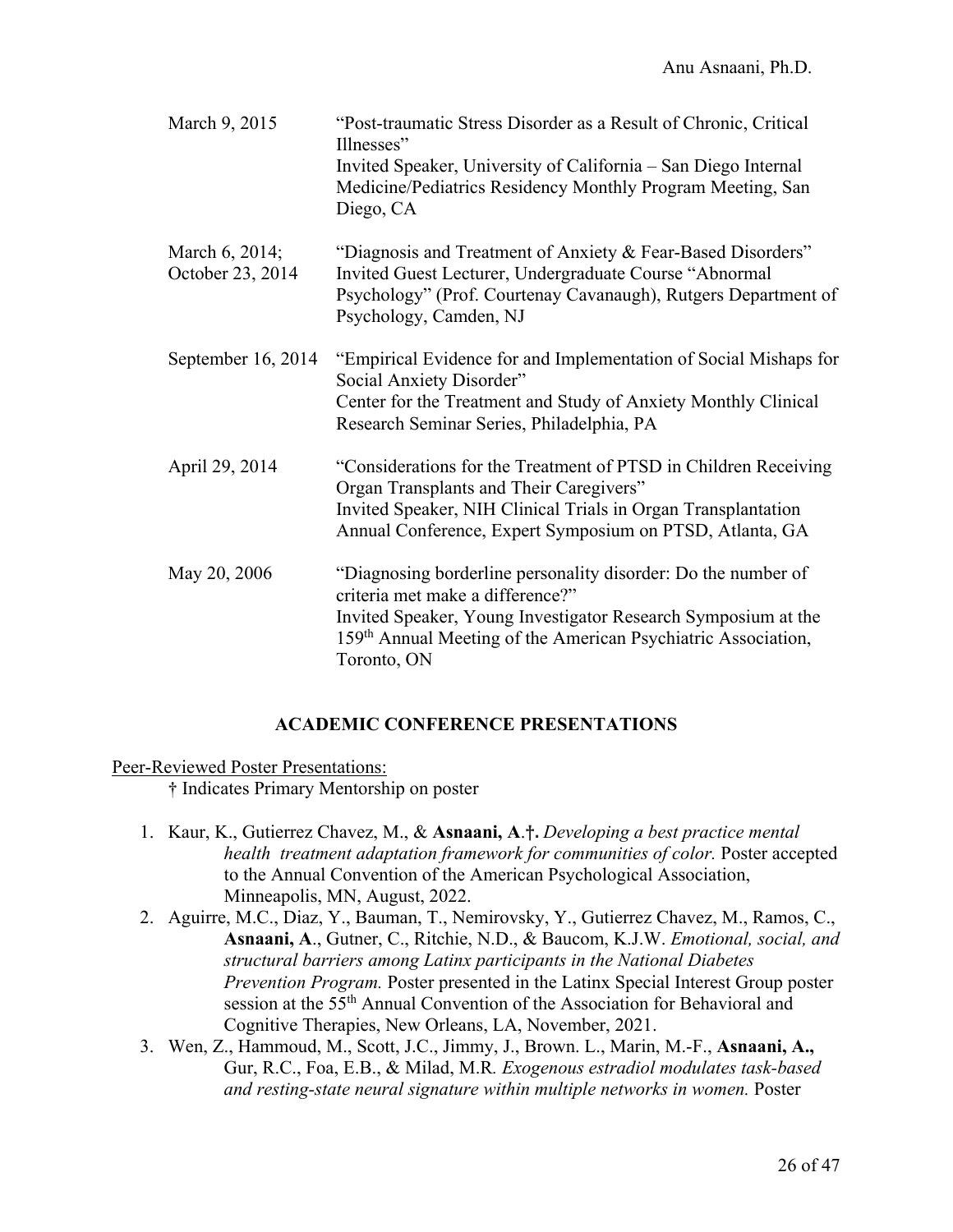presented at the Annual Convention of the American College of Neuropsychopharmacology, Puerto Rico, December, 2021.

- 4. Tanguy, W., Kaur, K., & **Asnaani, A.†**. *Influence of distress tolerance and emotional clarity on state anxiety.* Poster presented at the 55<sup>th</sup> Annual Convention of the Association for Behavioral and Cognitive Therapies, New Orleans, LA, November, 2021.
- 5. Soufi, S.S., Hinkson, K.D., Brooks, M.M., **Asnaani, A.,** & Bryan, C.J. *Exploring the effect of trauma type, by gender, on the relationship between postsecondary academic performance and posttraumatic stress disorder.* Poster presented at the 55th Annual Convention of the Association for Behavioral and Cognitive Therapies, New Orleans, LA, November, 2021.
- 6. Pham, A. Askew, A., Gutierrez Chavez. M., Charlery White, R., & **Asnaani, A.†**. *Trauma-related burnout, self-care, and social support in front line providers in the Caribbean.* Poster presented at the 55<sup>th</sup> Annual Convention of the Association for Behavioral and Cognitive Therapies, New Orleans, LA, November, 2021.
- 7. Samuel, R., Majeed, I., & **Asnaani, A.†**: *Impact of the COVID-19 pandemic on self-care practices and well-being amongst mental health professionals and stakeholders in the Caribbean*. Poster presented at the Canadian Counselling and Psychotherapy Association Conference, Ottawa, ON, Canada, May, 2021.
- 8. Pham, A., Kaur, K., Majeed, I., & **Asnaani, A.†.** *Emotional suppression and social anxiety: Testing the moderation effect of help-seeking stigma.* Poster presented at the College of Social and Behavioral Sciences Annual Research Day and awarded first place, University of Utah, Salt Lake City, UT, April, 2021.
- 9. Tacana, T., Majeed, I., Alrabiah, R., Tyler, J., & **Asnaani, A.†**: *Exploring the relationship between resilience and post-traumatic stress symptoms following CBT treatment.* Poster presented at the Annual Meeting of the Anxiety and Depression Association of America, March, 2021.
- 10. Kaur, K. **Asnaani, A.†,** & Sanchez-Birkhead, A.: *Impact of COVID-19 on emotional health for communities of color.* Poster presented at the Annual Meeting of the Anxiety and Depression Association of America, March, 2021.
- 11. Samuel, R., Majeed, I., & **Asnaani, A.†**:. *Impact of the COVID-19 pandemic on self-care practices and well-being amongst mental health professionals and stakeholders in the Caribbean.* Poster presented at the Annual Meeting of the Anxiety and Depression Association of America, March, 2021.
- 12. McCann, J., Mu, W., Belli, G., **Asnaani, A**., & Tyler, J.: *The unique contribution of perfectionistic cognitions to anxiety disorder symptoms in a treatment-seeking sample.* Poster presented at the 54<sup>th</sup> Annual Convention of the Association for Behavioral and Cognitive Therapies, Philadelphia, PA, November, 2020.
- 13. Majeed, I., White, R. C., & **Asnaani, A.†:** *Impact of a One-Day Trauma Workshop for Community Stakeholders on Improving Understanding of Trauma and Reducing Stigma towards Survivors in St. Lucia.* Poster presented at the 128th Annual Convention of the American Psychological Association, Washington, DC,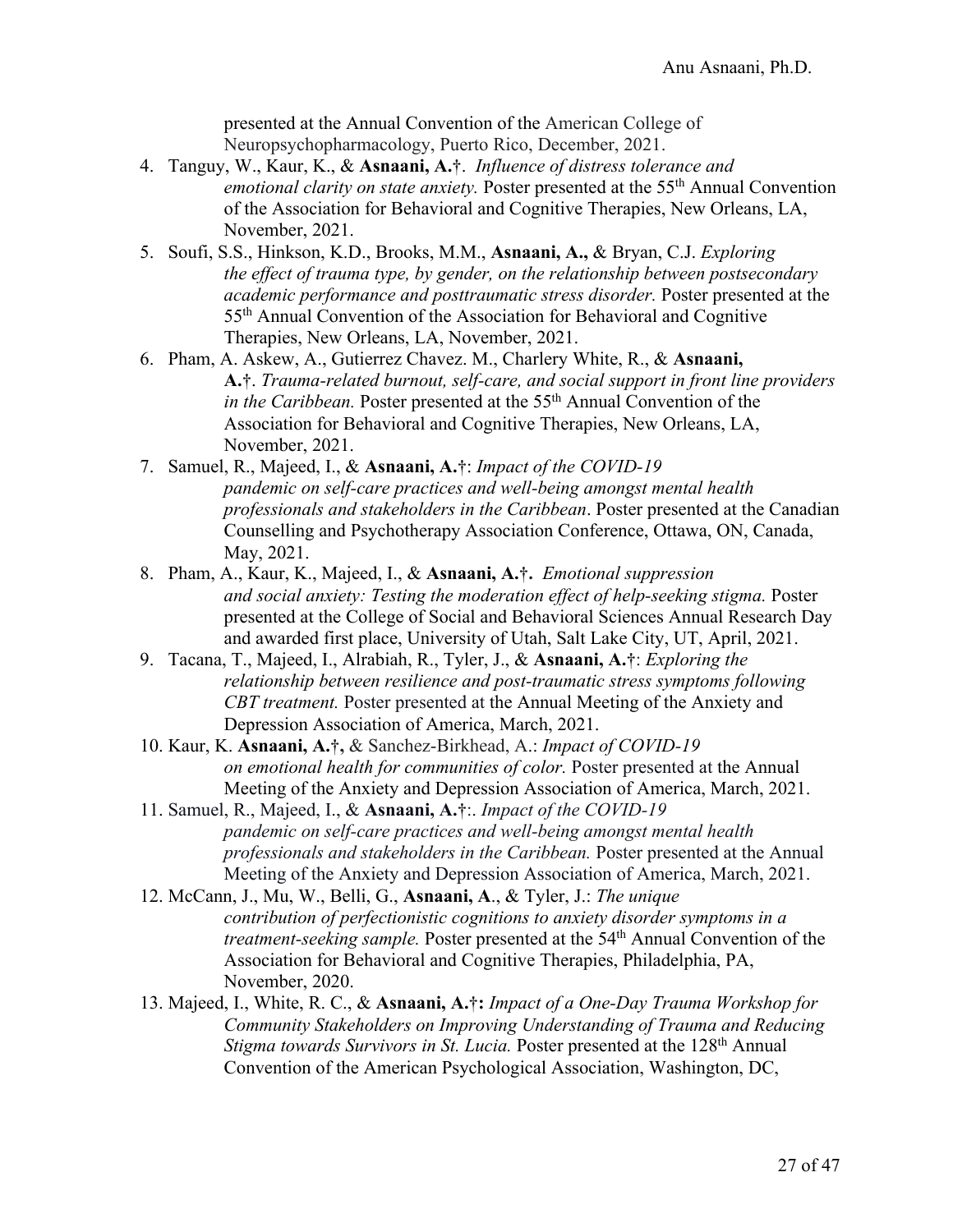August, 2020. Awarded first place ranking in Division 52 (International Psychology).

- 14. Bartolozzi, C. & **Asnaani, A.†:** *PTSD, anxiety, and depression symptoms among trauma-exposed children in community settings.* Poster presented at the 127<sup>th</sup> Annual Convention of the American Psychological Association, Chicago, IL, August, 2019.
- 15. Hammoud, M., Jimmy, J., Lieblich, S., Brown, L., **Asnaani, A.,** Scott, C., Gur, R., Foa, E.B., & Milad, M.: *Estradiol administration modulates functional activation of the fear extinction network in women using oral contraceptives: An fMRI study.*  Poster presented at the 74<sup>th</sup> Annual Convention of Biological Psychiatry, Chicago, IL, May, 2019.
- 16. Suzuki, N., Yeh, R., Narine, K., Zang, Y., & **Asnaani, A.†:** *Using Technology as an Engaging Tool to Screen for Pediatric PTSD.* Poster presented at the 52nd Annual Convention of the Association for Behavioral and Cognitive Therapies, Washington, DC, November, 2018.
- 17. Narine, K., Suzuki, N., Yeh, R., Foa, E.B., & **Asnaani, A.†:** *Variations in PTSD Characteristics Among Black and non-Black Youth.* Poster presented at the 52nd Annual Convention of the Association for Behavioral and Cognitive Therapies, Washington, DC, November, 2018.
- 18. Tyler, J., Belli, G., & **Asnaani, A.†:** *Understanding the relative influence of perfectionistic cognitions, rumination, and anxiety sensitivity in social anxiety disorder and generalized anxiety disorder.* Poster presented at the Annual Meeting of the Anxiety and Depression Association of America, Washington, DC, April, 2018.
- 19. Ahmad, M. & **Asnaani, A.†:** *The Relationship between cultural values and treatment outcomes in Obsessive Compulsive Disorder.* Poster presented at the Annual Meeting of the Anxiety and Depression Association of America, Washington, DC, April, 2018.
- 20. Kaye, J., Glass, M., Suzuki, N., **Asnaani, A.,** Herbert, J., & Forman, E.: *Demographic and Clinical Factors Impact Therapists' Beliefs About Exposure Therapy.* Poster presented at the Annual Meeting of the Anxiety and Depression Association of America, Washington, DC, April, 2018.
- 21. Petersen, J., **Asnaani, A.†**, & Foa, E.B.**:** *Changes in functional impairment in anxiety disorders following 8 weeks of CBT.* Poster presented at the 51<sup>st</sup> Annual Convention of the Association for Behavioral and Cognitive Therapies, San Diego, CA, November, 2017.
- 22. Petersen, J., & **Asnaani, A.†:** *Presence of depressive features in anxiety*  disorders. Poster presented at the 51<sup>st</sup> Annual Convention of the Association for Behavioral and Cognitive Therapies, San Diego, CA, November, 2017.
- 23. Tyler, J., **Asnaani, A.†,** Gallagher, T., Zandberg, L., Foa, E.B.**:** *Treatment effectiveness of Exposure and Response Prevention (EX/RP) for Obsessive Compulsive Disorder: Comparison of Randomized Control Trial (RCT) and outpatient clinic (OC) outcomes.* Poster presented at the 51<sup>st</sup> Annual Convention of the Association for Behavioral and Cognitive Therapies, San Diego, CA, November, 2017.
- 24. Benhamou, K., **Asnaani, A.†,** Kaczkurkin, A.N., Yarvis, J.S., Peterson, A.L., Young-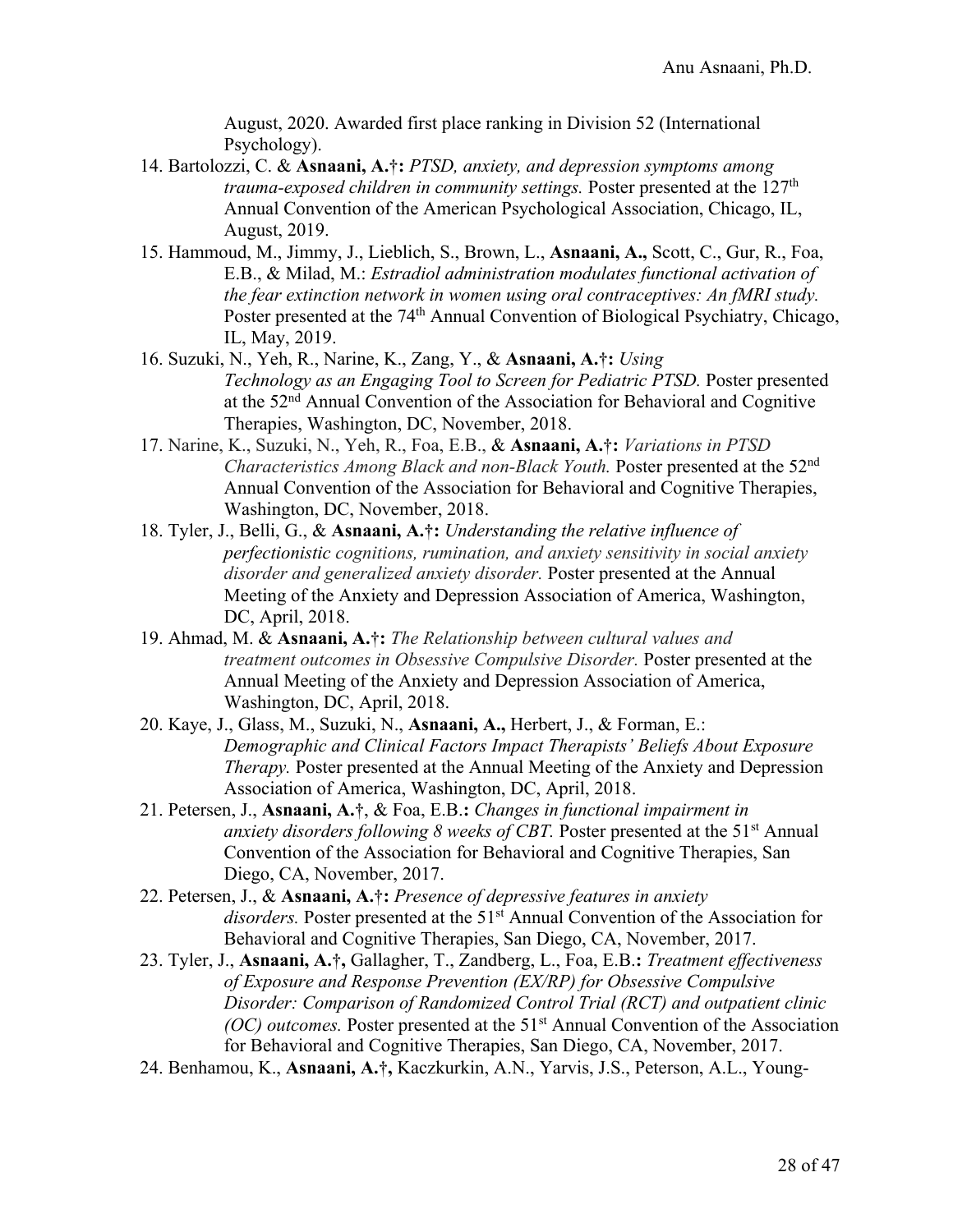McCaughan, S., Foa, E.B., & the STRONG STAR Consortium: *The influence of posttraumatic stress disorder on health functioning in active duty military.* Poster presented at the 33rd Annual Meeting for the International Society for Traumatic Stress Studies, Chicago, IL, November, 2017.

- 25. Benhamou, K., **Asnaani, A.†,** & Foa, E.B.: *Sleep dysfunction improvements in traumaexposed patients in a naturalistic treatment setting.* Poster presented at the 33rd Annual Meeting for the International Society for Traumatic Stress Studies, Chicago, IL, November, 2017.
- 26. Umaran, O., **Asnaani, A.†,** & Foa, E.B.: *An empirical review of Post-Traumatic Stress Disorder in migraines: Epidemiology and implications for treatment.* Poster presented at the 33rd Annual Meeting for the International Society for Traumatic Stress Studies, Chicago, IL, November, 2017.
- 27. Simon, S., & **Asnaani, A.†**: *Age of onset of anxiety pathology: Effects on severity of symptoms, quality of life, emotion regulation, and functioning before and during CBT treatment.* Poster presented at the University of Pennsylvania Center for Undergraduate Research and Fellowships Annual Research Open House, Philadelphia, PA, September, 2017.
- 28. Petersen, J., **Asnaani, A.†,** & Foa, E.B.: *Changes in functional impairment following 8 weeks of CBT.* Poster presented at the Annual Meeting of the Anxiety and Depression Association of America, San Francisco, CA, April, 2017.
- 29. Tannahill, H., **Asnaani, A.†,** Zang, Y., & Foa, E.B.: *Screening youth for PTSD with the CPSS-5 and addressing barriers to assessment and care.* Poster presented at the 32nd Annual Meeting for the International Society for Traumatic Stress Studies, Dallas, TX, November, 2016.
- 30. Berkowitz, S., **Asnaani, A.†,** & Foa. E.B.: *Using machine learning to predict dropout from Prolonged Exposure for PTSD*. Poster presented at the 50<sup>th</sup> Annual Convention of the Association for Behavioral and Cognitive Therapies, New York, NY, October, 2016.
- 31. Fitzgerald, H., Kaczkurkin, A., Tannahill, H., & **Asnaani, A.†:** *Moderators of change in social anxiety during CBT in a transdiagnostic, naturalistic treatment-seeking*  sample. Poster presented at the 50<sup>th</sup> Annual Convention of the Association for Behavioral and Cognitive Therapies, New York, NY, October, 2016.
- 32. Tannahill, H., **Asnaani, A.†,** Zang, Y., Capaldi, S., Yeh, R., & Foa, E.B.: *Psychometric properties of the CPSS-5.* Poster presented at the 50<sup>th</sup> Annual Convention of the Association for Behavioral and Cognitive Therapies, New York, NY, October, 2016.
- 33. Rosato, M. & **Asnaani, A.†:** *The effect of expectancy and alliance on treatment outcome of exposure-based therapies for anxiety*. Poster presented at the University of Pennsylvania Center for Undergraduate Research and Fellowships Annual Research Open House, Philadelphia, PA, September, 2016.
- 34. Chazin, D., Hossein, S., McLean, C.P., **Asnaani, A.†,** & Foa, E.B.: *Underdiagnosis and inadequate treatment of OCD in patient treatment histories: prevalence, predictors, and psychological impact in an outpatient sample.* Poster presented at the Annual Meeting of the Anxiety and Depression Association of America, Philadelphia, PA, April, 2016.
- 35. Takmil, S., Zhong, J., & **Asnaani, A.†:** *Clinical characteristics in a patient*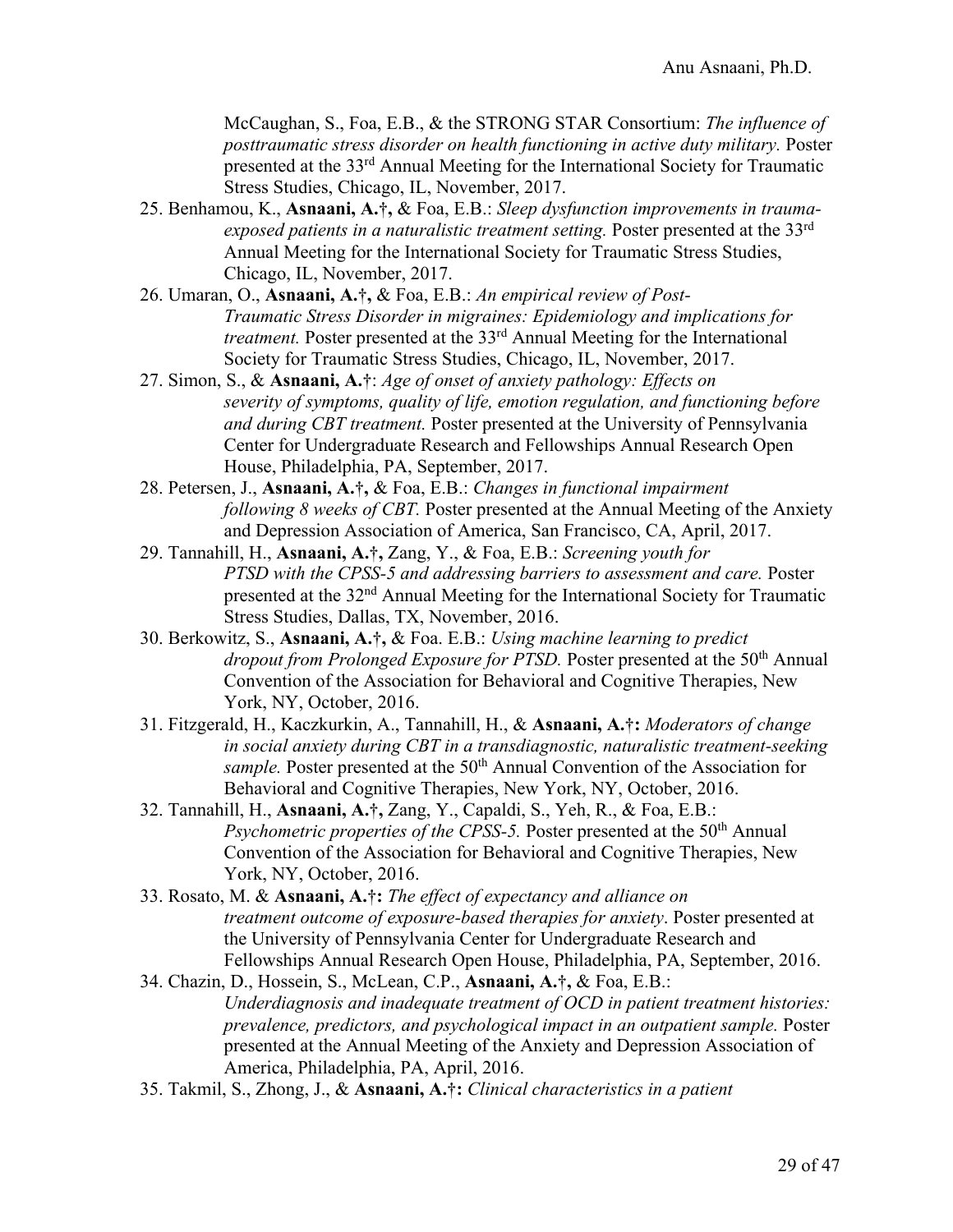*population with and without a diagnosis of PTSD.* Poster presented at the Annual Meeting of the Anxiety and Depression Association of America, Philadelphia, PA, April, 2016.

- 36. Tannahill, H., **Asnaani, A.†,** Zhong, J., & Foa, E.B.: *The impact of individualistic and collectivistic value orientations on anxiety-related psychopathology.* Poster presented at the Annual Meeting of the Anxiety and Depression Association of America, Philadelphia, PA, April, 2016.
- 37. Fitzgerald, H., Kaczkurkin, A., **Asnaani, A.,** & Foa, E.B.: *Measuring anxiety sensitivity across the anxiety disorders in a naturalistic treatment setting.* Poster presented at the Annual Meeting of the Anxiety and Depression Association of America, Philadelphia, PA, April, 2016.
- 38. Alpert, E., **Asnaani, A.†,** McLean, C.P., Kaczkurkin, A., Simpson, H.B., & Foa, E.B.: *The utility of the Yale-Brown Obsessive Compulsive Scale and Obsessive-Compulsive Inventory–Revised for predicting Quality of Life in OCD.*  Poster presented at the 49<sup>th</sup> Annual Convention of the Association for Behavioral and Cognitive Therapies, Chicago, IL, November, 2015.
- 39. Zhong, J., Kaczkurkin, A., **Asnaani, A.,** & Foa, E.B.: *Trait anger, emotion regulation, and PTSD symptom severity in female adolescent survivors of sexual assault.* Poster presented at the 49<sup>th</sup> Annual Convention of the Association for Behavioral and Cognitive Therapies, Chicago, IL, November, 2015.
- 40. Gay, N., Capaldi, S., & **Asnaani, A.†**: *Parental psychopathology and its role in childhood PTSD.* Poster presented at the Annual Meeting of the Anxiety and Depression Association of America, Miami, FL, April, 2015.
- 41. Carpenter, J., **Asnaani, A.†**, Farris, S., Zandberg, L., & Foa, E.B.: *The role of nicotine withdrawal in moderating the relationship between anxiety sensitivity and post-traumatic stress disorder.* Poster presented at the 48th Annual Convention of the Association for Behavioral and Cognitive Therapies, Philadelphia, PA, November, 2014.
- 42. Alpert, E., **Asnaani, A**.**†**, McLean, C.P., & Foa, E.B.: *Resilient but addicted: The impact of resilience on the relationship between smoking withdrawal and PTSD*. Poster presented at the 48<sup>th</sup> Annual Convention of the Association for Behavioral and Cognitive Therapies, Philadelphia, PA, November, 2014.
- 43. Yeh, R., Carpenter, J., Capaldi, S., **Asnaani, A.†**, Zandberg, L., & Foa, E.B.: *Examining therapeutic alliance in adolescents with PTSD utilizing prolonged exposure versus client-centered therapy.* Poster presented at the 48<sup>th</sup> Annual Convention of the Association for Behavioral and Cognitive Therapies, Philadelphia, PA, November, 2014.
- 44. **Asnaani, A.,** Reddy, M.K., & Shea, M.T.: *The impact of PTSD symptoms on physical and mental health functioning in returning veterans.* Poster presented at the Annual Meeting of the Anxiety and Depression Association of America, San Diego, CA, April, 2013.
- 45. Garcia, I., **Asnaani, A.†,** Sawyer, A.T., & Hofmann, S.G.: *Effects of cultural values on emotion regulation strategies during an acoustic eye-blink startle paradigm.* Poster presented at the 45<sup>th</sup> Annual Convention of the Association for Behavioral and Cognitive Therapies, Toronto, Canada, November, 2011.
- 46. Bullis, J., **Asnaani, A.†,** Boe, H.J., & Hofmann, S.G.: *The effects of emotion*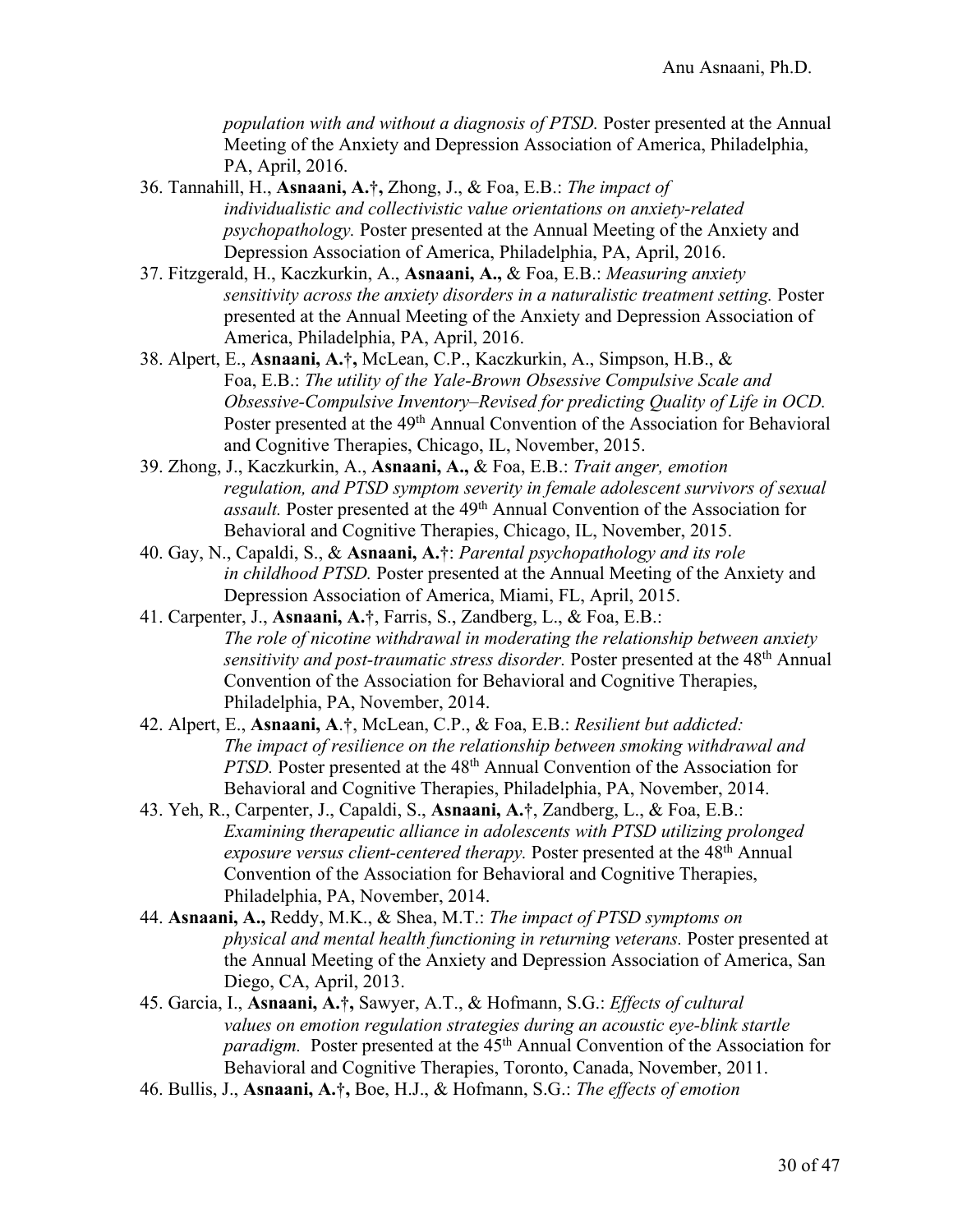*regulation strategies on subjective and physiological responses to a 15% CO2 challenge task.* Poster presented at the 45<sup>th</sup> Annual Convention of the Association for Behavioral and Cognitive Therapies, Toronto, Canada, November, 2011.

- 47. **Asnaani, A.,** Sawyer, A.T., Aderka, I.M., & Hofmann, S.G.: *How to regulate the emotional blink: Effect of emotion regulation strategies on acoustic eye-blink startle magnitude.* Poster presented at the 2nd annual BU Science Poster Session, Boston, MA, March, 2011.
- 48. Sawyer, A.T., **Asnaani, A.,** & Hofmann, S.G.: *Flexibility in emotion regulation: Can this influence subjective distress and physiological arousal?*  Poster presented at the 44<sup>th</sup> Annual Convention of the Association for Behavioral and Cognitive Therapies, San Francisco, CA, November, 2010.
- 49. Chou, T., **Asnaani, A.†,** & Hofmann, S.G.: *Perception of racial discrimination*  and mood and anxiety disorders in ethnic minorities. Poster presented at the 5<sup>th</sup> Annual Convention of the World Congress for Behavioral and Cognitive Therapies, Boston, MA, June, 2010.
- 50. Gutner, C., **Asnaani, A.,** & Hofmann, S.G.: *A cross-ethnic comparison of lifetime prevalence rates of anxiety disorders***.** Poster presented at the 43rd Annual Convention of the Association for Behavioral and Cognitive Therapies, New York, NY, November, 2009.
- 51. **Asnaani, A.,** Hinton, D., & Hofmann, S.G.: *Cultural differences in chronic pain.* Poster presented at the 43rd Annual Convention of the Association for Behavioral and Cognitive Therapies, New York, NY, November, 2009.
- 52. Sawyer, A., Heering, S., **Asnaani, A.,** & Hofmann, S.G.: *The effects of suppression, reappraisal, or acceptance strategies on anxious arousal.* Poster presented at the 42nd Annual Convention of the Association for Behavioral and Cognitive Therapies, Orlando, Fl, November, 2008.
- 53. **Asnaani, A.,** Richey, J.A., Sawyer, A., & Hofmann, S.G.: *Cross-cultural comparisons in social anxiety disorder.* Poster presented at the 42nd Annual Convention of the Association for Behavioral and Cognitive Therapies, Orlando, Fl, November, 2008.
- 54. Richey, J.A., Schmidt, N.B., **Asnaani, A.,** Sawyer, A., & Hofmann, S.G.: *Affective distress versus physical discomfort: Differential relations with subjective responding to an environmental stressor.* Poster presented at the 42<sup>nd</sup> Annual Convention of the Association for Behavioral and Cognitive Therapies, Orlando, Fl, November, 2008.
- 55. Chelminski, I., Zimmerman, M., & **Asnaani, A.:** *Is the circadian phase delay more pronounced among the depressed psychiatric outpatients in the winter?* Poster presented at the 41<sup>st</sup> Annual Convention of the Association for Behavioral and Cognitive Therapies, Philadelphia, PA, November, 2007.
- 56. **Asnaani, A.,** Zimmerman, M., Chelminski, I., Young, D., & Ruggiero, C.: *Clinical differences between patients with borderline personality disorder with*  and without a history of childhood sexual abuse. Poster presented at the 40<sup>th</sup> Annual Convention of the Association for Behavioral and Cognitive Therapies, Chicago, IL, November, 2006.

Peer-Reviewed Symposia/Panels/Workshops: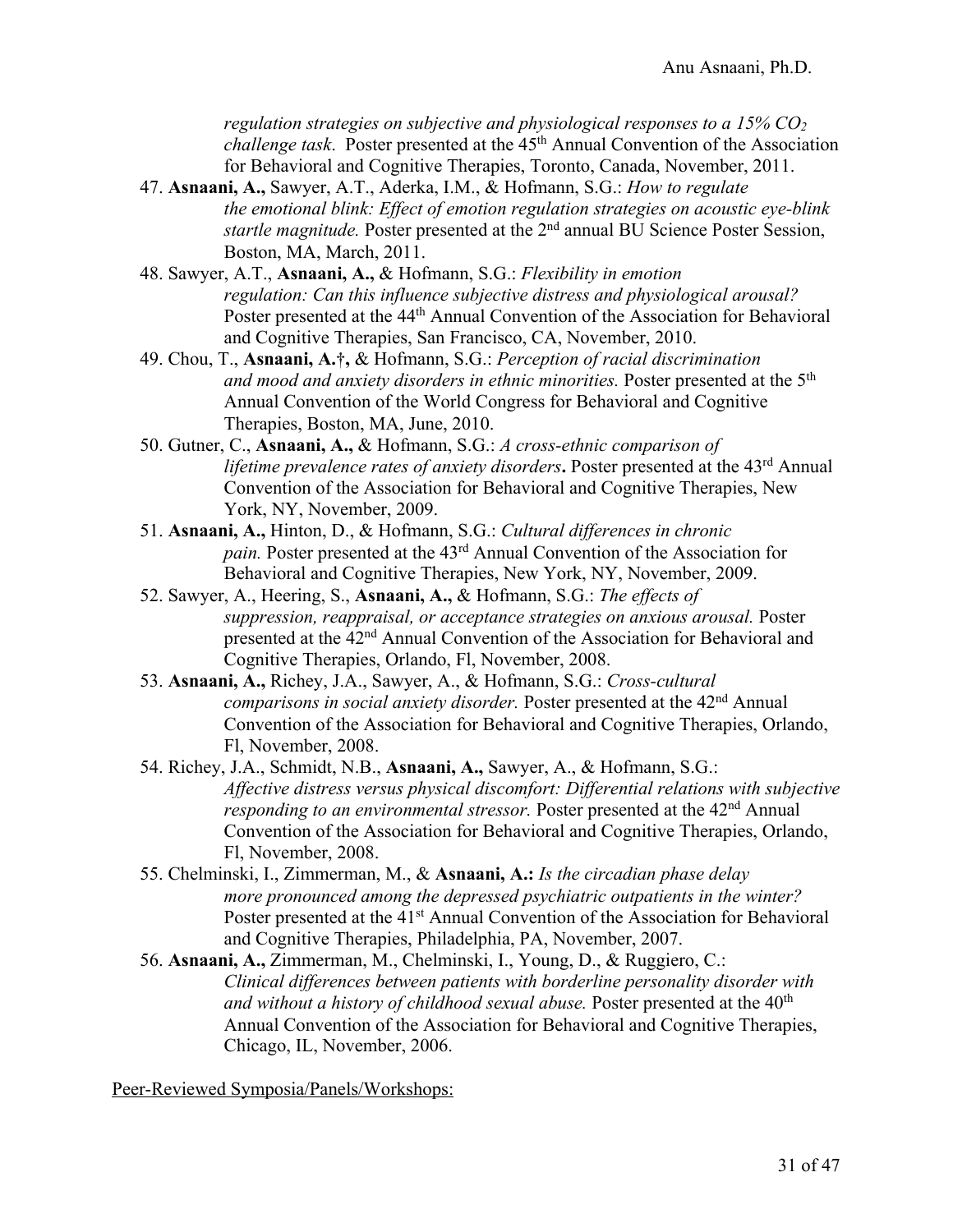| April 8, 2022     | "Exploring the relationships among interoceptive exposure,<br>distress tolerance, and emotion regulation in a remotely delivered<br>experimental study"<br>Co-Author/Primary Mentor (Speaker: Kiran Kaur, M.S.),<br>Research symposium accepted for presentation at the Annual<br>Convention of the Rocky Mountain Psychological Association,<br>Salt Lake City, UT                                                          |
|-------------------|------------------------------------------------------------------------------------------------------------------------------------------------------------------------------------------------------------------------------------------------------------------------------------------------------------------------------------------------------------------------------------------------------------------------------|
| April 7, 2022     | "Developing an equitable intervention approach for communities<br>of color: Mental health and co-occurring physical health concerns<br>in the context of the COVID-19 pandemic"<br>Co-Author/Primary Mentor (Speaker: Manuel Gutierrez Chavez,<br>B.A.), Research symposium accepted for presentation at the<br>Annual Convention of the Rocky Mountain Psychological<br>Association, Salt Lake City, UT                     |
| November 21, 2021 | "Longitudinal results of a one-day evidence-based trauma<br>education and skills-building workshop with front-line providers in<br>the Caribbean"<br>Co-Author/Primary Mentor (Speaker: Manuel Gutierrez Chavez,<br>B.A.), Research symposium presented at the 55 <sup>th</sup> Annual<br>Convention of the Association for Behavioral and Cognitive<br>Therapies, New Orleans, LA                                           |
| November 19, 2021 | "Using a community-engaged approach to adapting and<br>implementing evidence-based treatments for generalized anxiety:<br>Development of a treatment framework across culturally-diverse<br>communities"<br>Co-Author/Primary Mentor (Speaker: Kiran Kaur, M.S.),<br>Research symposium presented at the 55 <sup>th</sup> Annual Convention of<br>the Association for Behavioral and Cognitive Therapies, New<br>Orleans, LA |
| November 19, 2021 | "The perfect storm: Experiences of racism, political strife, and<br>public health stressors during the COVID-19 pandemic in Asian<br>American and Pacific Islander communities"<br><b>Invited Panelist/Primary Organizer</b> , Panel discussion presented<br>at the 55 <sup>th</sup> Annual Convention of the Association for Behavioral<br>and Cognitive Therapies, New Orleans, LA                                         |
| November 20, 2021 | "Towards creating an inclusive, equitable, and culturally<br>responsive clinical environment for doctoral trainees of color"<br><b>Invited Panelist</b> , Panel discussion presented at the 55 <sup>th</sup> Annual<br>Convention of the Association for Behavioral and Cognitive<br>Therapies, New Orleans, LA                                                                                                              |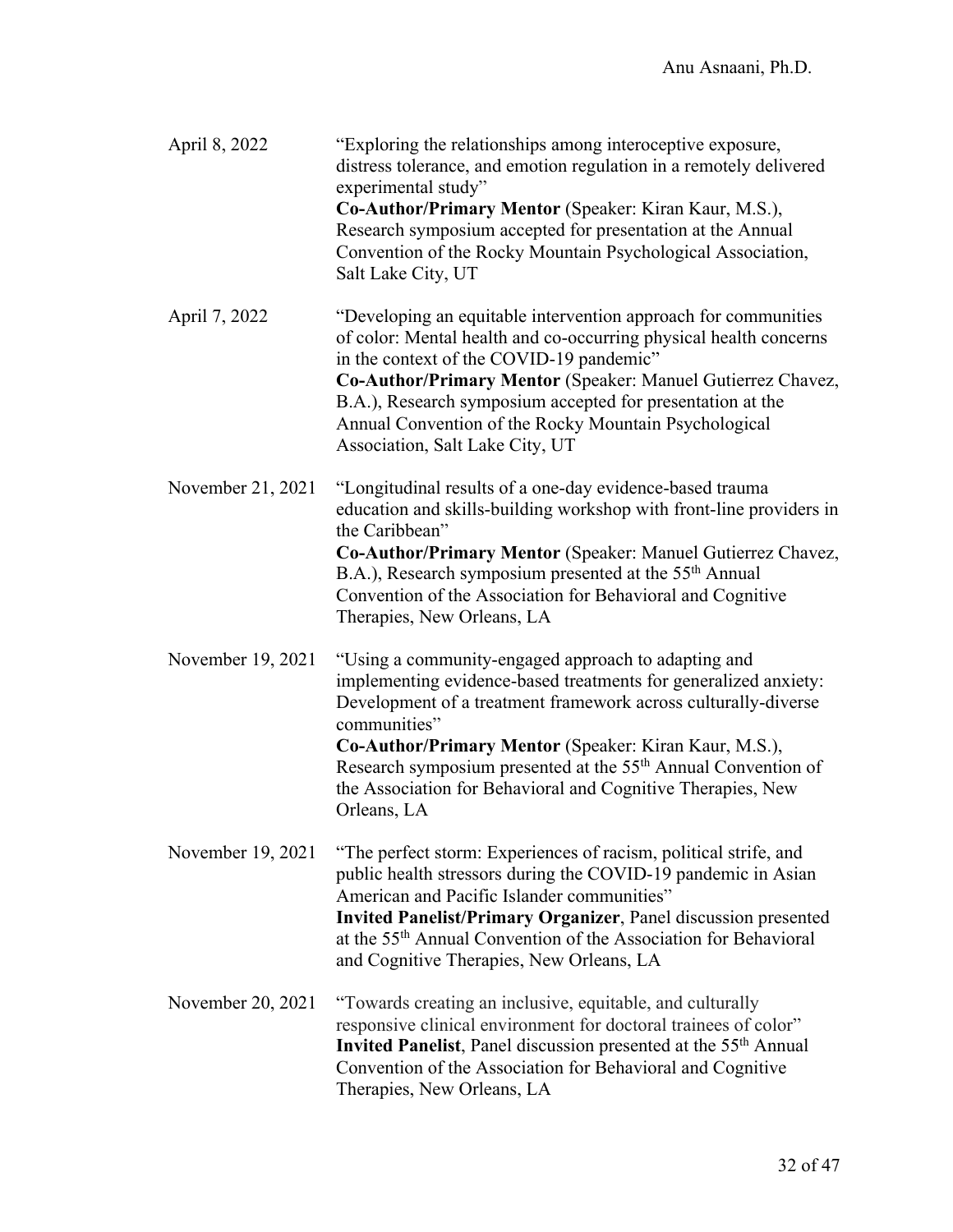| November 21, 2021 | "Challenges and opportunities in the promotion of cognitive<br>behavioral therapies for social anxiety"<br>Invited Panelist, Panel discussion presented at the 55 <sup>th</sup> Annual<br>Convention of the Association for Behavioral and Cognitive<br>Therapies, New Orleans, LA                                                                                         |
|-------------------|----------------------------------------------------------------------------------------------------------------------------------------------------------------------------------------------------------------------------------------------------------------------------------------------------------------------------------------------------------------------------|
| November 12, 2021 | "12-month follow-up data of daily delivery of Cognitive"<br>Processing Therapy for veterans"<br>Co-Author (Speaker: Erika Roberge), Research symposium<br>accepted for presentation at the Annual Meeting of the<br>International Society for Traumatic Stress Studies, virtual                                                                                            |
| July 22, 2021     | "Practical strategies to reducing racial disparities in mental health<br>access and outcomes in prevention science"<br>Workshop Facilitator, Invited workshop accepted to the annual<br>meeting for Society of Prevention Research, Washington, DC<br>(unable to present due to COVID-19-related scheduling issues)                                                        |
| June 24, 2021     | "Past, present, and future of CBT: Reflecting on the historical<br>developments of radical behaviorism, relational frame theory,<br>acceptance and commitment therapy, and contextual behavioral<br>science"<br>Invited Panelist, Panel discussion presented to the Annual<br>Convention of the Association for Contextual Behavioral Science,<br>held virtually           |
| June 3, 2021      | "Impact of COVID-19 on emotional health for five communities of<br>color in Salt Lake City"<br>Primary Mentor/Co-Author (Speaker: Kiran Kaur, M.S.),<br>Symposium in Mental Health $&$ The Brain subsection of the<br>University of Utah Health COVID-19 Symposium, held virtually                                                                                         |
| November 22, 2020 | "Psychologists as Social Justice Advocates: Intertwining Research<br>and Advocacy to Improve Mental Health and Equity among<br>Marginalized Groups"<br>Primary Mentor/Co-Author (Speaker: Ifrah Majeed, B.A.),<br>Research Symposium presented at the 54 <sup>th</sup> Annual Convention of<br>the Association for Behavioral and Cognitive Therapies,<br>Philadelphia, PA |
| November 21, 2020 | "Closing the Gap: Transporting Evidence-Based Interventions to<br>Diverse "Real World" Settings via Community-Partnered<br>Research"                                                                                                                                                                                                                                       |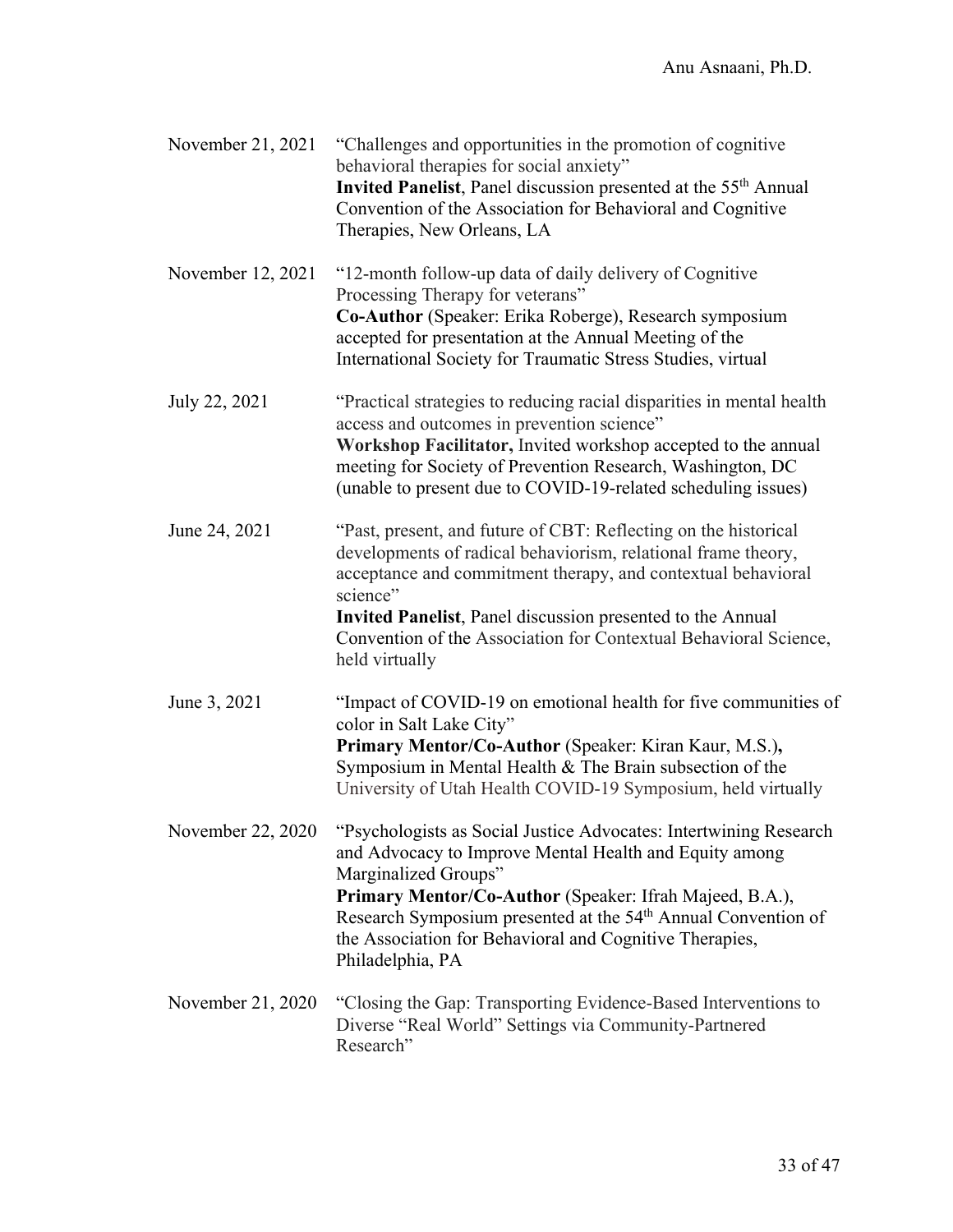| Invited Panelist, Panel presented at the 54 <sup>th</sup> Annual Convention of |
|--------------------------------------------------------------------------------|
| the Association for Behavioral and Cognitive Therapies,                        |
| Philadelphia, PA                                                               |

- November 21, 2020 "Barriers to Mental Health Treatment Access among Marginalized Racial and Ethnic Groups" **Invited Speaker**, Research Symposium presented at the 54<sup>th</sup> Annual Convention of the Association for Behavioral and Cognitive Therapies, Philadelphia, PA
- November 20, 2020 "Strategies for engaging in advocacy as a psychological professional: A skills-based introduction" **Workshop Facilitator,** Invited Mini-Workshop presented at the 54<sup>th</sup> Annual Convention of the Association for Behavioral and Cognitive Therapies, Philadelphia, PA
- November 23, 2019 "Change that matters: What, why, and how meaningful change happens in CBT for anxiety-related disorders" **Invited Discussant**, Research Symposium presented at the 53rd Annual Convention of the Association for Behavioral and Cognitive Therapies, Atlanta, GA
- November 22, 2019 "Advocacy in Action: Psychologists' role in advocacy to improve the health of marginalized populations" **Invited Panelist**, Panel presented at the 53<sup>rd</sup> Annual Convention of the Association for Behavioral and Cognitive Therapies, Atlanta, **GA**
- November 22, 2019 "What holds us back? The role of therapist factors in the cautious implementation of exposure therapy" **Co-Author** (Speaker: Joanna L. Kaye), Research symposium presented at the 53rd Annual Convention of the Association for Behavioral and Cognitive Therapies, Atlanta, GA
- October 16, 2019 "Sister2Sister Safe-Space Program: Use of Innovative Virtual and Physical Forums to Increase Access to Education, Psychosocial Support and Resources" **Co-Author** (Speaker: Dr. Robyn Charlery White), Research symposium presented at the Caribbean Congress on Adolescent and Youth Health, West Indies
- November 18, 2018 "Out of the ivory tower, and into the real world: Effectiveness and sustainability of CBT in naturalistic settings" **Invited Speaker/Chair**, Research Symposium presented at the 52nd Annual Convention of the Association for Behavioral and Cognitive Therapies, Washington, DC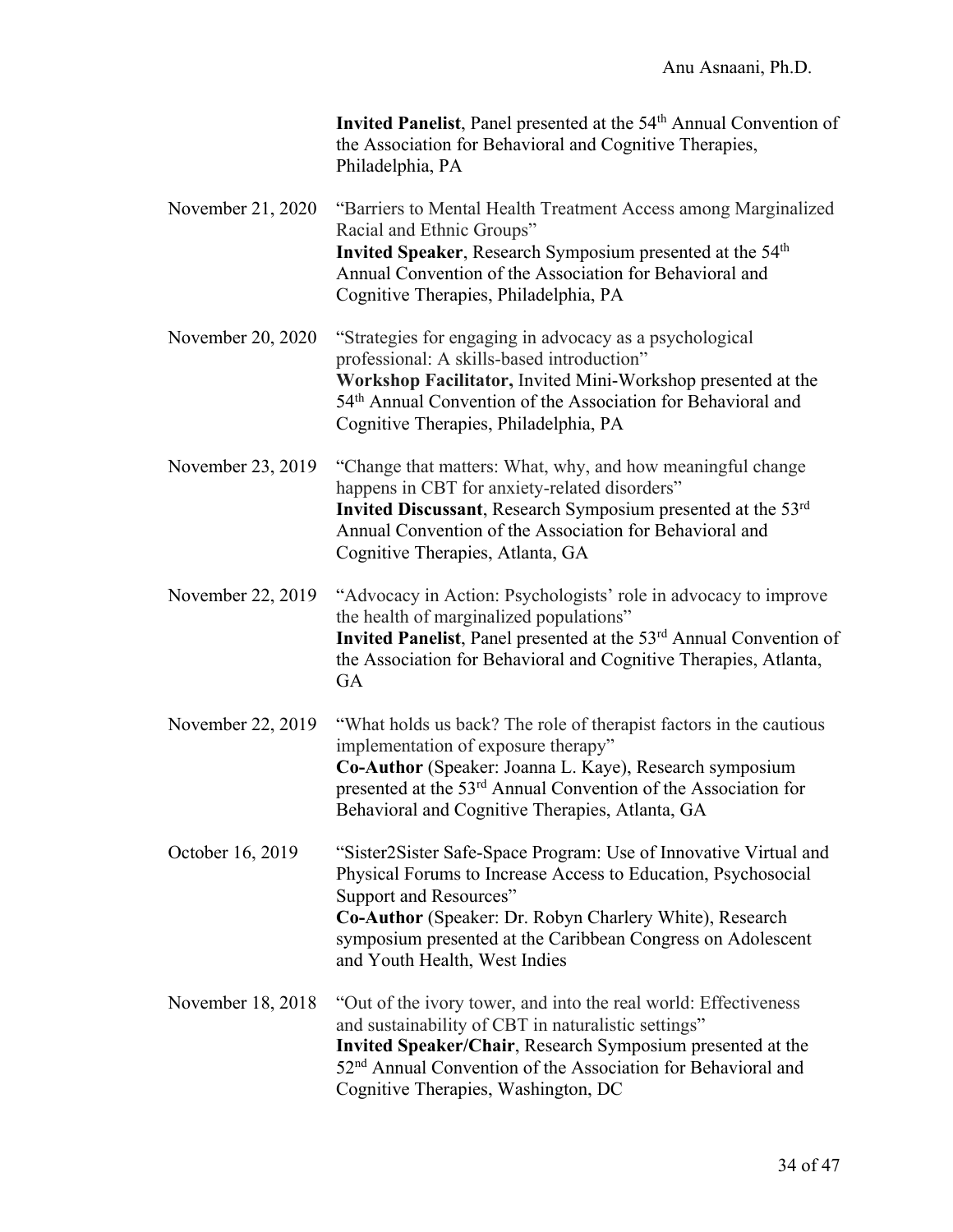| November 18, 2018 | "Methodological innovations in the investigation of refugee mental<br>health"<br>Invited Discussant, Research Symposium presented at the 52 <sup>nd</sup><br>Annual Convention of the Association for Behavioral and<br>Cognitive Therapies, Washington, DC                                                                                       |
|-------------------|---------------------------------------------------------------------------------------------------------------------------------------------------------------------------------------------------------------------------------------------------------------------------------------------------------------------------------------------------|
| November 16, 2018 | "Broadening perspectives: Understanding the challenges in<br>implementation of evidence-based treatments from the viewpoints<br>of policy-makers, clinicians, and researchers"<br>Moderator, Panel discussion presented at the 52 <sup>nd</sup> Annual<br>Convention of the Association for Behavioral and Cognitive<br>Therapies, Washington, DC |
| November 19, 2017 | "How do we improve engagement in evidence-based therapies for<br>individuals from diverse backgrounds? Suggested strategies,<br>current efforts, and how to move forward"<br>Invited Panelist, Panel at the 51 <sup>st</sup> Annual Convention of the<br>Association for Behavioral and Cognitive Therapies, San Diego,<br>CA                     |
| November 18, 2017 | "Strategies for providing effective training in CBT with diverse<br>populations"<br>Invited Panelist, Panel at the 51 <sup>st</sup> Annual Convention of the<br>Association for Behavioral and Cognitive Therapies, San Diego,<br>CA                                                                                                              |
| July 7, 2017      | "Modifying interpretation bias: Advancing our<br>understanding of mechanisms underlying successful treatment<br>outcomes in Exposure in Ritual Prevention"<br>Invited Presenter/Co-Author (Speaker: Dr. Jessica Grisham),<br>Research symposium presentation at the Annual Meeting of the<br>International OCD Foundation, San Francisco, CA      |
| April 8, 2017     | "Moderators of change in social anxiety during CBT in a<br>transdiagnostic, naturalistic treatment-seeking sample"<br>Invited Speaker, Research symposium presentation at the Anxiety<br>and Depression Association of America Annual Meeting, San<br>Francisco, CA                                                                               |
| November 11, 2016 | "Varenicline and Prolonged Exposure for patients with nicotine<br>dependence and PTSD: A randomized controlled trial"<br>Invited Speaker, Research symposium presentation at the 32 <sup>nd</sup><br>Annual Meeting of the International Society for Traumatic Stress<br>Studies, Dallas, TX                                                      |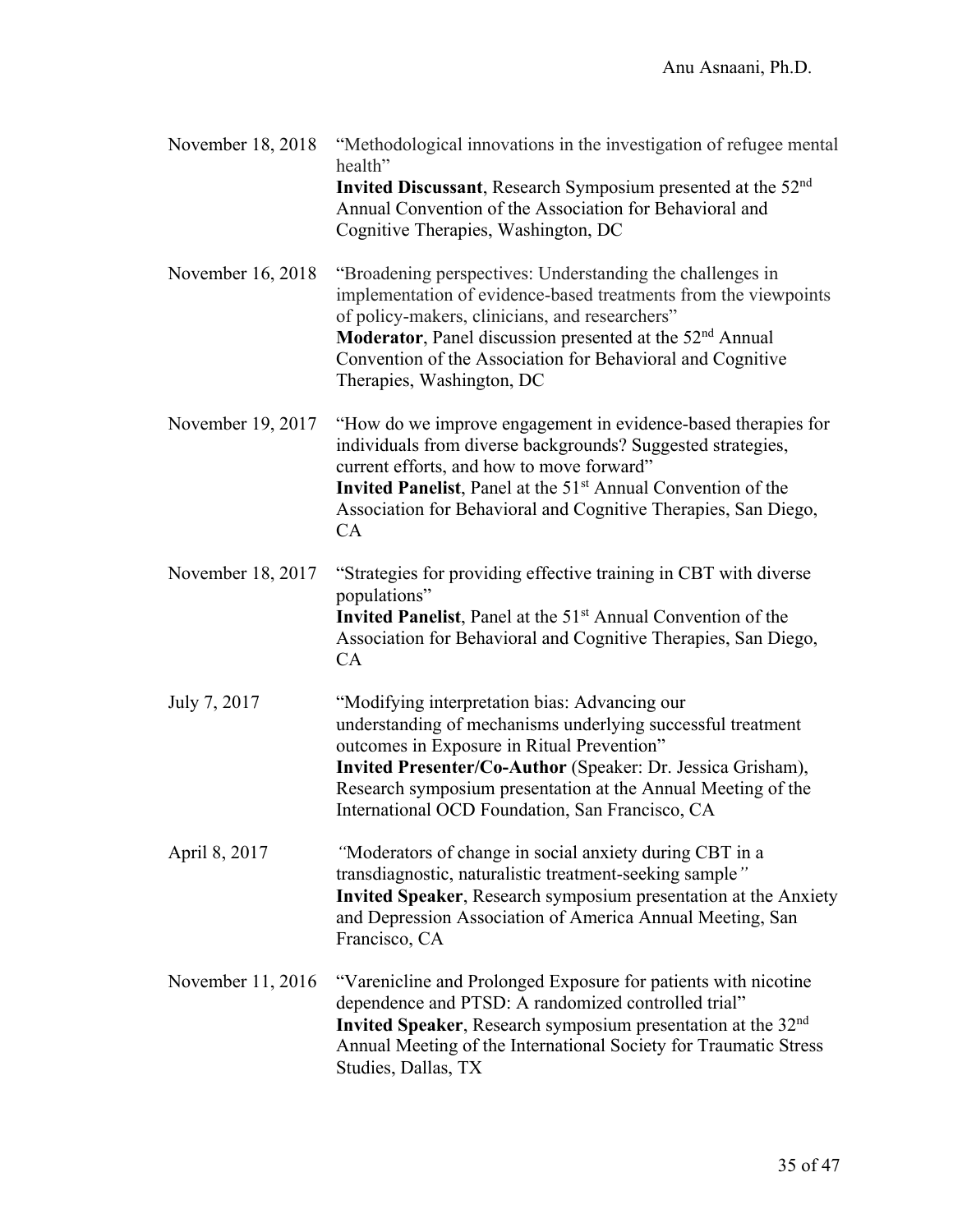| October 29, 2016   | "Under the influence: The co-occurrence of substance use<br>disorders with PTSD and potential mechanisms maintaining their<br>comorbidity"<br><b>Chair</b> , Research Symposium presented at the 50 <sup>th</sup> Annual<br>Convention of the Association for Behavioral and Cognitive<br>Therapies, New York, NY |
|--------------------|-------------------------------------------------------------------------------------------------------------------------------------------------------------------------------------------------------------------------------------------------------------------------------------------------------------------|
| October 29, 2016   | "Taking the lab into the clinic: Incorporating biomarkers into<br>PTSD treatment research"<br>Chair, Research Symposium presented at the 50 <sup>th</sup> Annual<br>Convention of the Association for Behavioral and Cognitive<br>Therapies, New York, NY                                                         |
| April 2, 2016      | "The impact of treatment condition and the lagged effects of PTSD<br>symptom severity and alcohol use on changes in alcohol craving"<br>Invited Speaker, Research symposium presentation at the Anxiety<br>and Depression Association of America Annual Meeting,<br>Philadelphia, PA                              |
| April 1, 2016      | "We know it works, but how? Mechanisms of behavioral therapy<br>across affective disorders"<br>Chair, Research Symposium at the Anxiety and Depression<br>Association of America Annual Meeting, Philadelphia, PA                                                                                                 |
| November 14, 2015  | "Addressing minority stress in CBT: Considerations for diverse<br>populations"<br>Invited Panelist, Panel at the 49 <sup>th</sup> Annual Convention of the<br>Association for Behavioral and Cognitive Therapies, Chicago, IL                                                                                     |
| November 14, 2015  | "Disseminating and implementing evidence-based treatments<br>effectively: Successes, pitfalls, and paving the way to the future"<br>Moderator, Panel discussion at the 49 <sup>th</sup> Annual Convention of the<br>Association for Behavioral and Cognitive Therapies, Chicago, IL                               |
| November 13, 2015  | "Predictors and moderators of alcohol use in PTSD"<br>Co-Author (Speaker: Dr. Laurie Zandberg), Research symposium<br>presentation at the 49 <sup>th</sup> Annual Convention of the Association for<br>Behavioral and Cognitive Therapies, Chicago, IL                                                            |
| November 13, 2015  | "A pilot study of attention and interpretation modification<br>for panic disorder."<br>Co-Author (Speaker: Dr. Risa Weisberg), Research symposium<br>presentation at the 49 <sup>th</sup> Annual Convention of the Association for<br>Behavioral and Cognitive Therapies, Chicago, IL                             |
| November $6, 2015$ | "Impact of cognitive reappraisal and emotion suppression                                                                                                                                                                                                                                                          |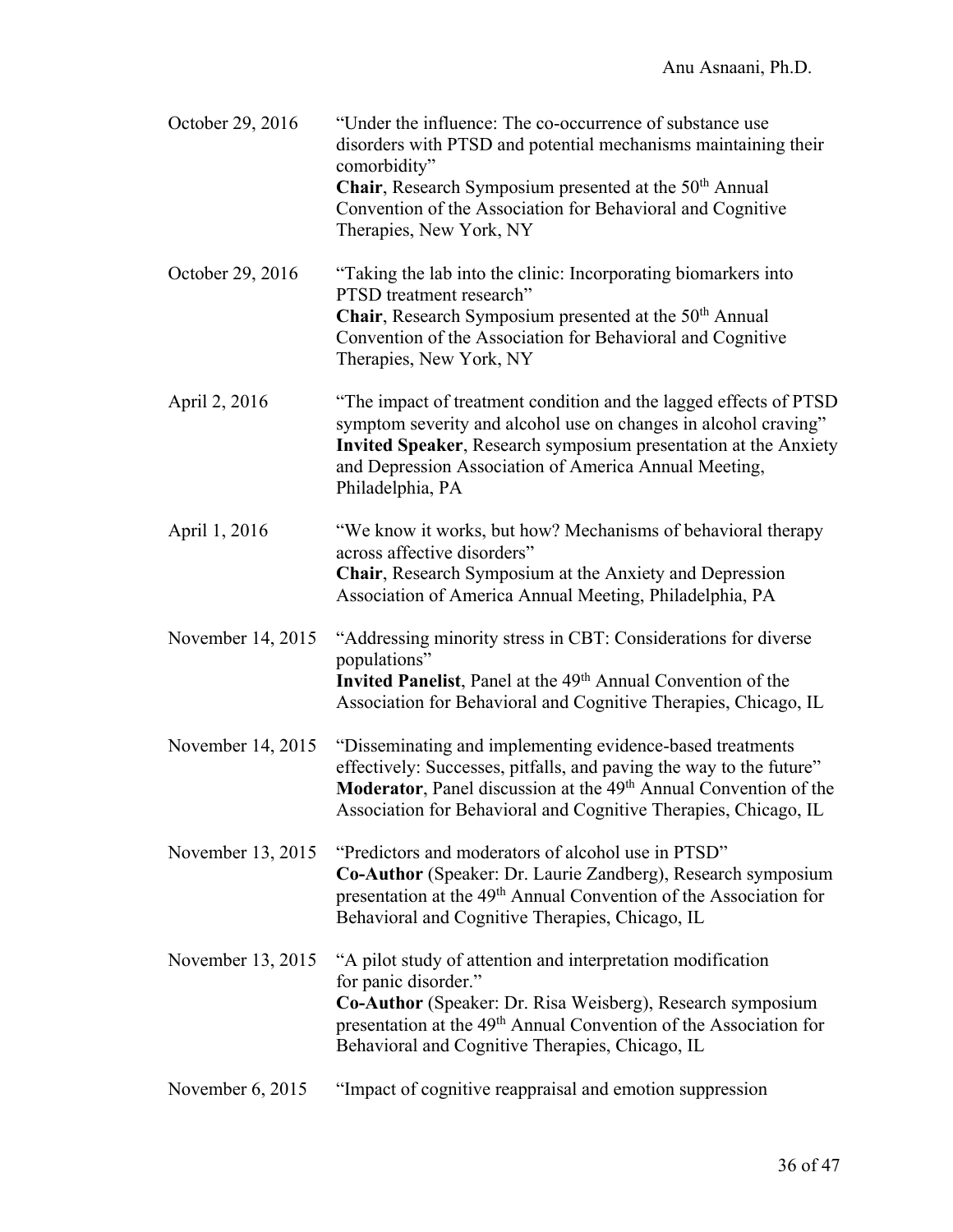|                   | on affect, heart rate and intrusive memories in traumatized<br>refugees"<br>Co-Author (Speaker: Dr. Angela Nickerson), Research<br>symposium presentation at the Annual Meeting of the International<br>Society for Traumatic Stress Studies, New Orleans, LA               |
|-------------------|-----------------------------------------------------------------------------------------------------------------------------------------------------------------------------------------------------------------------------------------------------------------------------|
| April 10, 2015    | "Risk and resilience factors in smokers with PTSD"<br>Invited Speaker, Research symposium presentation at the Anxiety<br>and Depression Association of America Annual Meeting, Miami,<br>FL                                                                                 |
| November 22, 2014 | "Novel and innovative applications of evidence-based treatments<br>for emotional disorders in adolescent patients"<br>Chair, Research Symposium at the 48 <sup>th</sup> Annual Convention of the<br>Association for Behavioral and Cognitive Therapies, Philadelphia,<br>PA |
| March 28, 2014    | "Using the computerized approach-avoidance task: a<br>novel, implicit approach to targeting SAD"<br>Co-Author (Speaker: Dr. Stefan Hofmann), Research symposium<br>presentation at the Annual Meeting of the Anxiety and Depression<br>Association of America, Chicago, IL  |
| April 6, 2013     | "Effects of approach-avoidance modification on social anxiety<br>disorder"<br>Invited Speaker, Research symposium presentation at the Anxiety<br>and Depression Association of America Annual Meeting, San<br>Diego, CA                                                     |
| November 17, 2012 | "Modifying cognitive biases: Emerging data on<br>applications and effects on clinical disorders"<br>Co-Chair, Research Symposium at the 46 <sup>th</sup> Annual Convention of<br>the Association for Behavioral and Cognitive Therapies, National<br>Harbor, MD             |
| November 12, 2011 | "Cross-cultural aspects in social anxiety disorder"<br>Invited Speaker, Research symposium presentation at the 45 <sup>th</sup><br>Annual Convention of the Association for Behavioral and<br>Cognitive Therapies, Toronto, Canada                                          |
| November 19, 2010 | "The effects of reappraisal, acceptance, and suppression on<br>fear-potentiated startle"<br><b>Invited Speaker, Research symposium presentation at the 44th</b><br>Annual Convention of the Association for Behavioral and<br>Cognitive Therapies, San Francisco, CA        |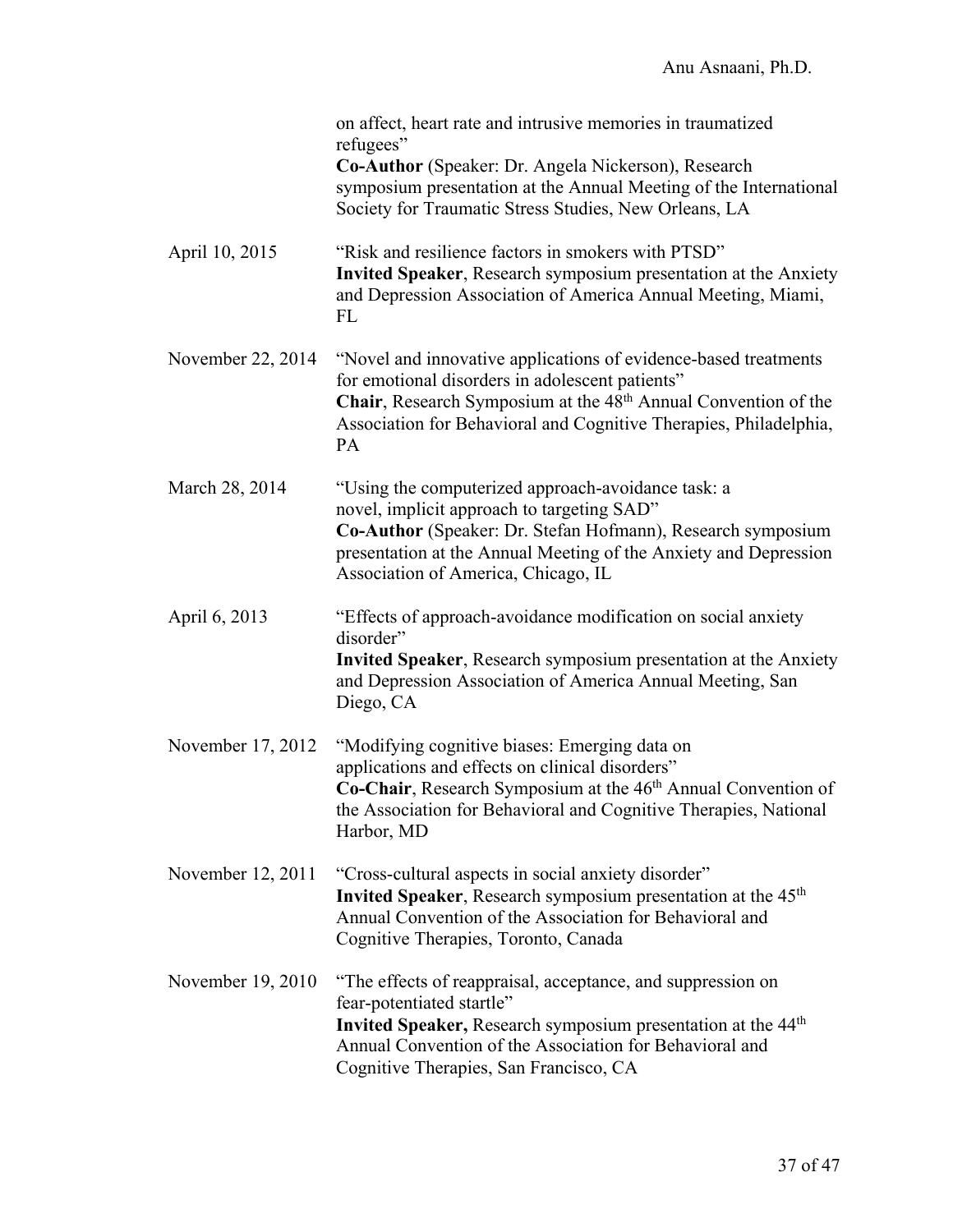| June 3, 2010      | "Augmentation of extinction-based treatments in anxiety<br>disorders"<br><b>Invited Speaker, Research symposium presentation at the 5th</b><br>Annual Convention of the World Congress for Behavioral and<br>Cognitive Therapies, Boston, MA                                                    |
|-------------------|-------------------------------------------------------------------------------------------------------------------------------------------------------------------------------------------------------------------------------------------------------------------------------------------------|
| November 20, 2009 | "The Affective Style Questionnaire: Development and<br>psychometric properties"<br><b>Invited Speaker, Research symposium presentation at the 43rd</b><br>Annual Convention of the Association for Behavioral and<br>Cognitive Therapies, New York, NY                                          |
| May 22, 2007      | "Clinical differences between patients with post-traumatic stress<br>disorder with and without psychotic symptoms"<br>Co-Author (Speaker: Dr. Brian Mika), Research symposium<br>presentation at the 160 <sup>th</sup> Annual Meeting of the American<br>Psychiatric Association, San Diego, CA |
| May 22, 2006      | "Heterogeneity of Borderline Personality Disorder: Do the number<br>of criteria make a difference?"<br><b>Invited Speaker, Young Investigator Research symposium</b><br>presentation at the Annual Convention of the American Psychiatric<br>Association, Toronto, Canada                       |

### **GRANT SUPPORT**

### Currently ongoing grants:

- 1. Boeing Company Suicide and Trauma Reduction Initiative for VEterans (STRIVE) Treatment Outcomes Study (PI: Bryan) Funding Agency: Boeing Company Role: Site Principal Investigator Status: Data Collection
- 2. 1 R61 MH111907-01 *Estrogen-induced changes in the neural mechanisms of PTSD symptom reduction* (PI: Milad) Funding Agency: NIMH Role: Co-Investigator/Key Personnel Status: Data Collection
- 3. VA ORD I01 RX002699 Merit Grant Application *- Cognition and psychotherapy in PTSD: Mechanisms and functional outcomes* (PI: Scott) Funding Agency: VA Rehabilitation Research and Development Role: Co-Investigator Status: Data Collection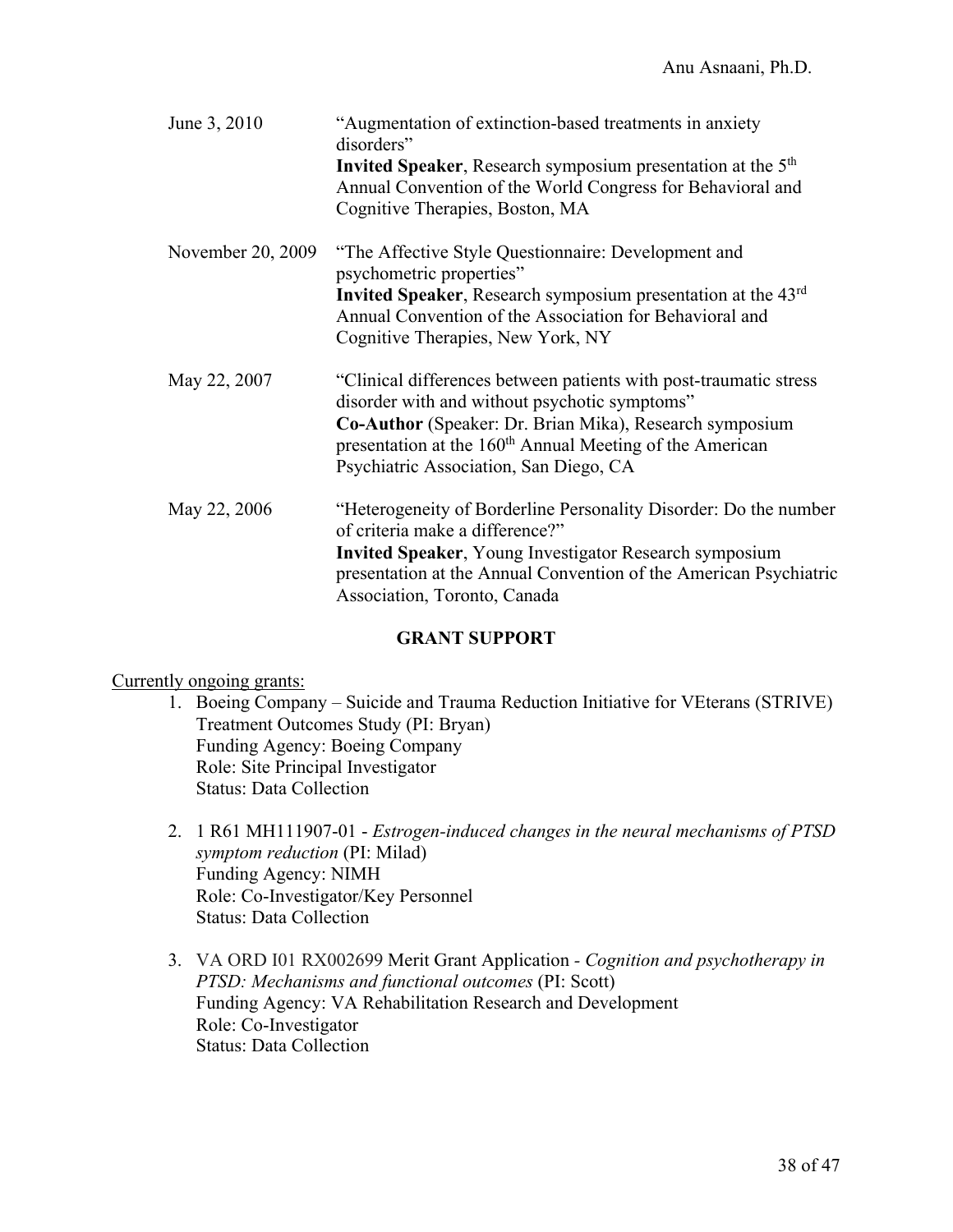- 4. College for Social and Behavioral Sciences Research Incentive Seed Grant Program *Understanding Implementation of the CDC National Diabetes Prevention Program Delivered to Hispanic/Latinx Americans* (PI: K. Baucom) Funding Agency: University of Utah Role: Co-Investigator Status: Data Collection
- 5. Larry H. Miller Wellness Initiative Seed Grant *Understanding Implementation of the CDC National Diabetes Prevention Program Delivered to Hispanic/Latinx Americans* (PI: K. Baucom) Funding Agency: University of Utah Driving Out Diabetes program Role: Co-Investigator Status: Data Collection

### Submitted/unfunded grants (since July 2019):

- 1. Family-based lifestyle intervention to prevent diabetes in Hispanic/Latino communities in Utah (PI: K. Baucom) Funding Agency: American Diabetes Association Status: Submitted March, 2022 Role: Co-Investigator
- 2. Treating relationships and safety together (TR&ST): Preliminary efficacy of a couplebased intervention for suicide (PI: Leifker) Funding Agency: National Institute of Health Status: Submitted February, 2022 Role: Co-Investigator
- 3. Improving Patient Care through objective monitoring of at-home repetitive ritual behaviors in Obsessive-Compulsive Disorder Funding Agency: National Institute of Health (STTR application) Status: Slated for funding as of 12/15/2021, currently awaiting release of funds by NIH (submitted April, 2021) Role: Principal Investigator
- 4. Advancing understanding of racism-related health disparities beginning before birth: A multisite study with Black and Latina pregnant women (PI: Carter, Georgia State University; Site PIs: Conradt & Crowell) Funding Agency: National Institute of Health (R01 application) Status: Scored in fundable range after second submission, revised and resubmitted (initially submitted February, 2021; resubmitted October, 2021) Role: Co-Investigator
- 5. Addressing chronic worry and distress among vulnerable communities against the backdrop of COVID-19 using a hybrid effectiveness-implementation approach Funding Agency: Patient-Centered Outcomes Research Institute (Addressing Health Disparities clinical trial study)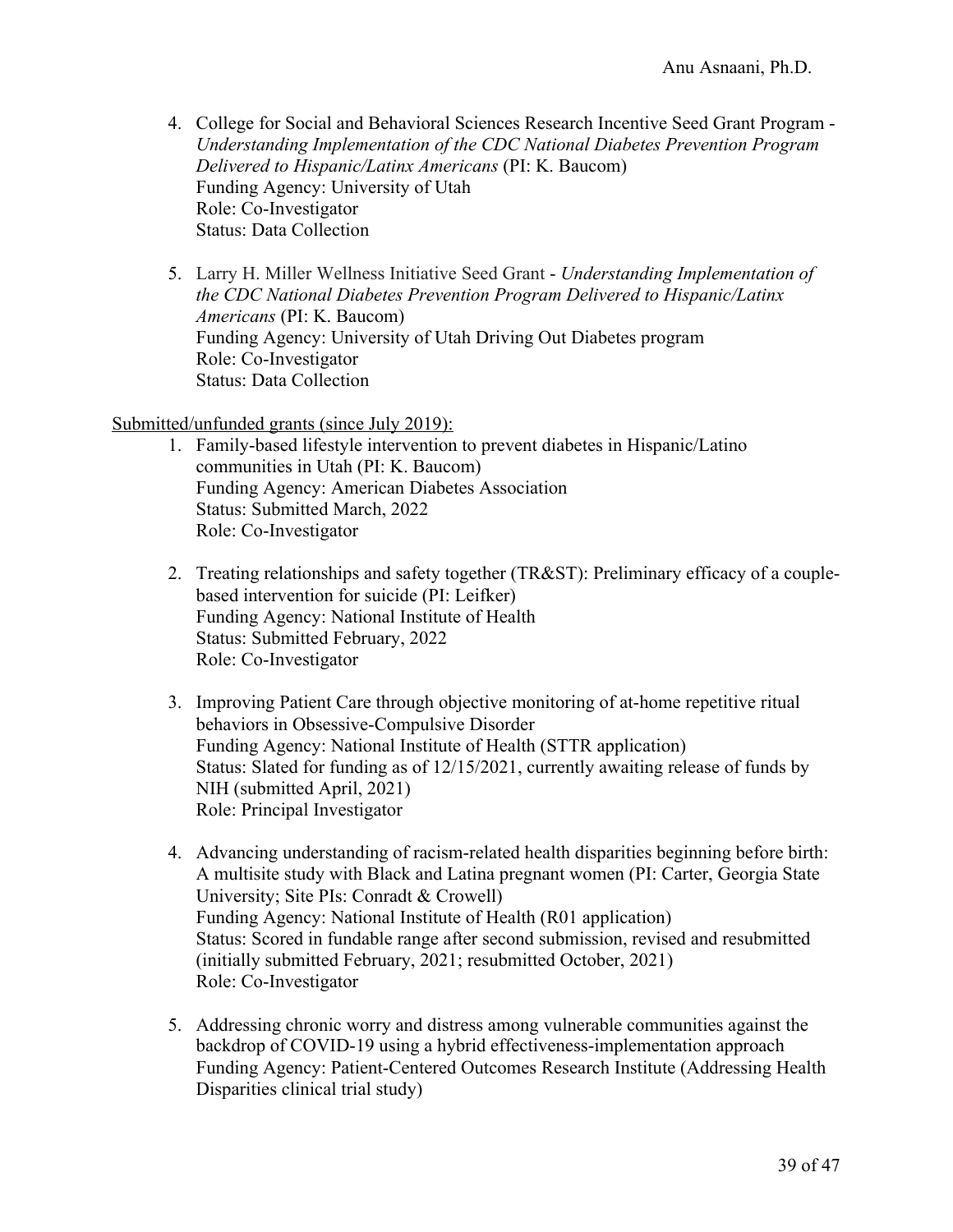Status: Not scored or funded (submitted May 2021) Role: Principal Investigator

- 6. Protege a tu familia: CHW-initiated telenovela intervention to address vaccine hesitancy and uptake among Hispanic families (PIs: Sanchez-Birkhead & Kepka, College of Nursing) Funding Agency: National Institute of Health (R01 application) Status: Scored, not funded (submitted February, 2021) Role: Co-Investigator
- 7. Development of a smartwatch application supporting a mindfulness approach and pilot testing in older adults with generalized anxiety disorder and associated insomnia (PIs: Gooneratne, University of Pennsylvania) Funding Agency: National Institute of Health (STTR application) Status: Not scored or funded (submitted January, 2021) Role: Consultant
- 8. Optimizing Adolescent Mental Health Treatment through Virtual Reality Exergaming (PI: Nelson; Department of Occupational and Recreational Therapies) Funding Agency: College of Health Competitive Seed Grant Status: Not funded (first submission to Huntsman Mental Health & Department of Psychiatry Seed Grant; March, 2020; second submission to College of Health Competitive Seed Grant program; November, 2020) Role: Co-Investigator
- 9. Distinguishing Adjustment Disorders from Chronic Behavioral Health Disorders After Sexual Assault and Other Military-Relevant Stressors (PI: Leifker) Funding Agency: Department of Defense Submitted: October, 2019 Status: Not funded Role: Co-Investigator

### Relevant concluded grants:

- 1. Utah Center for Clinical and Translational Science (CCTS) Community-Initiated Translational Research Pilot Program - *Investigation of Community-Level Definitions of Mental Health, Mental Health Priority Areas, and Barriers to Care Across Diverse Communities: Development of a Framework for Culturally-Responsive, Evidence-Based Mental Health Intervention* (PI: **Asnaani**) Years supported: 5/1/2020-4/30/2021 Funding Agency: NIH/NCATS Role: Principal Investigator
- 2. Penn ALACRITY P50 Grant Application *- Financial incentives for CBT for Insomnia for patients with PTSD* (PI: Gooneratne) Years supported: 3/30/2018-6/30/2020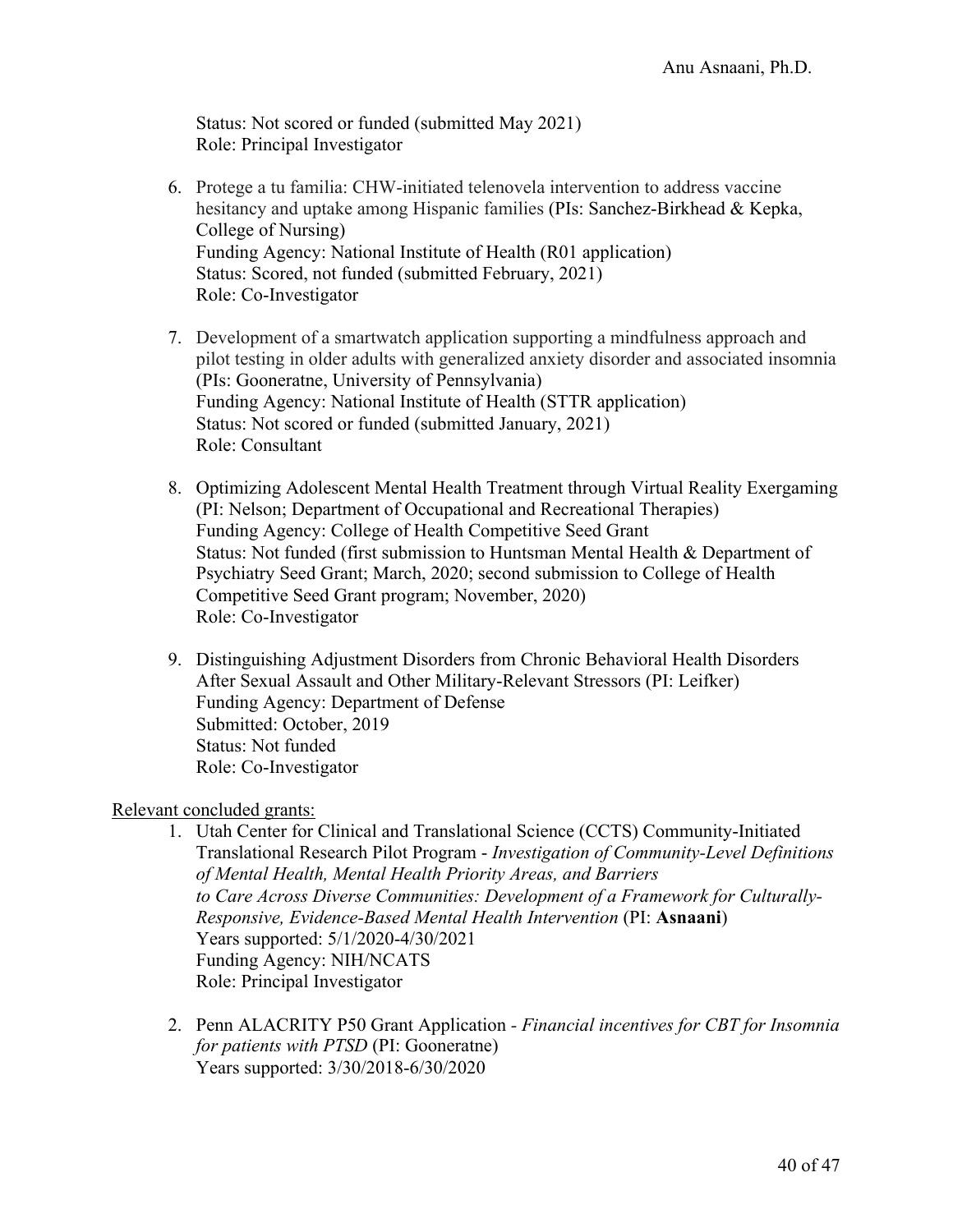Funding Agency: Penn Center for Health Incentives and Behavioral Economics/Center for Mental Health Policy and Services Research Role: Co-Investigator

- 3. 1U01MH109991-01 *Dimensional connectomics of anxious misery* (PI: Sheline) Years supported: 04/01/16 – 04/30/18 Funding Agency: NIMH Role: Co-Investigator
- 4. W81YWH-12-2-0116 *Implementation of Prolonged Exposure in the Army: Is Consultation Necessary for Effective Dissemination?* (PI: Foa) Years supported: 06/01/15 – 09/29/17 Funding Agency: Department of Defense Role: Clinical Supervisor/Conducting site visits to military posts
- 5. 2R01 MH045404-20 *Attaining and Maintaining Wellness in OCD* (PI: Foa) Years supported: 09/01/13 – 07/31/17 Funding Agency: NIMH Role: Independent Evaluator
- 6. W81XWH-08-2-0111 PT074199P19 *Massed vs spaced trials for prolonged exposure for PTSD* (PI: Foa) Years supported: 09/01/13 – 07/31/17 Funding Agency: Department of Defense Role: Data analysis/research manager
- 7. 8UL1TR000003 *Testing and dissemination of screening measure for PTSD in youth*  (PI: **Asnaani**) Years supported: 07/01/14 – 12/31/15 Funding Agency: Community Engagement and Research Core, University of Pennsylvania Role: Principal Investigator
- 8. R01- DA023507-01A1– *Treatment of smoking in individuals with PTSD* (PI: Foa) Years supported: 09/01/13 – 05/31/14 Funding Agency: NIDA Role: Independent Evaluator/Data Manager

### Relevant concluded projects:

1. *REDCap Moderators and Mediators in CBT study* (PI: **Asnaani**) Years active: 2015 – 2019 Description: Examined proposed mechanisms of change over course of empiricallysupported psychotherapies for anxiety disorders, OCD and PTSD via an online electronic capture system (REDCap) for all patients seeking treatment at the Center for the Treatment and Study of Anxiety (CTSA) at Penn. Assessed a range of selfreported mechanisms and symptom change across all diagnoses at pre-, mid-, and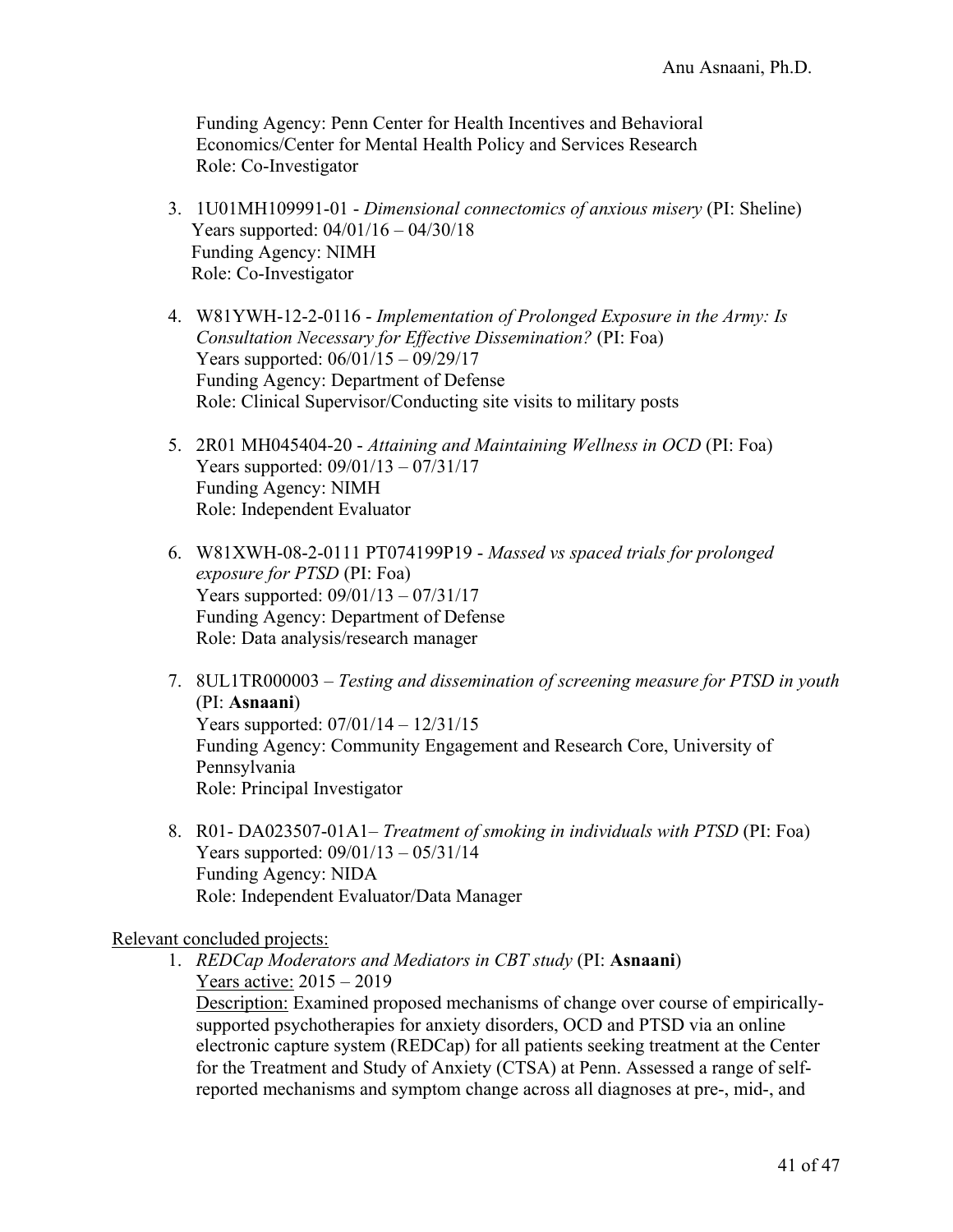post-treatment from both patients and clinicians as a new research practice fully integrated into standard clinical practice. Role: Principal Investigator

2. *Mechanisms of Treatment in the Open Clinic Study* (MTOCS) (PI: **Asnaani**) Years active: 2016 – 2019

Description: Extended previous study started in 2015 by examining objective measures of proposed mechanisms of psychotherapy outcome in patients seeking treatment for OCD, PTSD, and primary anxiety disorders. Patients were given computer-based task batteries (e.g., implicit association tasks, distress tolerance, emotion regulation practice with psychophysiological measurement, computerized behavioral intolerance to uncertainty decision-making tasks) that were dependent on their primary diagnosis, based on hypothesized mediators of treatment for each individual disorder. In addition, those with a primary diagnosis of OCD had the option to complete a brief cognitive bias modification program designed to modify the tendency to interpret situations as being threatening, completed in the lab and at home for two weeks prior to the start of treatment. All patients were re-assessed repeatedly on all objective measures throughout treatment, and paid for participation. Supported by: Internal Penn Undergraduate Research Mentorship (PURM) award (\$10, 000; \$7, 000 in undergraduate RA stipend support over two summers, \$3,000 in equipment and participant payment costs). Role: Principal Investigator

3. *Reliability and validity of brief tablet game screen for PTSD in children* (PI: **Asnaani**)

### Years active: 2017 – 2019

Description: The purpose of this study was to examine how reliable and easy to use a tablet game that helps clinicians assess for PTSD symptoms was, and how well it performed in accurately detecting PTSD in children aged 8-12 years. This study built upon a previously funded study (PI: **Asnaani**, Grant: 8UL1TR000003 awarded by the Clinical and Translational Science Award: Community Engagement and Research Core, University of Pennsylvania) that examined the psychometric properties of the interviewer and self-reported version of the Child PTSD Symptom Scale for DSM-5 by providing the 6 most frequently endorsed items to create a brief screen of PTSD that was put into a creative format using a mobile game. This tablet game was designed using an interactive and animated game format to help make it less distressing to screen for PTSD in children. The research team went into two primary care clinics in South/West Philadelphia and two other child-treatment community psychology clinics to meet with potential child participants and their families, consenting them to the study if eligible/interested, and then administering the game with some paper and pencil forms. Role: Principal Investigator

4. *Physical health outcomes in anxiety disorder treatment* (PHIT study) (PI: Brown) Years active: 2017 - 2019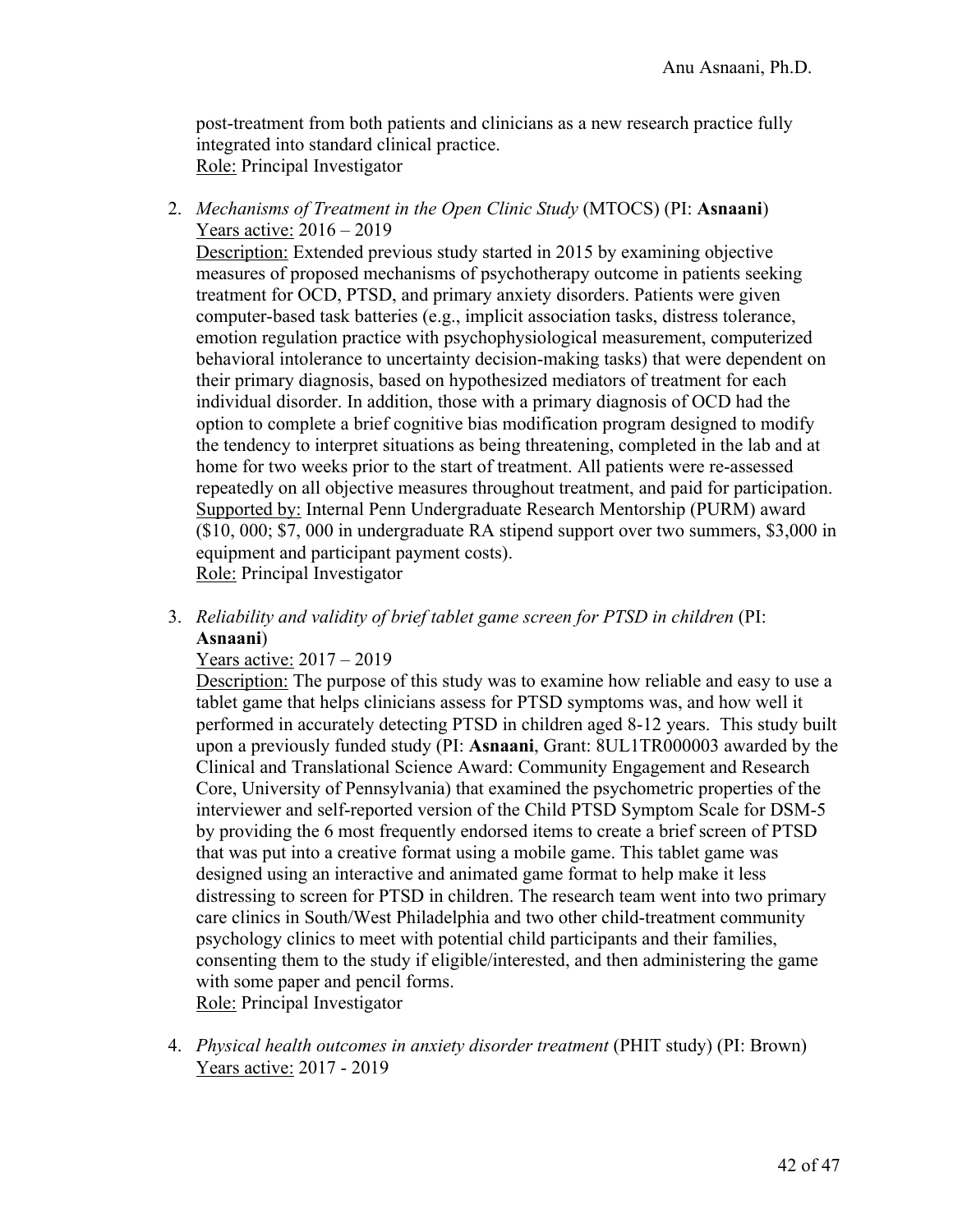Description: The purpose of this study was to assess the acceptability of the Way To Health (WTH) patient portal in patients seeking anxiety disorder, PTSD, and OCD treatment. The WTH portal included data from the following: physical health indices from the Withings health monitor (a type of smart watch/Fitbit device) and nursing assessments, responses to electronic momentary assessment (eMA) text messaging prompts, self-report and clinician-interview symptom ratings, and cognitive/psychophysiological assessments. This patient portal was used to measure and eventually promote physical and psychological health in patients. In this pilot study, we will compare the patient- and clinician-rated acceptability of the WTH portal to assessment as usual (AAU). AAU typically includes self-reported, objective and clinician-rated measures of psychological symptoms, i.e., the study procedures used in MTOCS (see #2 above).

Supported by: Institute for Translational Medicine and Therapeutics (ITMAT) at University of Pennsylvania (\$50, 000 in equipment costs, RA support, and participant payments)

Role: Co-Investigator

5. *PE Consultant Smartphone Application: Development and Feasibility Testing* (**PI: Asnaani)**

### Years active: 2014-2017

Description: The purpose of this study was to develop a smartphone application that provides automated supervision for therapists being trained on Prolonged Exposure, with modules for each session of the PE protocol that provide specific guidance on implementation, challenges faced, fidelity checklists, and short instructional videos that are responsive to specific areas in need of more training upon checklist completion. Created as a deliverable in a DoD-funded grant, this study entailed an extensive development period in close collaboration with colleagues at the Medical University of South Carolina, followed by a one-year testing period with two cohorts of trained PE community therapists to assess feasibility, usability, acceptability and utility of this application.

Supported by: Department of Defense grant W81YWH-12-2-0116 (PI: Foa) Role: Principal Investigator for this portion of the larger parent study

### **PROFESSIONAL ACTIVITIES**

#### Memberships in Professional & Scientific Societies and Other Professional Activities:

International:

- 1. International Society for Traumatic Stress Studies (Scientific Reviewer, 2016-present; Member, 2014-present)
- 2. Health Education, Empowerment, Research, Stories (HERStoire Collective) (Consultant and Virtual Safespace moderator, Women's empowerment and sexual health initiative in Saint Lucia, March 2018 – present)

National:

1. Association for Behavioral and Cognitive Therapies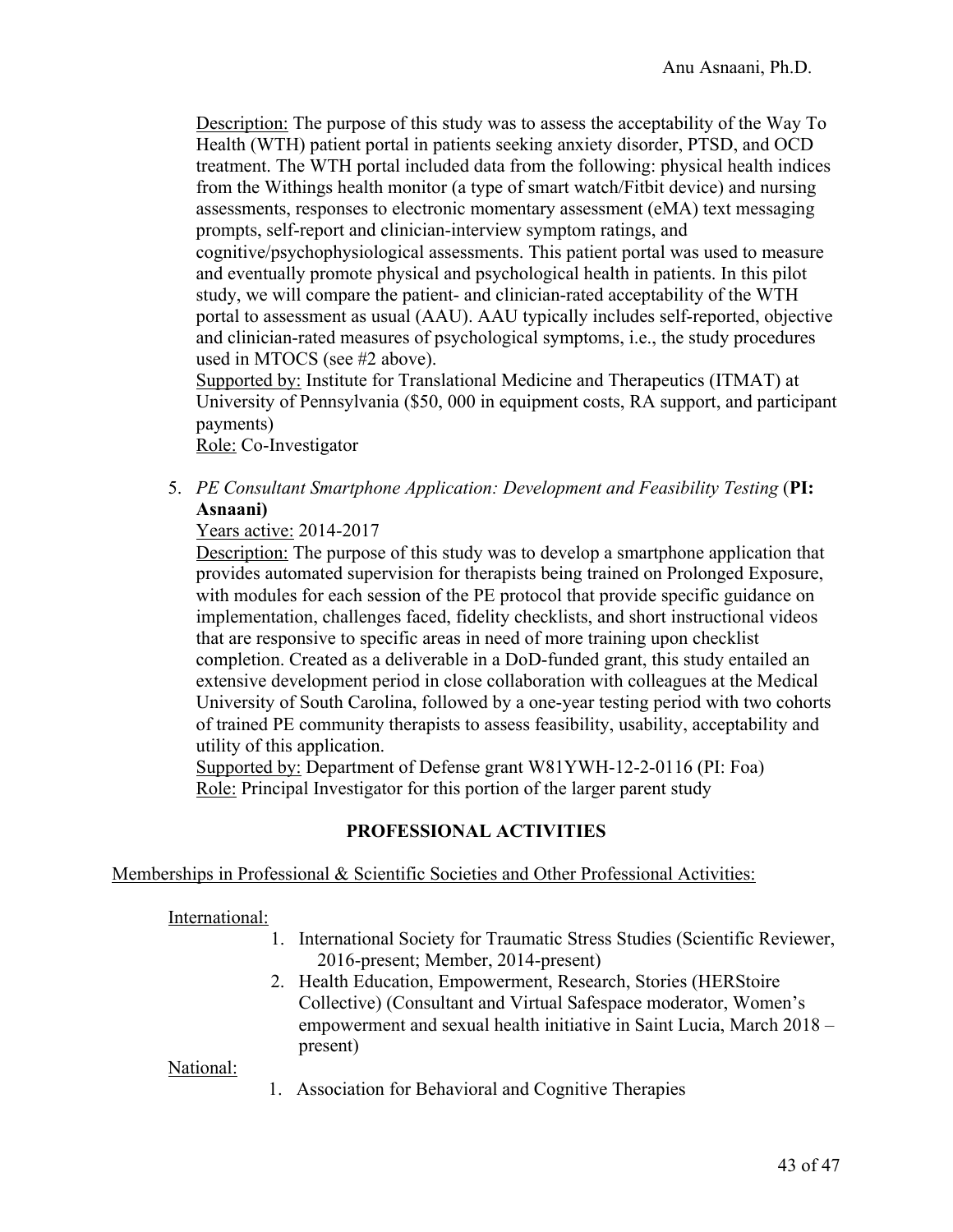- a. Faculty Advisor, Oppression and Resilience: Minority Mental Health Special Interest Group, 2019-present
- b. Continuing Education (CE) Committee member, 2016 present; organizer and moderator of most highly attended webinar in ABCT history examining ways to actively be anti-racist in professional psychology settings, May, 2021
- c. Research Facilitation Committee member, 2021 present
- d. Diversity, Equity, and Inclusion Taskforce, 2019-2020
- e. Chair of Continuing Education (CE) Committee, 2017- 2020
- f. Scientific Reviewer, 2017-present
- g. CE Accreditation Coordinator, 2015-17
- h. Assistant Web Editor, 2011-14
- i. Member, 2006-present
- 2. Society of Clinical Psychology Division 12 of the American Psychological Association
	- a. Diversity Committee Member, 2017-18
		- b. Member, 2009-present
- 3. Society for the Psychological Study of Ethnic Minority Issues Division 45 of the American Psychological Association (Member, 2012-2018)
- 4. Anxiety and Depression Association of America (Scientific Reviewer, 2015-2019; Member, 2012-18)
- 5. Association for Psychological Science (Member, 2014-2018)
- 6. Cultural-Clinical Psychology Workgroup
	- a. Annual Meeting Planning Committee 2016-18
	- b. Member, 2015-present

### Local:

- 1. Salt Lake City Calvary Baptist Church Health Fair Committee (Member and mental health lead, 2021-present)
- 2. Utah Department of Health Community Health Worker and COVID Community Partnership team (Mental health collaborator and trainer, 2021-present)
- 3. Implementation Science Working Group at University of Pennsylvania (Member, 2017-19)
- 4. Penn Human Rights Clinic (Psychological Evaluator for Asylum Seekers, 2014-18)
- 5. University of Pennsylvania Community Health Initiative "Dance For Health" (Faculty Advisor to medical and nursing student volunteers, 2016-18)

Organizing Roles in Scientific Meetings:

1. Organizing Committee (Chair), Annual Meeting of the Cultural-Clinical Psychology workgroup, August 2017-May 2018, San Francisco, CA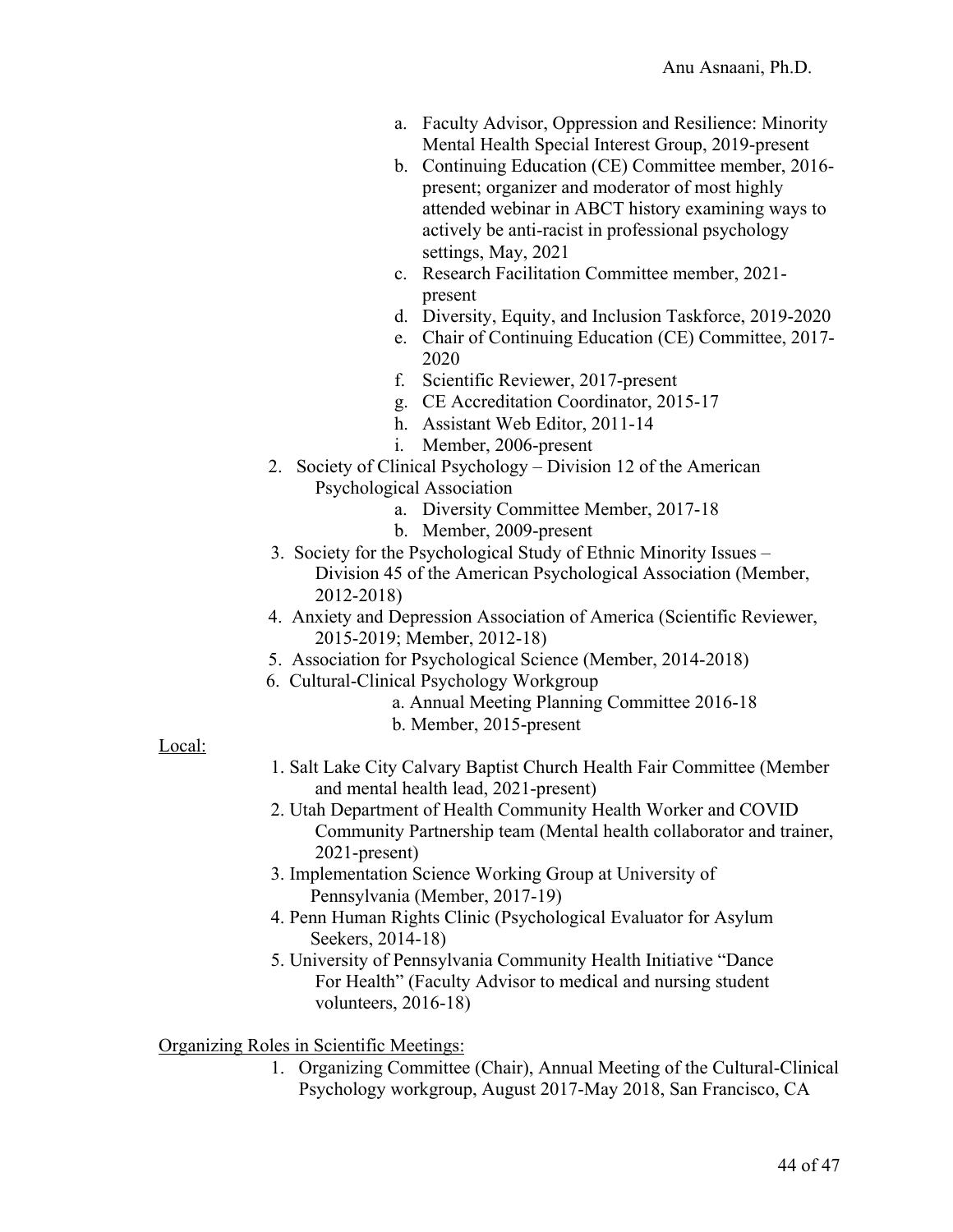- 2. Organizing Committee (Chair), Annual Meeting of the Cultural-Clinical Psychology workgroup, October 2016-May 2017, Boston, MA
- 3. Local Arrangements Committee (Member), World Congress for Behavioral and Cognitive Therapies, April 2010- June 2010, Boston, MA

# Invited Editorial Positions:

| $2021$ -present | Invited Associate Editor, ABCT Clinical Practice Series, Oxford   |
|-----------------|-------------------------------------------------------------------|
|                 | University Press                                                  |
| 2020-present    | Invited Editorial Board Member, Cognitive and Behavioral          |
|                 | Practice                                                          |
| 2020-present    | Invited Editorial Board Member, Journal of Contextual Behavioral  |
|                 | Science                                                           |
| 2020-present    | Invited Editorial Board Member, Behavior Therapy                  |
| 2019-2020       | Guest Editor, Special Issue for "Addressing Health Disparities in |
|                 | Anxiety and Related Disorders: Current Efforts in the Field to    |
|                 | Improve Treatment Access and Effectiveness of Interventions in    |
|                 | Diverse Populations," International Journal of Environmental      |
|                 | Research and Public Health                                        |
| 2015-2018       | Editorial Board Member (Review Editor), Cultural Psychology       |
| 2014-16         | Section Co-Editor for "Disaster Psychiatry: Trauma, PTSD, and     |
|                 | <b>Related Disorders," Current Psychiatry Reports</b>             |
| $2011 - 14$     | Assistant Web Editor, Association for Behavioral and Cognitive    |
|                 | Therapies                                                         |

### Invited Ad-Hoc Reviewer Positions:

| 2022-present    | Reviewer, Epidemiology & Psychiatric Sciences                  |
|-----------------|----------------------------------------------------------------|
| 2021-present    | Reviewer, Implementation Science                               |
| 2020-present    | Reviewer, Psychological Trauma: Theory, Research, Practice, &  |
|                 | Policy                                                         |
| $2020$ -present | Reviewer, International Journal of Cognitive Therapy           |
| 2020-present    | Reviewer, Journal of Latinx Psychology                         |
| 2019-present    | Reviewer, Journal of Traumatic Stress                          |
| 2018-present    | Reviewer, Transcultural Psychiatry                             |
| $2017$ -present | Reviewer, Emotion                                              |
| 2017-present    | Reviewer, The Harvard Review of Psychiatry                     |
| $2017$ -present | Reviewer, Journal of Clinical Child and Adolescent Psychology  |
| $2017$ -present | Reviewer, Behavior Therapy                                     |
| $2016$ -present | Reviewer, Psychological Trauma: Theory, Research, &            |
|                 | Practice                                                       |
| $2016$ -present | Reviewer, Psychology of Addictive Behaviors                    |
| $2016$ -present | Reviewer, Journal of Contextual Behavioral Science             |
| 2016-present    | Reviewer, Behaviour Research and Therapy                       |
| $2015$ -present | Reviewer, Journal of Psychopathology and Behavioral Assessment |
| $2015$ -present | Reviewer, Journal of Experimental Psychopathology              |
| $2014$ -present | Reviewer, Journal of Anxiety Disorders                         |
|                 |                                                                |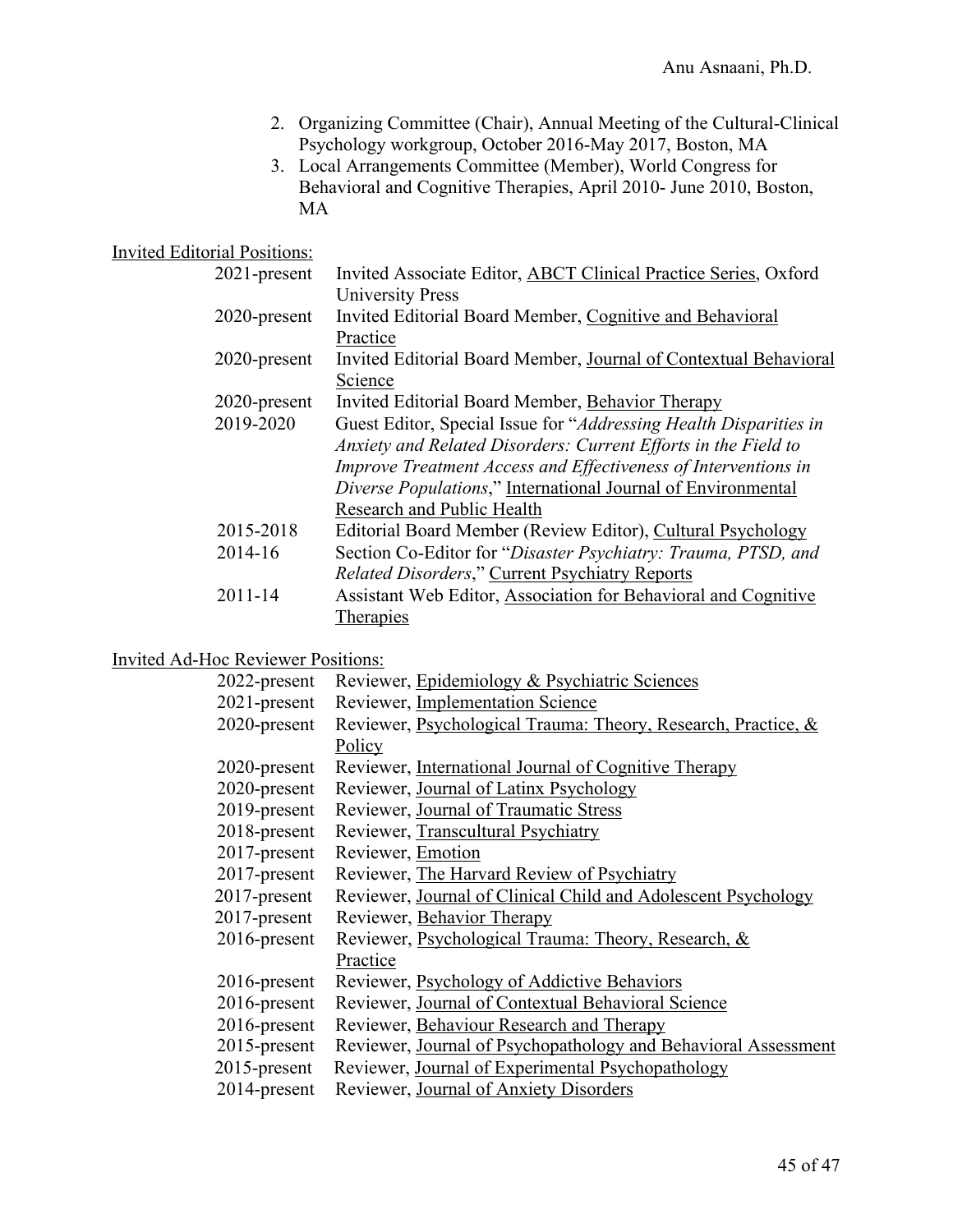- 2014-present Reviewer, Journal of Affective Disorders
- 2014-present Reviewer, Current Psychiatry Reports
- 2013-present Reviewer, BMC Psychiatry
- 2012-present Reviewer, Cultural Diversity and Ethnic Minority Psychology
- 2012-present Reviewer, Cognitive Therapy and Research
- 2011-present Reviewer, CNS Neuroscience and Therapeutics

### **INSTITUTIONAL SERVICE**

- 2019-present Clinical Training Committee member, Department of Psychology, University of Utah
- 2021 (Fall) Undergraduate Program Committee member, Department of Psychology, University of Utah
- 2019-2021 Diversity Committee (Member 2019-2020; Co-Chair, 2020-2021), Department of Psychology, University of Utah Awards received: College of Social and Behavioral Sciences award *Advancing Equity and Connecting Communities* (2021); University of Utah *Beacons of Excellence* award (2021)
- 2020 Poster Reviewer, Undergraduate Research Symposium, Office of Undergraduate Research, University of Utah
- 2020 Award Review Committee, Clayton Graduate Awards for Excellence in Research, Department of Psychology, University of Utah
- 2016-18 Department of Psychiatry Supervision Workgroup, University of Pennsylvania
- 2015-18 Executive Committee, Center for the Treatment and Study of Anxiety, University of Pennsylvania
- 2013-16 Monthly Research Series Coordinator, Center for the Treatment and Study of Anxiety, University of Pennsylvania
- 2012-13 Resident Representative, Suicide Prevention Workshop Planning Committee, Brown Alpert Medical School
- 2012-13 Resident Representative, Diversity Committee, Brown Alpert Medical School
- 2011-12. Student Representative, Clinical Staff Meeting, Center for Anxiety and Related Disorders (CARD), Boston University
- 2010-12 Student Monthly Research Series Coordinator, CARD, Boston University
- 2009-12 Clinical Program Interclass Coordinator, Boston University

### **CERTIFICATIONS/ADDITIONAL TRAINING**

- 1. March, 2021: Utah Center for Clinical and Translational Sciences Training on "Writing Winning NIH Proposals", Salt Lake City, UT.
- 2. June, 2020: Utah Center for Clinical and Translational Sciences Training on Culturally-Responsive Community Recruitment Strategies, Salt Lake City, UT.